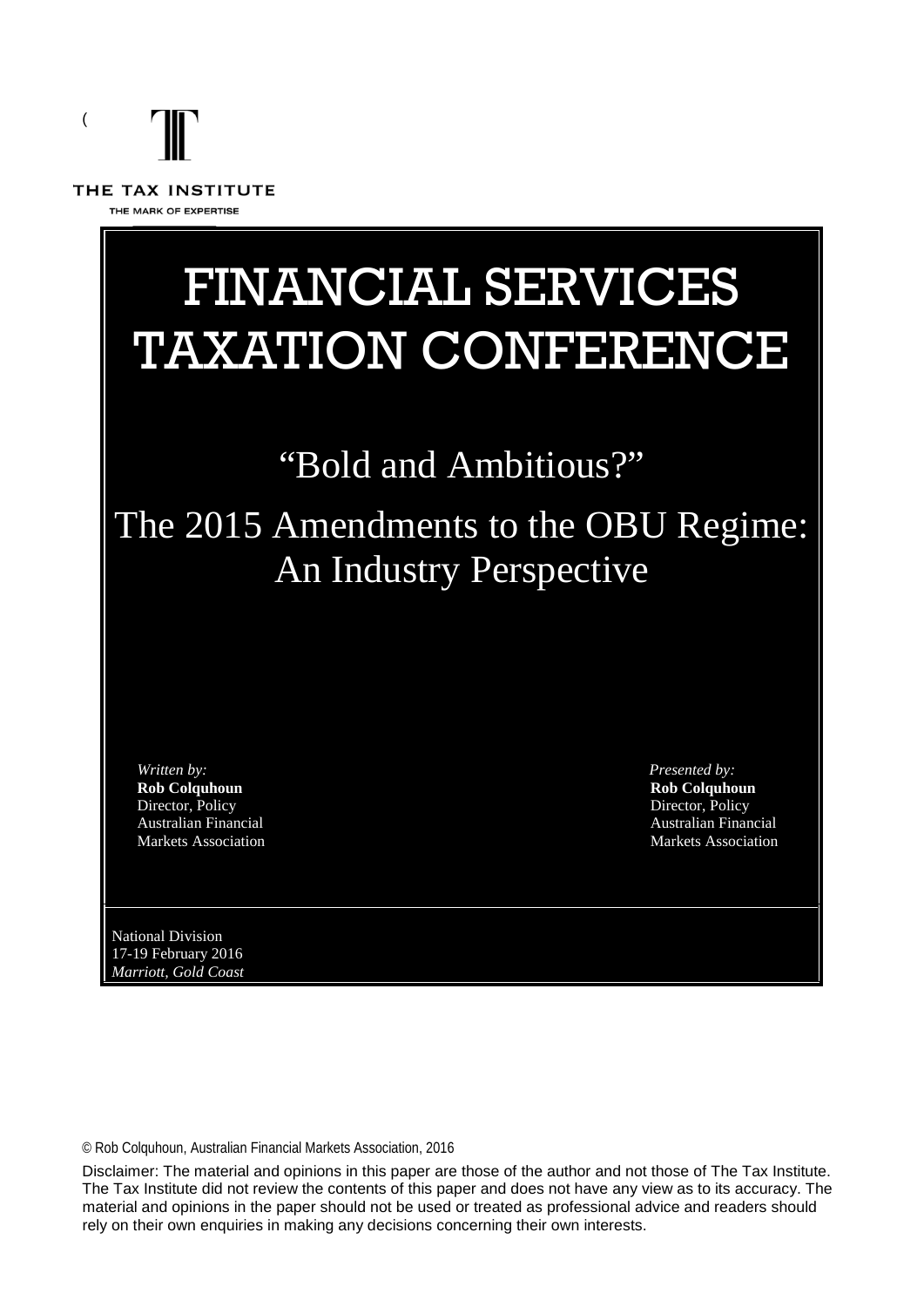#### **CONTENTS**

| 1            |                         |  |  |  |  |  |  |
|--------------|-------------------------|--|--|--|--|--|--|
|              | 1.1                     |  |  |  |  |  |  |
|              | 1.2                     |  |  |  |  |  |  |
|              | 1.3                     |  |  |  |  |  |  |
| $\mathbf{2}$ |                         |  |  |  |  |  |  |
| 3            |                         |  |  |  |  |  |  |
|              | 3.1                     |  |  |  |  |  |  |
|              | 3.1.1                   |  |  |  |  |  |  |
|              | 3.1.2                   |  |  |  |  |  |  |
|              | 3.1.3                   |  |  |  |  |  |  |
|              | 3.2                     |  |  |  |  |  |  |
|              | 3.2.1                   |  |  |  |  |  |  |
| 4            |                         |  |  |  |  |  |  |
|              | 4.1                     |  |  |  |  |  |  |
|              | 4.2                     |  |  |  |  |  |  |
|              | 4.3                     |  |  |  |  |  |  |
| 4.4          |                         |  |  |  |  |  |  |
|              | 4.5                     |  |  |  |  |  |  |
|              | 4.5.1                   |  |  |  |  |  |  |
|              | 4.5.2                   |  |  |  |  |  |  |
|              | 4.5.3<br>4.5.4<br>4.5.5 |  |  |  |  |  |  |
|              |                         |  |  |  |  |  |  |
|              |                         |  |  |  |  |  |  |
|              | 4.5.6                   |  |  |  |  |  |  |
|              | 4.5.7                   |  |  |  |  |  |  |
|              | 4.5.8                   |  |  |  |  |  |  |
|              | 4.6                     |  |  |  |  |  |  |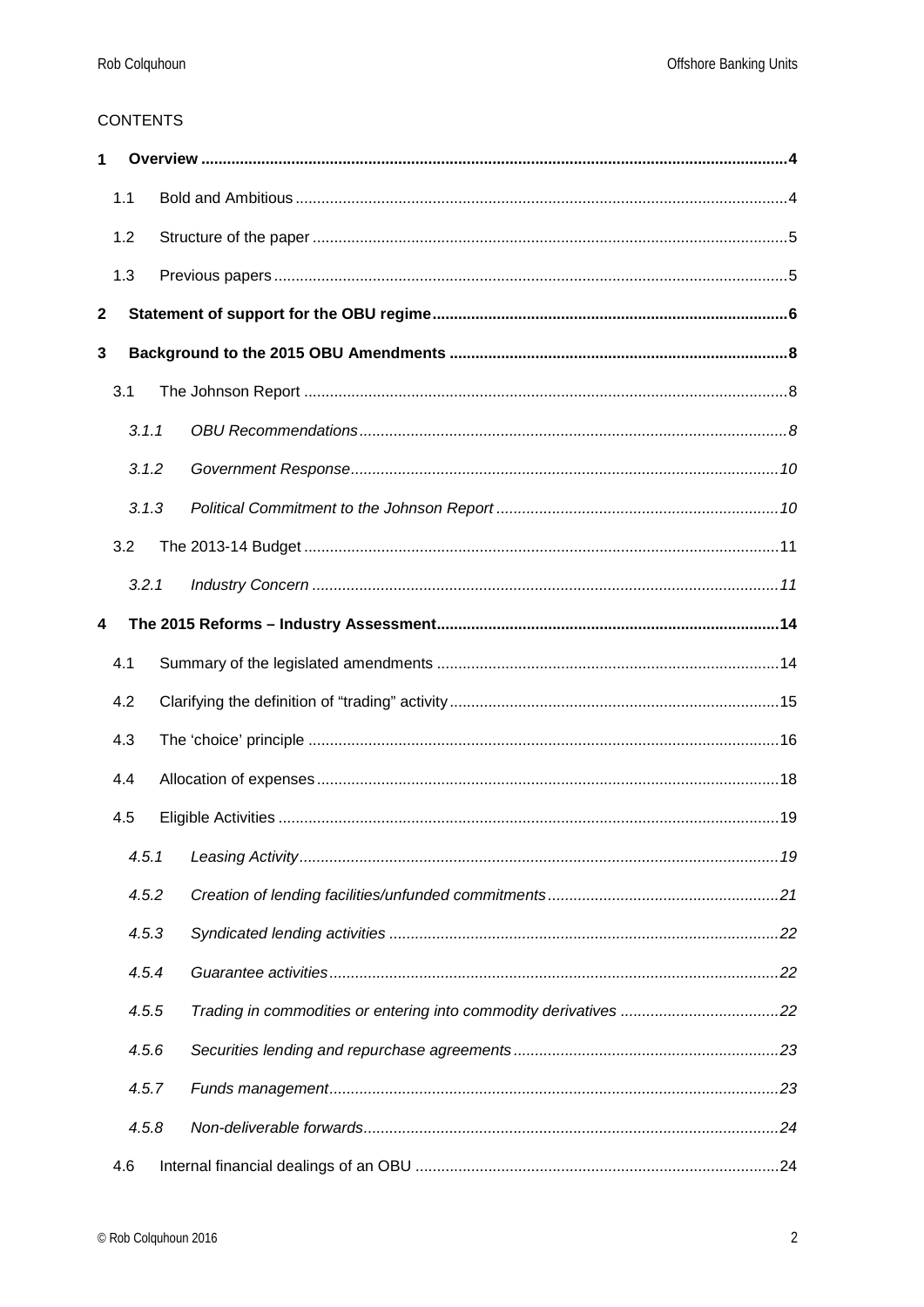| 5              |       |       |  |                                                                                |  |
|----------------|-------|-------|--|--------------------------------------------------------------------------------|--|
|                | 5.1   |       |  |                                                                                |  |
|                |       | 5.1.1 |  |                                                                                |  |
|                |       | 5.1.2 |  |                                                                                |  |
|                |       | 5.1.3 |  |                                                                                |  |
|                | 5.2   |       |  |                                                                                |  |
|                |       | 5.2.1 |  |                                                                                |  |
|                | 5.2.2 |       |  |                                                                                |  |
|                | 5.3   |       |  |                                                                                |  |
|                | 5.4   |       |  |                                                                                |  |
|                | 5.5   |       |  |                                                                                |  |
| 6              |       |       |  | Fit for the future? How will the OBU regime cope with financial innovation? 33 |  |
|                | 6.1   |       |  |                                                                                |  |
|                | 6.2   |       |  |                                                                                |  |
|                |       | 6.2.1 |  |                                                                                |  |
|                |       | 6.2.2 |  |                                                                                |  |
|                |       | 6.2.3 |  |                                                                                |  |
|                |       | 6.2.4 |  |                                                                                |  |
| $\overline{7}$ |       |       |  |                                                                                |  |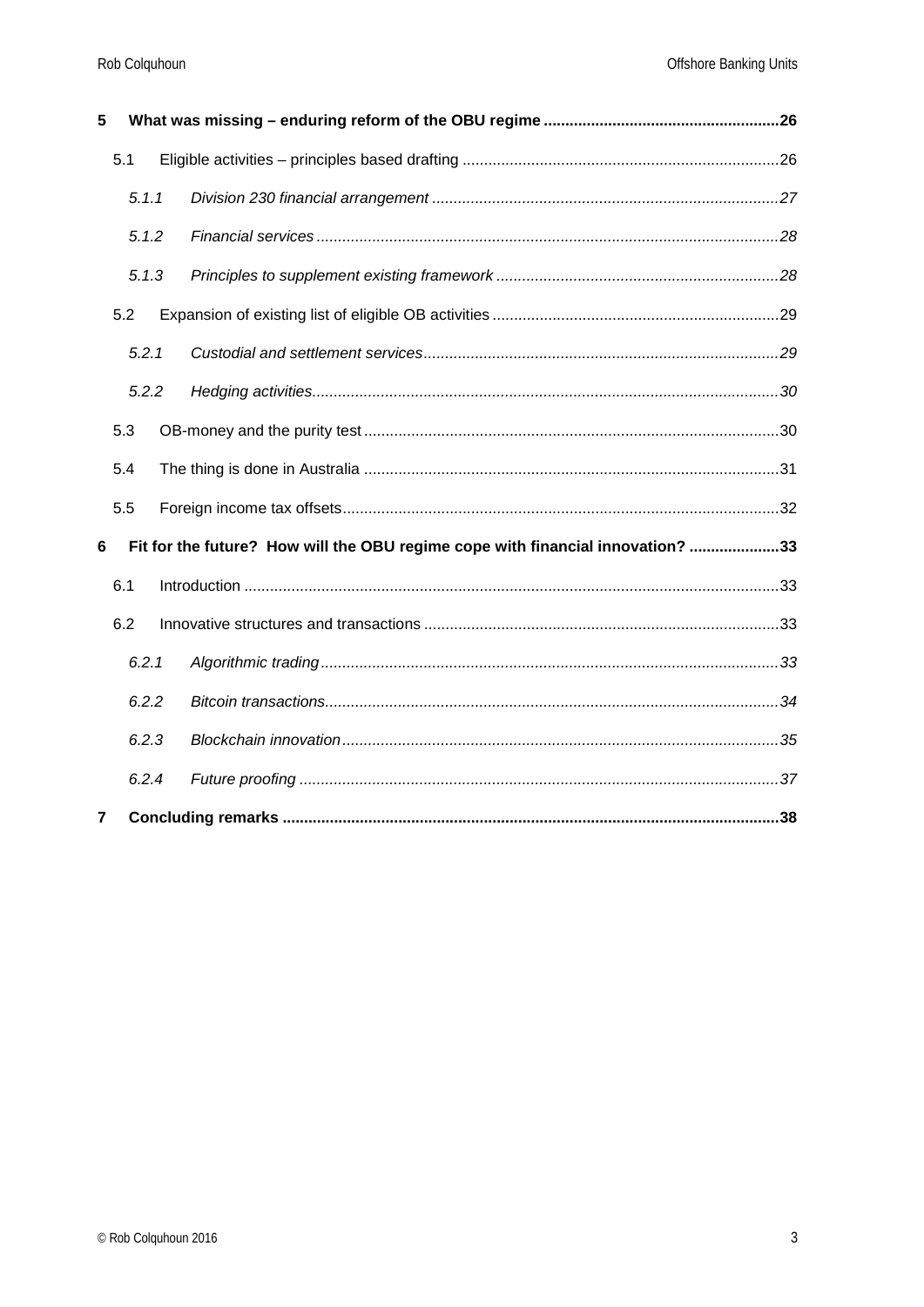## <span id="page-3-0"></span>**1 Overview**

*"I have always felt that Australia should be a bigger financial centre than it is…We have the huge advantage of a gigantic funds management industry – and that is an enormous base upon which to build. We've got strong financial and prudential regulation, and we've got some of the best banks in the world by any measure…The tax system is the biggest set of levers that the government has to incentivise business.[1"](#page-3-2)*

The Hon. Malcolm Turnbull, October 2015

## <span id="page-3-1"></span>1.1 Bold and Ambitious

During the course of 2013 and 2014, a number of industry representatives and advisers with a particular interest in Offshore Banking Units (**OBUs**) traipsed back and forth to Canberra to meet with Treasury representatives to discuss the potential reform of the regime. In light of the alarming announcements contained in the 2013-14 Federal Budget, industry proponents had braced themselves to focus on integrity aspects of the regime, and to proffer tailored measures that would address stated integrity concerns without causing significant collateral damage, and thereby jeopardise the ongoing viability of the regime and Australia's attractiveness and potential as a regional financial centre.

However, in a moment long remembered as inspiring optimism that, perhaps, there was the requisite political will not just to tinker with the regime, but to implement enduring reform to place the OBU regime on a competitive footing with similar regimes regionally, the OBU cohort was briefed by the then head of the Corporate and International Tax Division at Treasury. The advice provided was that Treasury had received instructions from the then acting Assistant Treasurer, who had expressed the Government's policy view that the consultation on the reform of the OBU regime be "bold and ambitious." We were asked to consider a new paradigm for the OBU, one that would mirror the best features of counterpart regimes and remove the bugbears that hold back the utilisation of the regime, and hence render its capacity to deliver on its stated policy objectives as sub-optimal.

Industry embraced the comments and the challenge. Significant investment was made in providing Treasury with a clear articulation of what worked in the OBU, what its structural deficiencies were and how the regime could be future-proofed in an era of financial and product innovation.

In the writer's view, the reforms to the OBU regime legislated in 2015 fall a considerable way short of being "bold and ambitious." While most of the reforms are welcomed, and on balance will improve the operation of the OBU regime, such improvements represent maintenance of a regime that is quickly becoming obsolete and continues to be beset with structural inefficiencies. There has not been a material expansion of the activities that are eligible to be undertaken by an OBU, nor any change to how eligibility is determined, the changes to expense allocation and the codification of the 'choice' principle merely reaffirm what was understood to be existing features of the regime and the structure of the regime and its legislative framework remains largely unaltered.

<span id="page-3-2"></span><sup>&</sup>lt;sup>1</sup> "Turnbull backs Australia as a financial hub," InvestorDaily, 8 October 2015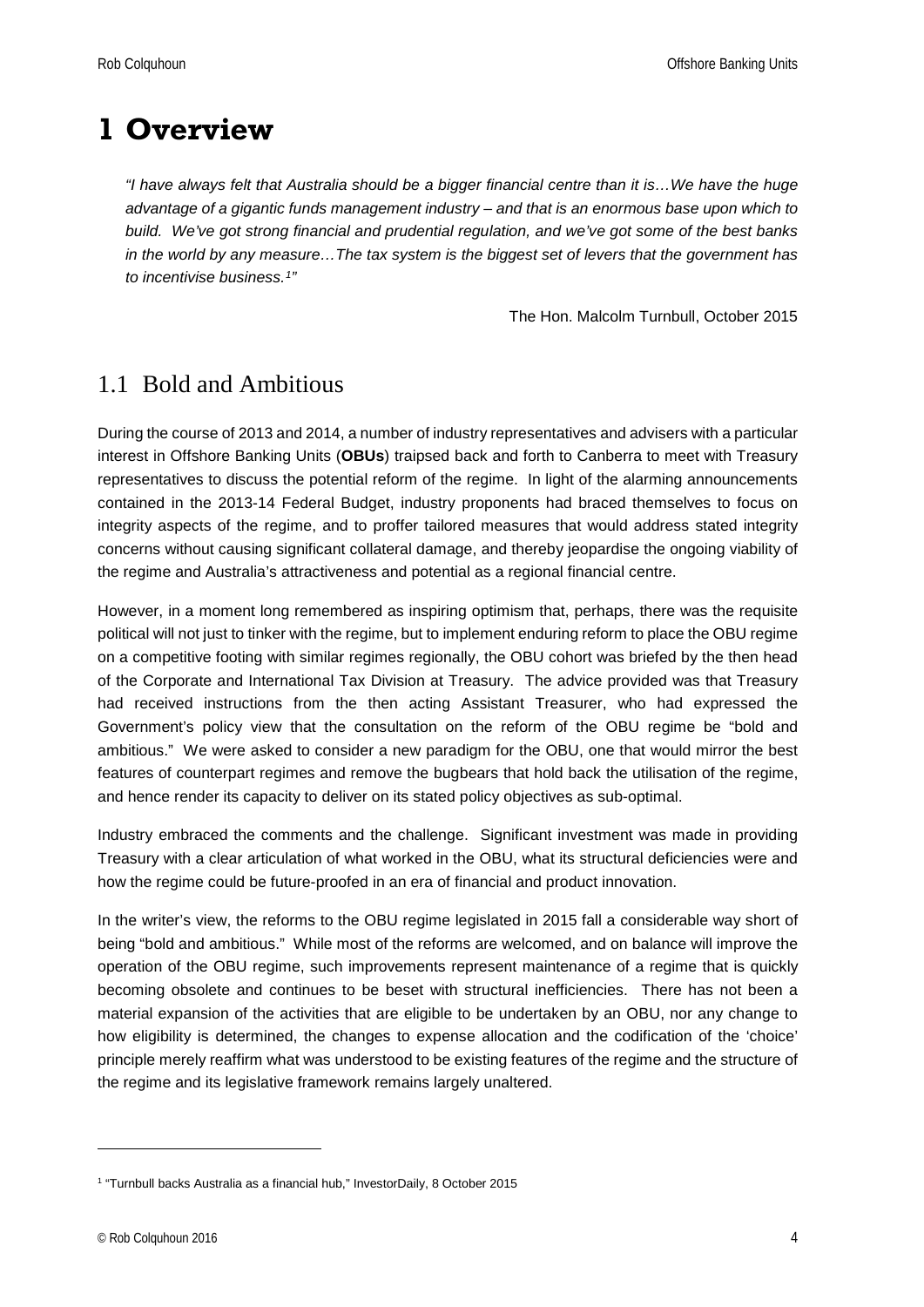Those more optimistic OBU observers like to view the 2015 amendments as a positive first step in an iterative process as opposed to a lost opportunity. The roadmaps to optimisation have been shared and there is currently political rhetoric that is consistent with the promotion of enhancements to Australia's capability as a financial centre. The challenge now is to maintain the momentum and build on the 2015 amendments to develop an OBU reform that is truly "bold and ambitious."

## <span id="page-4-0"></span>1.2 Structure of the paper

The paper commences by providing some background into the 2015 legislative reforms, concluding that the bulk of the amendments came from either a political imperative to give effect to the recommendations of the 2009 Report by the Australian Financial Centre Forum, officially titled "Australia as a Financial Centre: Building on our Strengths" ("**the Johnson Report**") or as a consequence of refining the reforms announced in the 2013-14 Budget in a manner so as not to threaten the ongoing viability of the OBU regime. The paper then considers the reforms in detail through an industry lens, before setting out the measures that would have represented wholesale improvement to the OBU regime. The paper then considers expected/announced financial innovation and how the developments in the financial services industry would fit within the current and reformed OBU regime.

### <span id="page-4-1"></span>1.3 Previous papers

The paper assumes familiarity with the operation of the OBU regime in Australia and acknowledges the papers presented at previous conferences, particularly:

- "Offshore Banking Units," *2014 Financial Services Taxation Conference*, Tony Frost, Ultan Macdonald and Craig Marston;
- "OBU Reform Paper," *2011 Financial Services Taxation Conference,* Stephen Southon; and
- "Capturing All Your OBU Activities, *2007 Financial Services Taxation Conference,* Bill Testa.

The writer would also like to express appreciation to Jason Heng, for his OBU paper that is being copresented and provides an excellent summary of the policy formulation and development of OBUs.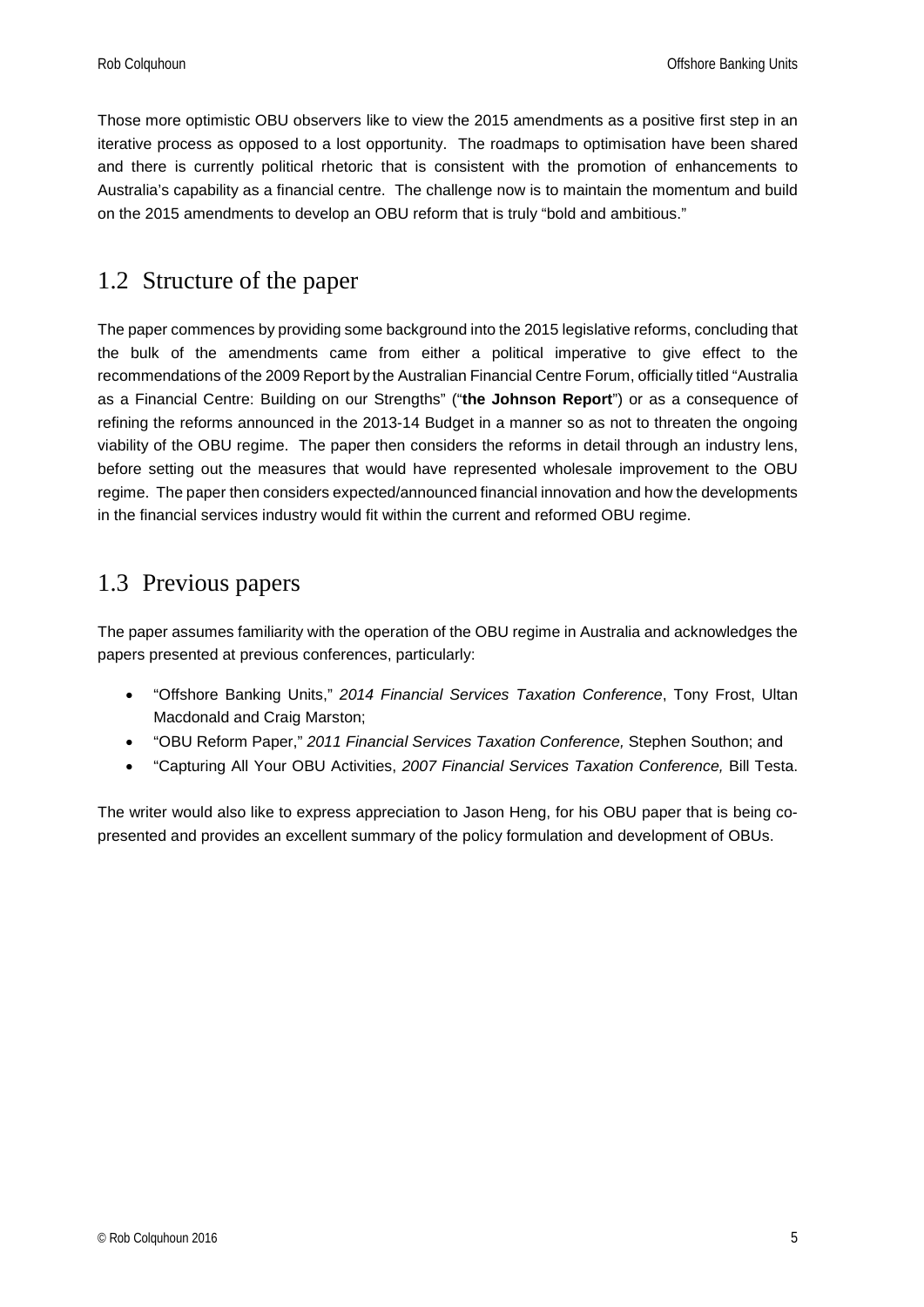## <span id="page-5-0"></span>**2 Statement of support for the OBU regime**

Before considering the specific legislative inclusions and omissions arising from the 2015 legislative amendment process, it is worth reflecting on a recommendation in the Johnson Report that, while on its face appears somewhat aspirational, is actually a crucial aspect of the OBU regime, and the political commitment to it, that results in its significant under-utilisation.

The Johnson Report reflected that the Australian Financial Centre Forum was:

"struck by the lack of awareness amongst many financial market participants of the objectives and potential benefits of the OBU regime.<sup>[2"](#page-5-1)</sup>

Accordingly, it recommended that:

"a Government statement of support for and commitment to the regime, in the context of its objective of encouraging a greater flow of cross-border financial transactions to take place through Australia, would be very worthwhile.[3"](#page-5-2)

This appears straightforward, and is important in providing the necessary confidence for potential users of OBUs to make the significant initial and ongoing investment to operate an OBU. But the statement has not been forthcoming, nor has any political commitment to the regime above a more general commitment to the reforms of the Johnson Report, as discussed below.

Potential OBU participants have every right to question commitment to the regime from both sides of politics. From the policy position articulated by the Labor party in the run-up to the 2004 Federal Election to abolish the regime were it to win office, through to the reforms announced in the 2013 Federal Budget, under the heading of "closing loopholes in the OBU regime," which would have rendered the OBU regime as inoperable, through to the three year delay between committing to consultation on implementation of the Johnson OBU recommendations to the release of such a paper, observers would understandably be concerned about the extent to which there was real, bipartisan support for the OBU regime. This lack of confidence is as much of a contributor to the under-utilisation of the OBU regime as the many structural flaws in the OBU framework.

In its submission to the Discussion Paper issued by Treasury in 2013, titled "Improving the Offshore Banking Unit Regime" (**the Discussion Paper)**, AFMA stated:

"(i)n light of the announcements made as part of the 2013-14 Budget, which may be construed as the Government not being supportive of the OBU regime, AFMA believes that a statement of support is both timely and appropriate. Further, we recommend that the Government engage the opposition to ensure that the support for the regime is bipartisan…"

The lack of response to this recommendation gives rise to a continued questioning by potential OBU users as to the commitment to ensure that the regime remains current and competitive. The lack of response also shapes the consultation processes, with an apparent reluctance from Treasury to prioritise the commitment of resources to wholesale reform in the absence of a clearly articulated

<span id="page-5-1"></span><sup>&</sup>lt;sup>2</sup> Australian Financial Centre Forum, Australia as a Financial Centre: Building on our Strengths, November 2009, p61

<span id="page-5-2"></span><sup>3</sup> Australian Financial Centre Forum, *Australia as a Financial Centre: Building on our Strengths,* November 2009, p61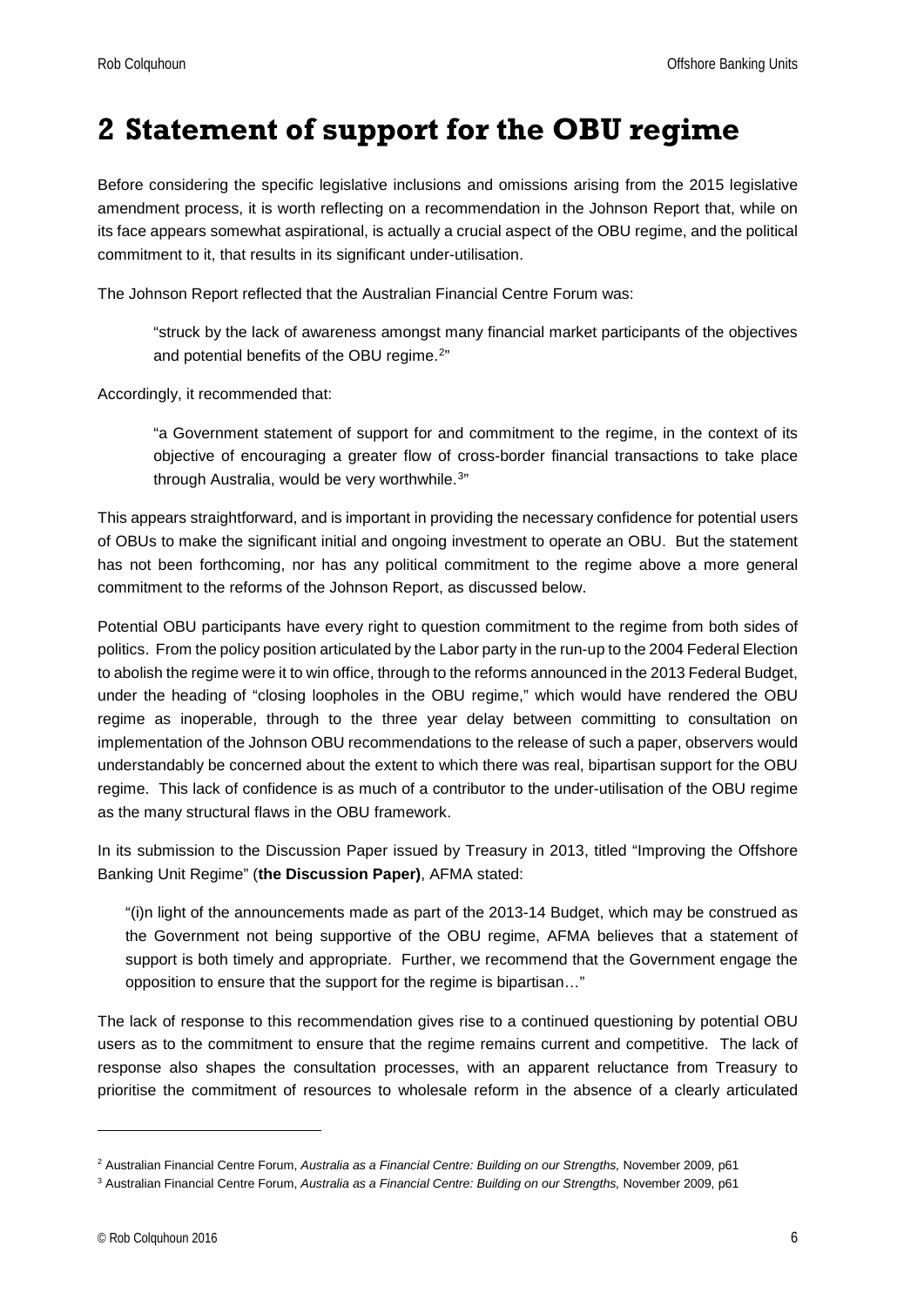political imperative to do so. The author believes that a public statement of commitment and support for the OBU regime from the Government, particularly if on a bipartisan basis, would provide the necessary impetus for continuation of the OBU reform project and also confidence that the regime will remain contemporaneous in light of financial and product innovation.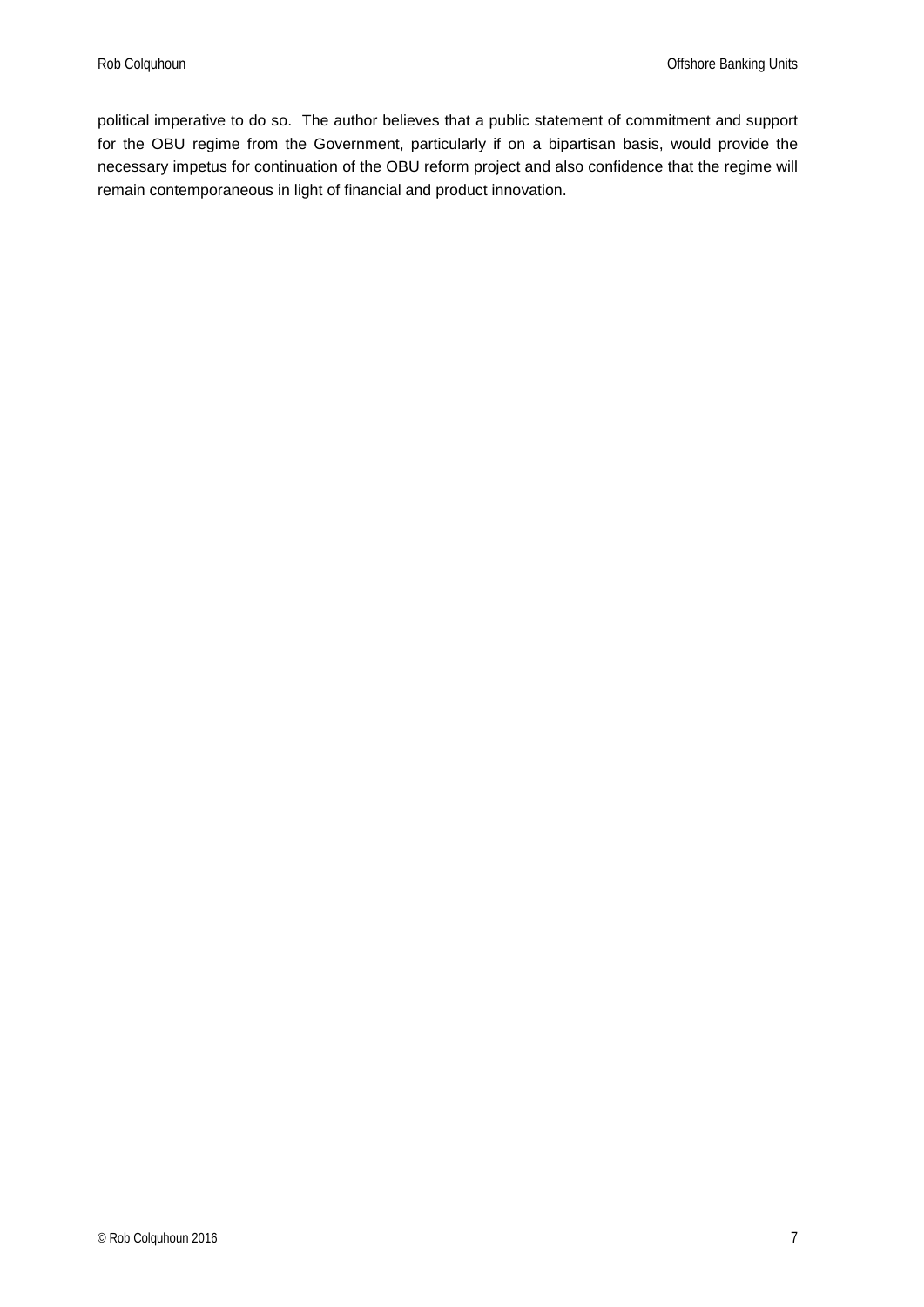## <span id="page-7-0"></span>**3 Background to the 2015 OBU Amendments**

The legislative changes to the OBU regime, as introduced by the *Tax and Superannuation Laws Amendment (2015 Measures No. 1) Bill* 2015 (**the 2015 legislation**), had two clear and distinct catalysts. Firstly, the political motivation, being a desire by both sides of Federal politics to convey an impression of ownership of the Johnson Report. Secondly, and arguably more importantly from an industry perspective, was engagement between industry and Government regarding the announcements relevant to the OBU regime contained in the 2013-14 Federal Budget which, if implemented as announced, would have threatened the ongoing viability of the OBU regime.

### <span id="page-7-1"></span>3.1 The Johnson Report

#### <span id="page-7-2"></span>3.1.1 OBU Recommendations

The Johnson Report was delivered by the Australian Financial Centre Forum (**the Forum**), to the then Minister for Financial Services, the Hon. Chris Bowen, in November 2009, having been commissioned more than twelve months prior. The primary stated objective of the Australian Financial Centre Forum was to ensure "that Australia's policy settings allowed the financial sector to take full advantage of business opportunities in the region.[4](#page-7-3)"

The Johnson Report made recommendations in relation to 18 distinct policy areas, including the OBU regime. Recommendation 3.2 of the Johnson Report provides<sup>5</sup>:

"To give full effect to the Government's policy intentions for OBUs, the Forum recommends that:

- The Government, in its response to the Forum's report, include a statement of support for, and commitment to, the OBU regime. Such a statement could refer to arrangements to ensure the ongoing competitiveness of OBUs.
- The tax uncertainty about 'choice' be removed, if necessary by legislation.
- Division 9A of the *Income Tax Assessment Act 1936,* which details the list of eligible OBU activities, be updated and regularly reviewed. The Forum's preferred option is for much of the detail in this Division to be replaced with Regulations. Regulations would contain an updated list of eligible OBU activities, developed with advice from Treasury and the ATO, and following consultation from industry. These Regulations would be updated periodically on advice from the proposed Financial Centre Task Force, which would also make periodic recommendations on any other changes to the OBU regime necessary to ensure that it remained internationally competitive<sup>6</sup>..."

<span id="page-7-3"></span><sup>4</sup> Australian Financial Centre Forum, *Australia as a Financial Centre: Building on our Strengths,* November 2009, p5

<span id="page-7-4"></span><sup>5</sup> Ibid, pp61 - 62

<span id="page-7-5"></span><sup>&</sup>lt;sup>6</sup> There is a further recommendation in relation to streamlining the OBU application process which, is detailed in Jason Heng's paper and is accordingly not elaborated upon further. It is the view of the author that OBU reform resources (both Treasury and industry) would be better expended on other matters.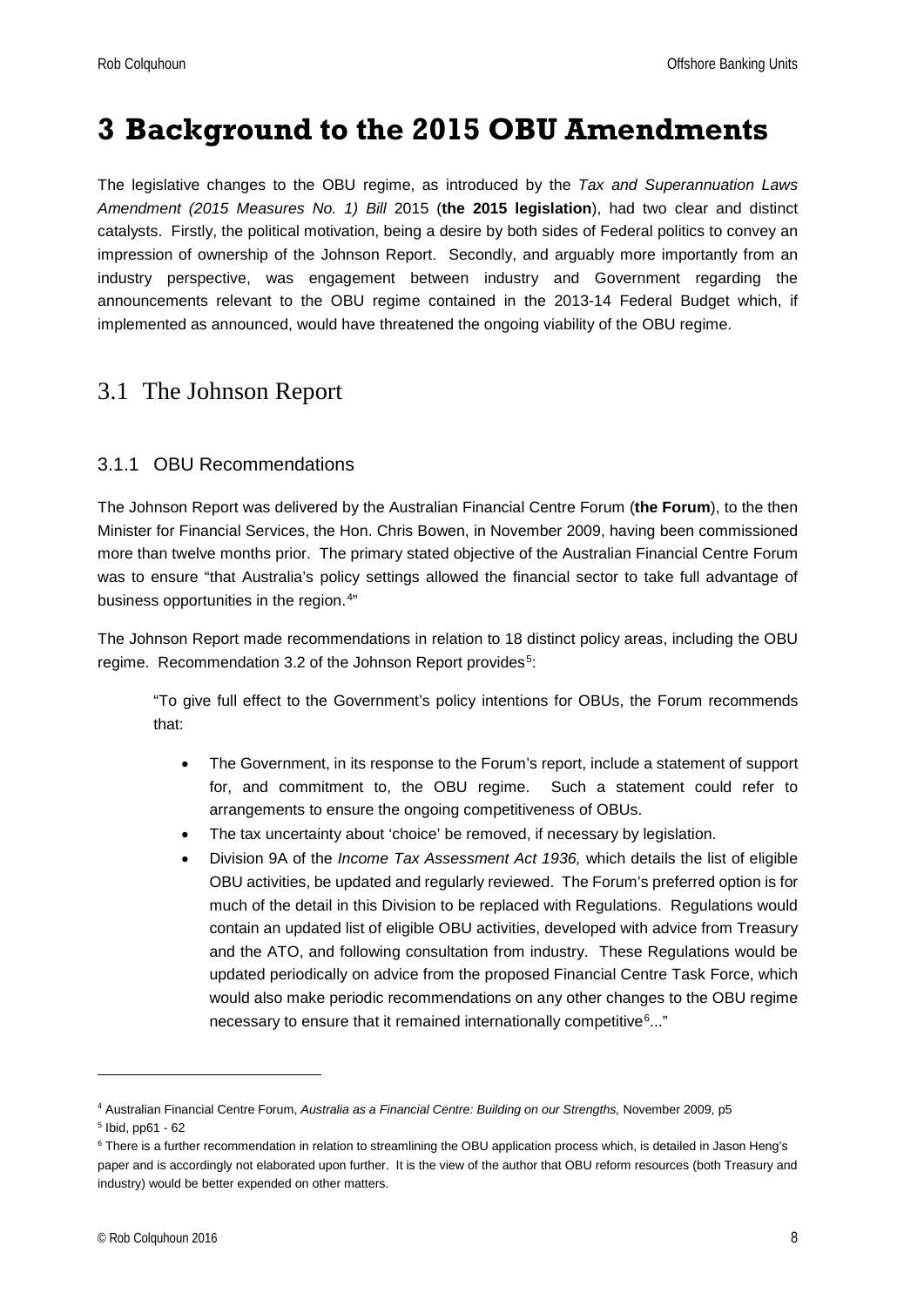The basis for these recommendations is also set out in the Johnson Report. With respect to the specific recommendation on the "choice principle," the Report noted that:

"There is considerable and widespread uncertainty among existing OBU users relating to the issue of whether industry has a "choice" as to whether all OBU-eligible activities have to be treated as OBU transactions. A 1993 determination by the ATO has for many years been interpreted by the industry as meaning that OBU users have a choice in determining whether to book offshore transactions on domestic or offshore (OBU) accounts. In December 2007, the ATO issued a consultation document which suggested it might withdraw this taxation determination, and sought industry reactions…The difficulty for industry is that, having received a number of submissions very critical of the proposal and pointing out its widespread adverse (and presumably unintended) consequences, the ATO has still not clarified its position and has not officially withdrawn or confirmed the 1993 determination. Many existing OBU users informed the Forum that, without the ability to choose whether to book transactions to the OBU or the domestic account, the OBU regime would be unworkable.<sup>[7](#page-8-0)"</sup>

Similarly, the basis for the recommendation in relation to eligible OBU activities was articulated in the Johnson Report, namely:

"In the face of continued product innovation, the list and descriptions of eligible activities in the tax legislation have become out of date and unclear. As conveyed to the Forum, many potential and actual OBU licensees feel they are trying to fit 'square pegs in round holes.<sup>[8](#page-8-1)</sup>'

In summarising the recommendations in relation to the OBU regime, the Forum stated that it was its "strong view" that implementation of the recommendations would be "likely to yield substantial benefits to Australia, by encouraging a range of financial transactions to take place through Australia that are currently being transacted offshore.<sup>[9](#page-8-2)"</sup> Further, implementation of the recommendations would be "critical to achievement of the Government's objectives and ambitions for Australia's financial sector,[10](#page-8-3)" and "have the potential to generate additional taxable income, jobs and benefits to domestic consumers from greater economies of scale and lower fees.<sup>[11](#page-8-4)"</sup>

The importance of these comments cannot be over-stated. The Forum expended considerable time and resources to engage with users and potential users of the OBU regime and to properly unpack the reasons as to why the usage of the regime, and hence the attraction of mobile financial sector activity to Australia, was less than optimal. Once identified, it was incumbent on the Government, if it was truly supportive of the regime, to quickly implement the Johnson recommendations; however this did not occur for some six intervening years. The failure of successive Governments to nimbly implement the recommendations of the Johnson Report, including those pertaining to the OBU regime, resulted in Mark Johnson suggesting, in his submission to the 2015 Financial System Inquiry, that the submission reflects personal experiences working with the Financial Centre Forum and that the submission was

<span id="page-8-0"></span><sup>7</sup> Australian Financial Centre Forum, *Australia as a Financial Centre: Building on our Strengths,* November 2009, p58

<span id="page-8-1"></span> $8$  Ibid, p58

<span id="page-8-2"></span> $9$  Ibid, p58

<span id="page-8-3"></span><sup>10</sup> Ibid, p58

<span id="page-8-4"></span><sup>11</sup> Ibid, p58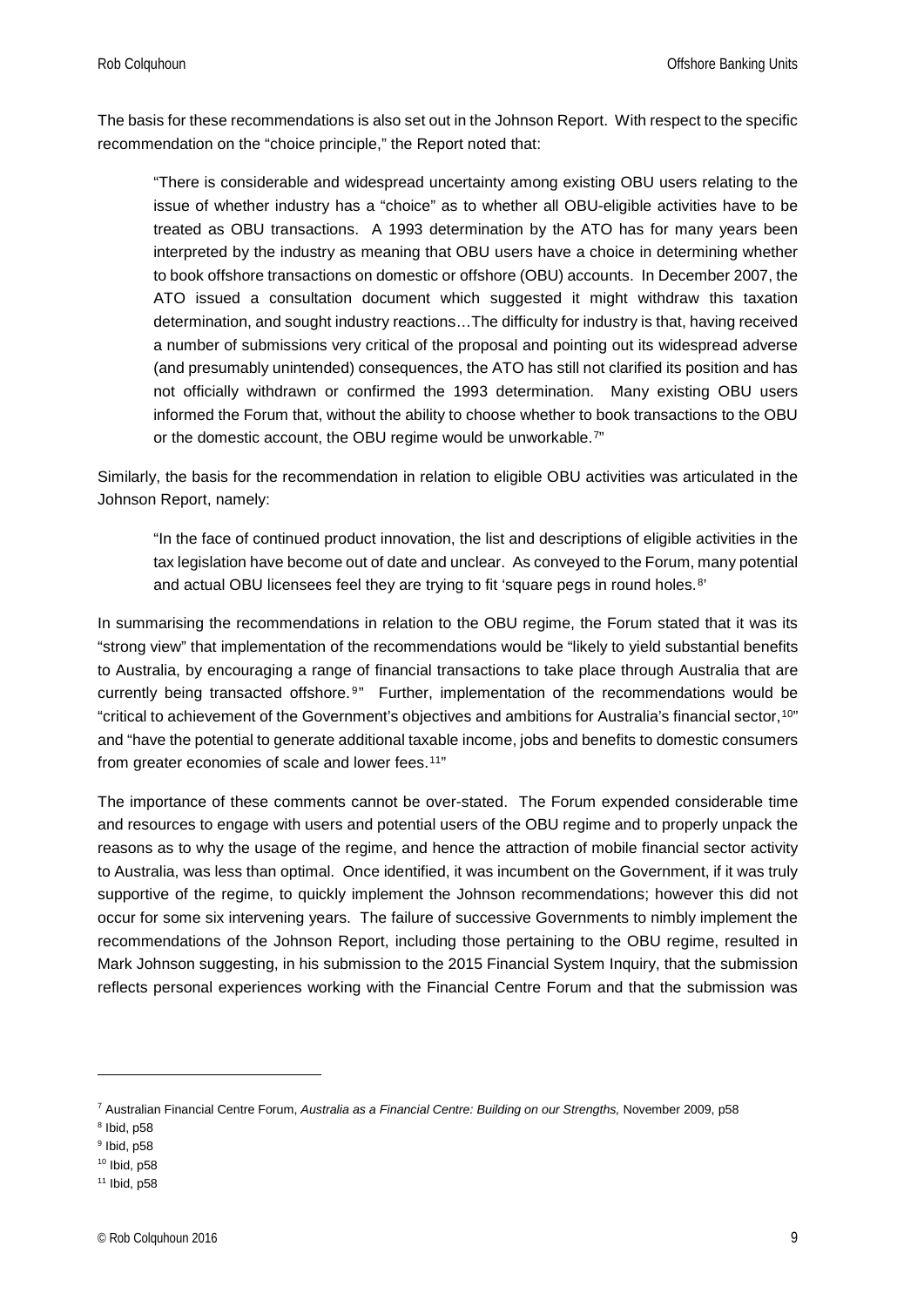provided on the basis that Mark Johnson would not "wish to be involved in any future initiatives along the line suggested.<sup>[12"](#page-9-2)</sup>

#### <span id="page-9-0"></span>3.1.2 Government Response

The then Labor Government released its response to the Johnson Report in May 2010. In respect of Recommendation 3.2, regarding OBUs, the Government fell short pf providing the statement of support that the Forum had recommended, merely stating that it supported the recommendations "in principle" and would commence a consultation process, beginning with the release of a Discussion Paper covering options for:

- Streamlining the OBU application process;
- Addressing the issue relating to tax uncertainty about "choice"; and
- Ensuring the timely and efficient review of "eligible OBU activities."

The caveated nature of the then Government's "support" is notable for two reasons. Firstly, the Government did not explicitly accept the recommendation from the Johnson Report that there be a statement of support for the OBU regime. As noted above, this has not been subsequently forthcoming, particularly on a bi-partisan basis, which reduces both awareness and confidence in the regime both continuing and maintaining its competitiveness in the region. Given the significant costs, especially start-up costs, associated with establishing and ensuring continued compliance by an OBU, the lack of articulated Government support for the regime renders the extent to which the regime is utilised as suboptimal.

Secondly, the then Government response did not place a timeframe on the release of the promised Discussion Paper. This Discussion Paper was only finally released in June 2013, some three years after the commitment from the Government to consult and, significantly, after the release of the 2013- 14 Federal Budget. It is particularly ironic that one of the recommendations from the Johnson Report that the Government expressed a commitment to was to ensure the "timely and efficient" review of eligible OBU activities, but not even the process to review such activities, let alone the activities themselves, was consulted upon in a timely or efficient manner.

#### <span id="page-9-1"></span>3.1.3 Political Commitment to the Johnson Report

The 2013 Federal Election saw a change of Government, but one that did not derail the OBU consultation process, although it may be open to conclude that there was at least an attempted change of direction. Notwithstanding that the Johnson Report was commissioned by Labor, who remained in Government at the time of the report being released and also at the time of the Government response, the Coalition has also stated its support for the Report and the recommendations contained therein. In its pre-2013 election material, the Coalition stated that it would "give priority to the recommendations of the Johnson Report into Australia as a financial centre.[13](#page-9-3)" Hence, there was a political imperative to the implementation of some of the outstanding Johnson recommendations and a desire for the incoming Government to take ownership, politically, of the recommendations. While this is a laudable objective,

<span id="page-9-2"></span><sup>12</sup> Mark Johnson, *"Policy Formulation in Evolving Financial Markets*," Submission to the Financial System Inquiry, 2014, p6

<span id="page-9-3"></span><sup>13</sup> "Our Plan: Real Solutions for All Australians," p30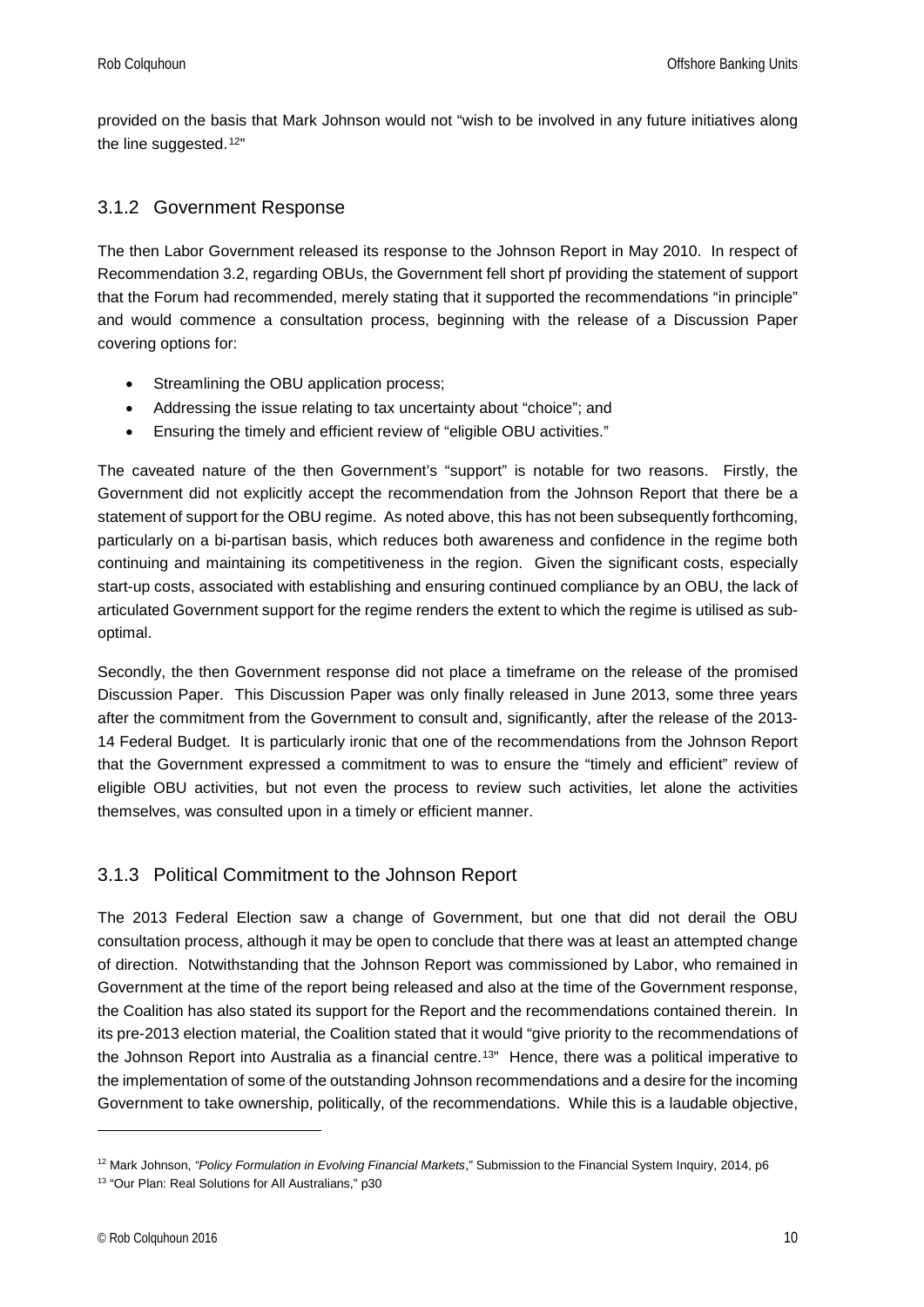and indeed one that industry continues to hold the Government accountable to in a variety of ways, the concern is that reforms germane to the development of Australia as a financial centre are viewed through the prism of the Johnson Report and hence, implementation of the Johnson recommendations is seen as fulfilment of the reform of the policy settings to enhance Australia's financial services capability. Given the effluxion of time between the delivery of the Johnson Report and now, this is a dangerous assumption.

### <span id="page-10-0"></span>3.2 The 2013-14 Budget

The second significant catalyst for the amendments to the OBU regime in the 2015 legislation was the 2013-14 Federal Budget. For industry participants and OBU observers, the 2013 Budget had a number of surprises. Under the particularly inflammatory heading of "Protecting the corporate tax base from erosion and loopholes – closing loopholes in the Offshore Banking Unit regime[14,](#page-10-2)" the Budget proposed a suite of reforms that would:

- treat dealings with related parties, including the transfer of transactions between an OBU and a related domestic bank, as ineligible;
- treat transactions between OBUs, including between unrelated OBUs, as ineligible for OBU treatment;
- ensure that other provisions of the income tax law interact appropriately with the OBU provisions; and
- "tighten" the current list of eligible OBU activity.

Importantly, these changes were to have effect for income years starting on or after 1 July 2013 which, for OBUs with a 30 June balance date, was a mere seven weeks after the announcement. It was not apparent to industry, at the time of the 2013-14 Budget, how an OBU as to comply with the announcements contained in the Budget given the lack of legislative clarity and some ambiguity as to the ambit of the announced proposals.

#### <span id="page-10-1"></span>3.2.1 Industry Concern

As noted above, shortly after the 2013-14 Budget, Treasury released a Discussion Paper on the implementation of the Budget announcements and also to allow for consultation on the outstanding Johnson recommendations. The AFMA submission to the Discussion Paper made the following points relevant to the Budget announcements:

• Given that financial institutions increasingly adopt business models that centralise risks, such as funding, credit and market risks, a measure that prohibited related party dealings by an OBU would be entirely inconsistent with such models and as such would threaten the ongoing viability of the OBU regime. As such, any integrity concerns that the Government had regarding the operation of the OBU regime arising from related party dealings should be addressed via targeted integrity measures that focus on such concerns as opposed to a broad prohibition; and

<span id="page-10-2"></span><sup>14</sup> Australian Government, *"Budget Paper No. 2"*, 2013-14, p 34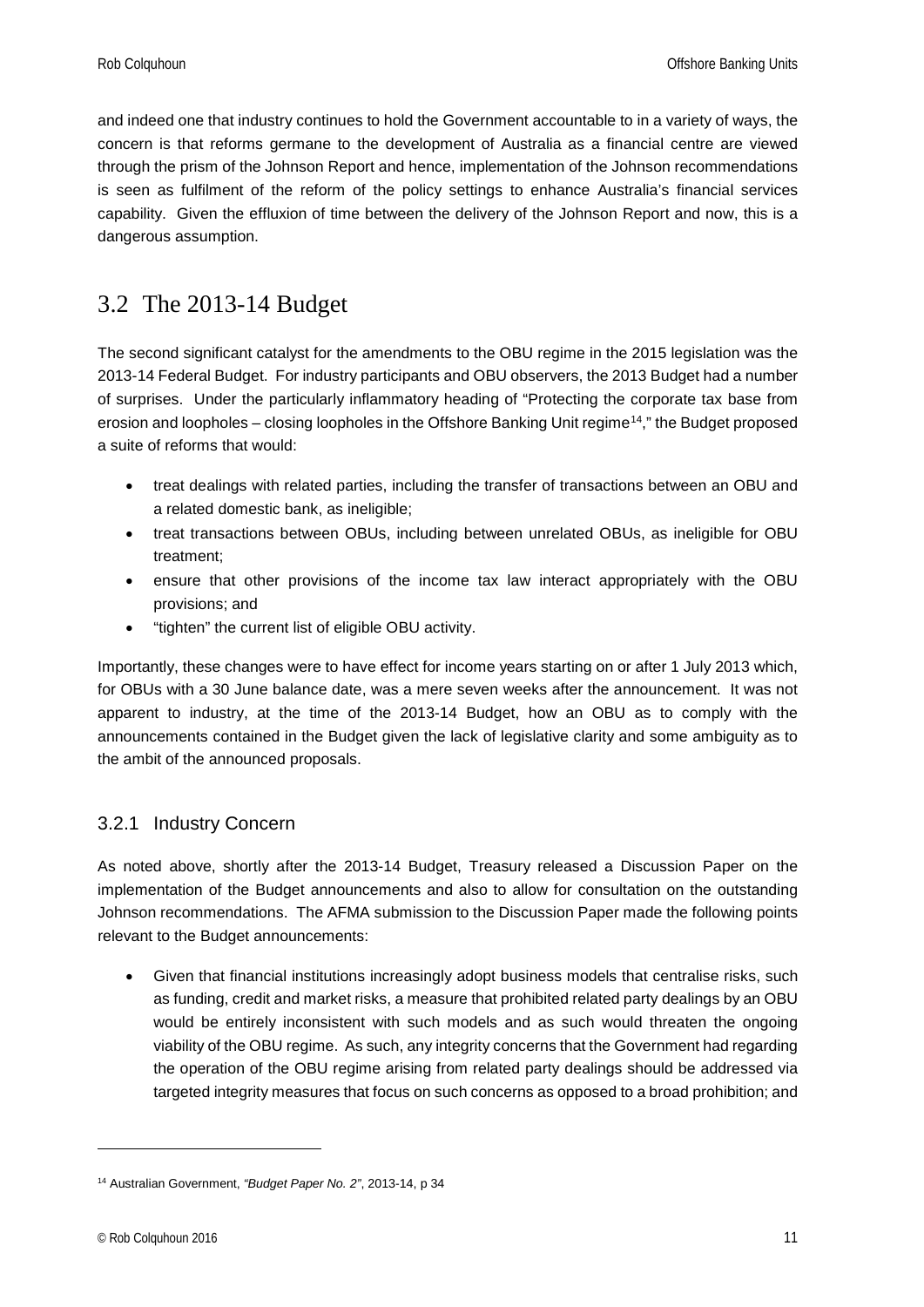• Transactions between unrelated OBUs enhance liquidity of OBU funding available to be used to conduct eligible OB activities and also allows for larger transactions to be offered by multiple OBUs. Further, allowing dealings between unrelated OBUs acknowledges that some OBUs may conduct specific functions that facilitate other OBUs to enter into transactions with overseas parties. Given the lack of an articulated integrity concern with OBUs transacting with other OBUs, it was recommended that the Government not proceed with the suggested prohibition.

Given its view as to the considerable damage that would be inflicted on the OBU regime and its participants, industry was proactive in engaging with Treasury and the Government to both defer the commencement of operation of the new measures and also to seek a better articulation of the integrity concerns that gave rise to the Budget announcements, so as to allow for the formulation of targeted integrity measures that would allay the integrity concerns while mitigating collateral damage to the regime. These included:

- Codification of the choice principle and ensuring that any change would be irrevocable, apart from in the instance of genuine error;
- Recommending a statutory definition of "trading" and limiting the definition to portfolio interests; and
- Recommending an additional integrity rule to ensure that transactions that interposed a related party for the purpose of converting non-OB income into OB income (or non-OB money into OB money) would not be eligible for OBU treatment<sup>[15](#page-11-0)</sup>.

It is worth noting that there was an additional area proposed in the 2013-14 Budget papers for consultation that was neither an integrity issue nor an issue that was raised in the Johnson Report. The Budget Paper states that "(t)he Government will consult with industry to develop recommendations to address concerns with the allocation of expenses between OBU and non-OBU activities." As noted further below, the catalyst for the review of the expense allocation provisions was advice to Treasury from OBU users that the apportionment rule in former Section 121EF gave rise to arbitrary and distorted outcomes, particularly in relation to statutory deductions such as those under Sections 25-90 and 40- 880.

Accordingly, the June 2013 Treasury Discussion Paper canvassed the following topics as potential areas of reform of the OBU regime. The basis for their inclusion in the Discussion Paper is also included:

| <b>Topic For OBU Reform</b>                | <b>Catalyst for Inclusion</b> |
|--------------------------------------------|-------------------------------|
| Prohibition against related party dealings | 2013/14 Federal Budget        |
| The "choice" principle                     | Johnson Report                |
| List of eligible OB activities             | Johnson Report                |

<span id="page-11-0"></span><sup>&</sup>lt;sup>15</sup> It is noted that this proposal from industry was ultimately not adopted. The specific proposal was that where a related party was interposed between an OBU and an offshore person for the dominant purpose of turning non OB-income or money into OB-income or money, then the transaction between the OBU and the related party would not be relevant.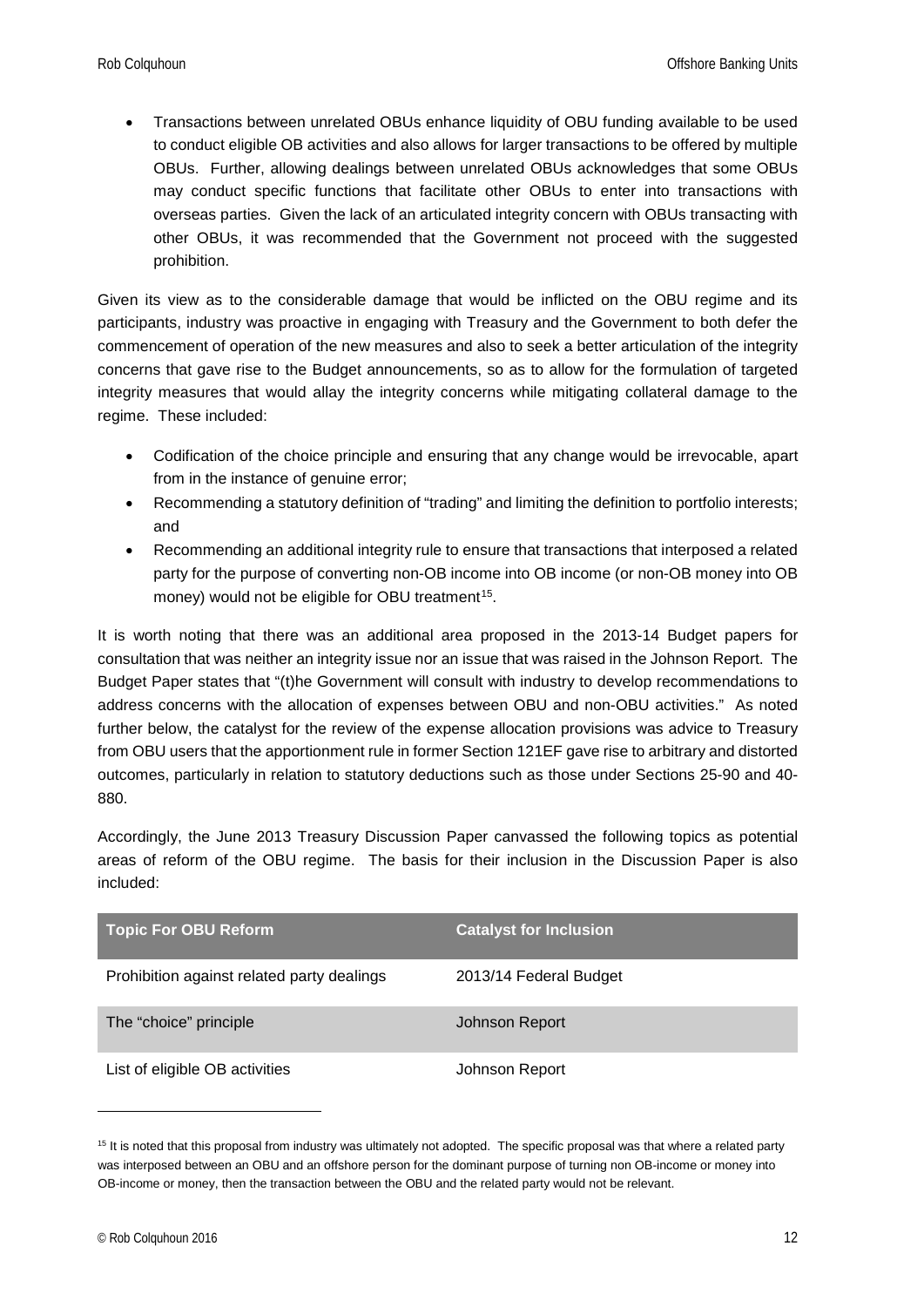Allocation of expenses between OBU and non-Industry, particularly given s25-90 and s40-880 OBU

Streamlining the OBU application process Johnson Report

Ensuring appropriate interaction with other 2013/14 Federal Budget provisions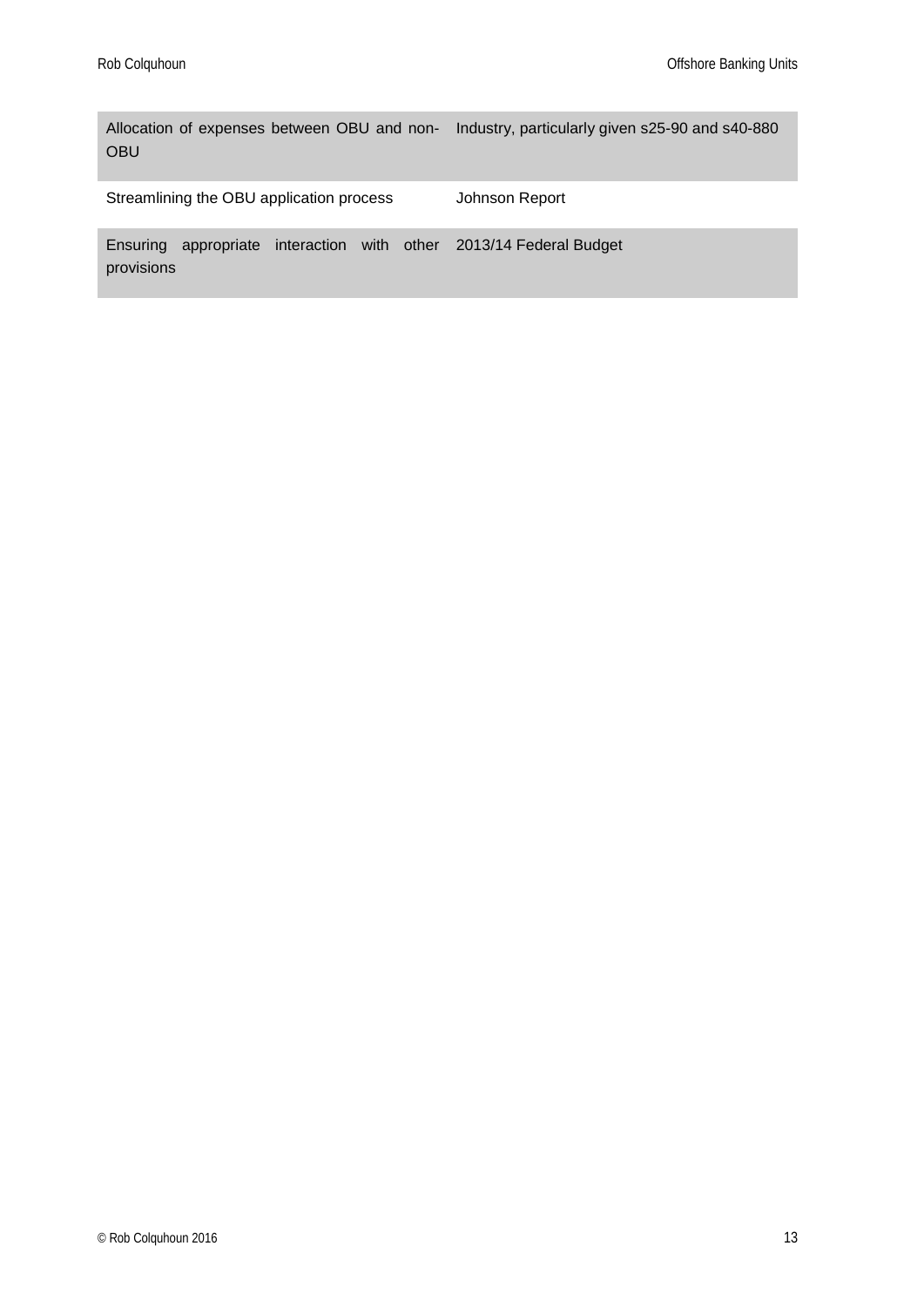## <span id="page-13-0"></span>**4 The 2015 Reforms – Industry Assessment**

The formal Treasury consultation process that commenced with the June 2013 Discussion Paper resulted (but hopefully did not conclude with) the legislated amendments to the OBU regime, which received Royal Assent in June 2015. The legislated measures were the subject of a number of rounds of consultation with industry, including through the release of an Exposure Draft and accompanying draft Explanatory Memorandum in March 2015 and also post the introduction of the Bill into the House of Representatives via a Senate Committee process.[16](#page-13-2)

## <span id="page-13-1"></span>4.1 Summary of the legislated amendments

The 2015 reforms essentially follow the topics raised in the 2013 Discussion Paper, although the scope and application of the amendments were refined considerably between 2013 and 2015 through the various consultation processes. The particular amendments, as detailed in the Explanatory Memorandum, were as follows:

- Clarifying the definition of "trading activity" to impose a restriction of a total participation interest in the underlying entity is not more than 10% or is not held "for trading" in accordance with the accounting standards;
- Codification of the "choice" principle, including a particular integrity rule regarding a group of transactions;
- Amending the methodology for the allocation of general expenses;
- Expansion of the list of eligible activities to include:
	- o Unfunded commitments;
	- o Syndicated lending activities;
	- o Guarantee activities, and particularly the circumstances where there is a connection to Australia;
	- o Commodities and commodity derivatives trading;
	- o Securities lending and repurchase agreements;
	- o Non-deliverable forwards;
	- o Funds management where the portfolio includes Australian assets;
	- o Advice on the disposal of investments; and
	- o Leasing activities; and
- Internal financial dealings between an OBU and other parts of the enterprise.

Set out below is a summary of the industry views, as articulated in various submissions, on the proposed amendments.

<span id="page-13-2"></span><sup>&</sup>lt;sup>16</sup> Refer to the comments in the Senate Economics Committee review into the Tax and Superannuation Laws Amendment (2015 Measures No. 1) Bill 2015, as issued on 15 June 2015.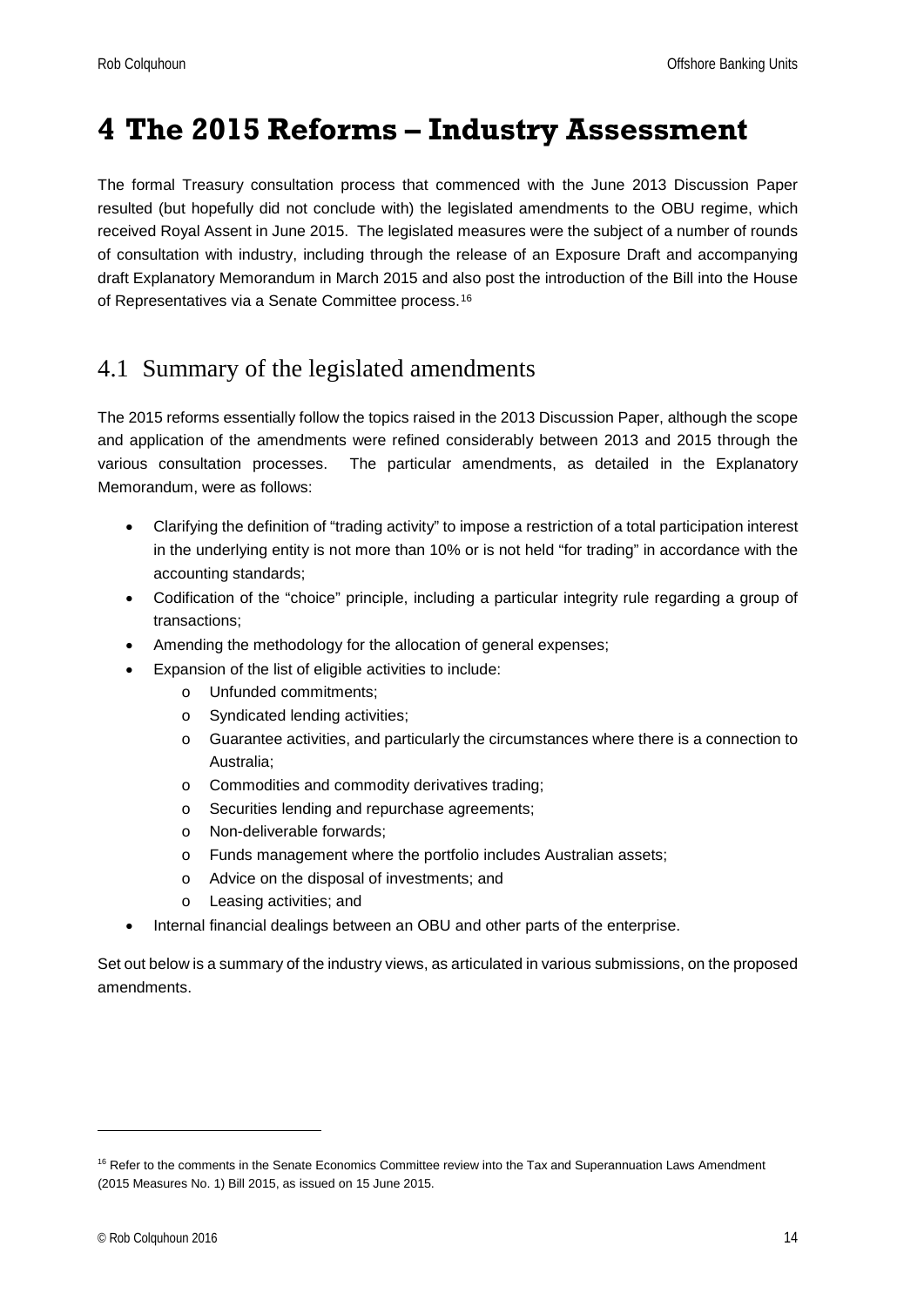## <span id="page-14-0"></span>4.2 Clarifying the definition of "trading" activity

One of the perceived mischiefs that gave rise to the 2013 Budget announcement prohibiting related party dealings by OBUs was a concern that OBUs were "trading" in shares in subsidiaries, which were primarily engaged in activities which themselves would not be eligible OB activities. This would have the effect of converting non-eligible OB income into eligible OB income, that is, the revenues associated with the non-eligible OB activities would be taxed at the concessional OBU tax rate through the interposition of a non-resident subsidiary.

Acknowledging the concern, industry's view was that the deficiency in the OBU framework that gave rise to the concern was not the ability for OBUs to enter into related party transactions but rather the lack of a clear articulation as to what was meant by "trading." The former Section 121ED provided that trading was, in respect of a "thing" where the trader acquires the "thing" or sells the "thing" for the purpose of trading. Hence, as long as one of the "things" was an asset covered by Section 121D(4) and the transaction was entered into with an offshore person, acquisitions for the purpose of trading and disposals could be considered to be trading. Given one of the classes of eligible assets was "securities issued by non-residents," then the acquisition and disposal of shares issued by a nonresident subsidiary could be included as "trading."

AFMA's submission, therefore, was that the articulated integrity concern could be addressed by a targeted integrity measure limiting the ambit of the term "trading activity" with regards to shares in nonresident companies to only portfolio interests (i.e. holdings of less than 10%). As such, AFMA was generally supportive of the conceptual basis for the proposed amendment, particularly on the basis that the Government would not proceed with the prohibition against related party dealings by an OBU<sup>[17](#page-14-1)</sup>.

However, industry did express concerns to Treasury through the combined AFMA/ABA submission to the Exposure Draft regarding the precise working of the test. The concerns related to the requirement for a two-pronged test, particularly given that the "participation interest" requirement in the legislation, requiring tracing of indirect interests, is more onerous than the "portfolio" interest test that was submitted by industry. The legislation also is silent on change of intention, i.e. whether an asset that was initially booked in the OBU's accounts as being an investment, but subsequently changed to a trading asset, is one that is capable of falling within the ambit of a trading activity; however the Explanatory Memorandum was amended to include a statement that the relevant test time is "just before the trading activity."

On balance, while the test for establishing whether a transaction meets the definition of "trading" is more cumbersome than that proposed by industry, the legislated measure is acknowledged as being vastly superior to the outright prohibition on related party dealings by an OBU, which was the initial policy response to address the integrity concern.

<span id="page-14-1"></span><sup>17</sup> The Hon Joe Hockey, MP and Senator the Hon. Arthur Sinodinos, AO, *"Restoring Integrity in the Australian Tax System*, 6 November 2013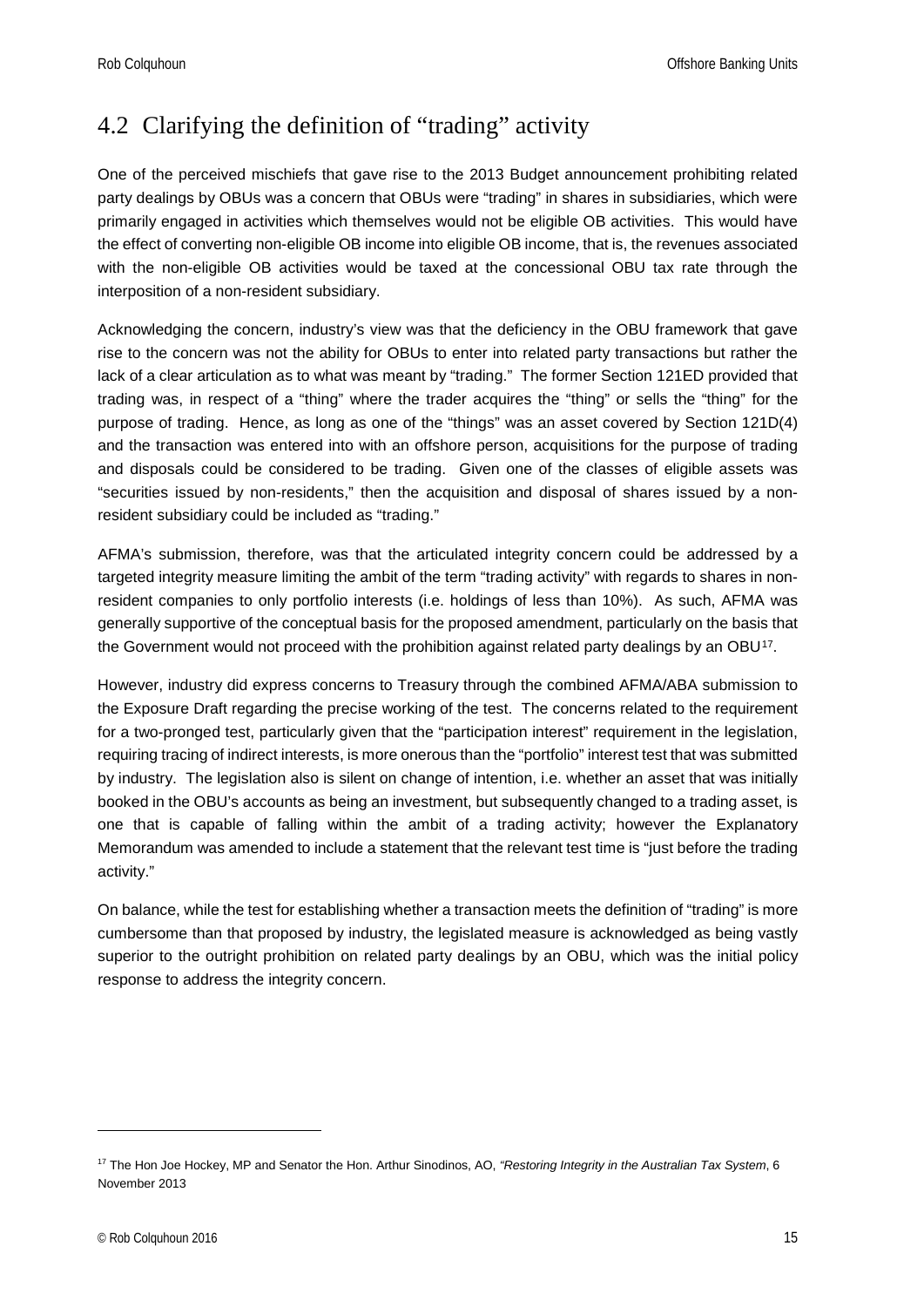## <span id="page-15-0"></span>4.3 The 'choice' principle

Codification of the 'choice' principle was a necessary part of the OBU reforms and was welcomed by industry. As set out in the Johnson Report, the 2007 consultation paper issued by the ATO that called into question the extent to which a choice could be made as to whether an eligible OB activity could be booked to the OBU caused considerably consternation amongst OBU users. Many examples were provided to Treasury and the ATO of transactions where not allowing such a choice would give rise to asymmetric outcomes where one leg of a transaction may be eligible to be undertaken by an OBU but the other is not. Further, industry submitted that identification of the residency of a counterparty may be difficult in some situations, such that the conservative decision may be made to book an otherwise eligible transaction in the DBU. From an industry perspective, the comments from the Commissioner in Taxation Determination TD 93/135<sup>[18](#page-15-1)</sup>, provided support that the 'choice' principle was enshrined in the OBU rules, until such time an ATO Discussion Paper expressed a preliminary, but not concluded, view to the contrary.

The codification of the 'choice' principle, through requiring the choice to be made at the time the transaction is booked, and being irrevocable but for an error in booking, also acts as an integrity measure as it restricts the ability of transactions to be allocated to either the OBU or DBU depending on whether the transaction is to give rise to assessable income or an allowable deduction. Consequently there was mutual benefit in codifying the choice to book an eligible transaction in an OBU and the legislative development was therefore welcomed by industry.

The legislative enshrinement of the 'choice' principle came with a sting in the tail. An additional integrity measure, which had not been the subject of prior consultation, was included in the Exposure Draft, with proposed Section 121EAA(3) providing that:

"(t)he OBU is treated as having chosen…to have a thing (the transaction) done by the OBU not be an OB activity if:

- (a) it is reasonable to regard the transaction and one or more other things done by the OBU as constituting a single scheme (within the meaning of the *Income Tax Assessment Act 1997)*; and
- (b) the OBU chooses…to have any of those other things done by the OBU not be an OB activity.

Through subsequent engagement with Treasury, it became clear that this measure was designed to deal with "asymmetric swap" transactions<sup>[19](#page-15-2)</sup> and limit the ability of two transactions that are economically linked to be booked separately into an OBU and a DBU. However, the concern was that the ambit of the proposed integrity measure was considerably broader than purely addressing asymmetric swap transactions, by virtue of the ambiguity existing as to the precise meaning of the term "single scheme." Concerns were raised by industry with respect to:

<span id="page-15-1"></span><sup>&</sup>lt;sup>18</sup> TD 93/135 - Income tax: Offshore Banking Units - what is the effect of a transaction which falls within the definition of offshore banking activity, which is entered into by the part of an OBU which handles the domestic (as opposed to offshore) activities of the bank and which is accounted for in the domestic books?

<span id="page-15-2"></span><sup>&</sup>lt;sup>19</sup> Refer to Taxation Determination TD 2010/12 for a description of an asymmetric swap transaction.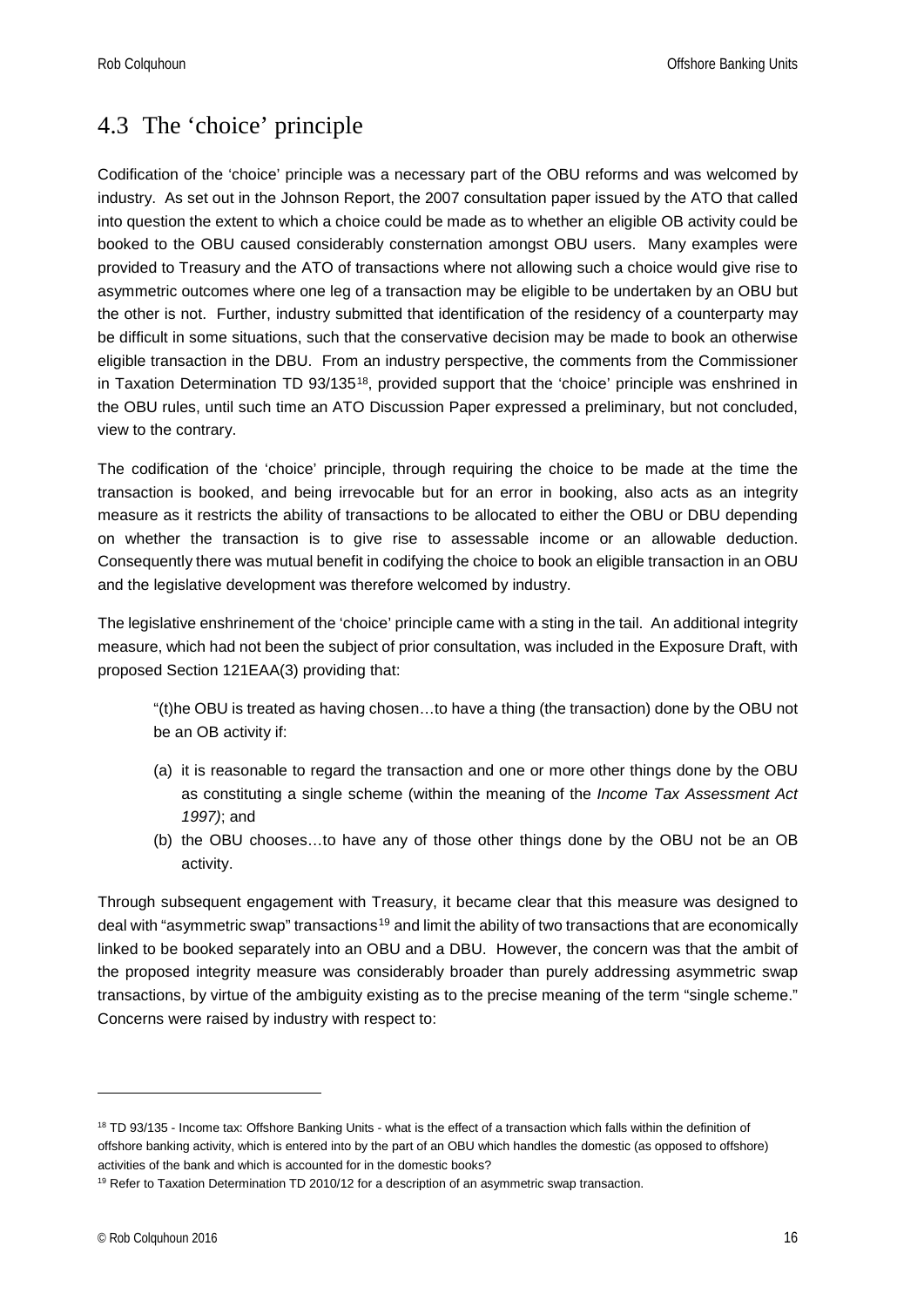- **Umbrella trading agreements:** An agreement with an offshore person that is designed to cover a range of potential transactions, including some which may reference AUD underlyings and would need to be booked to the DBU so as not to give rise to a post-tax mismatch with the acquisition of the physical hedge (which would not be an eligible OB activity);
- **Loan facilities:** Loan facilities that provide for multiple lenders or borrowers within the same client group, including Australian and offshore entities, would need to have the loans booked into the DBU and OBU respectively; and
- **Collateral:** An OBU with a number of transactions with an offshore counterparty may post and receive collateral in respect of those transactions in the OBU, notwithstanding that some of the transactions (such as those that reference AUD underlyings) are booked to the DBU.

Based on consultation, the integrity measure attached to the 'choice' principle in the final Bill was refined and improved, although its precise ambit remains unclear. The grouping provision, as set out above, remains in the law (now as Section 121EAA(4)) but now further clarity is provided in the law as to what constitutes a "single scheme." Section 121EAA(5) states that:

"For the purposes of subsection (4), whether the transaction and one or more things constitutes a single scheme is a question of fact and degree determined having regard to the following (whichever are applicable):

- (a) the nature of the transaction and the other things;
- (b) their terms and conditions (including those relating to any payment or other consideration for them);
- (c) the circumstances surrounding their creation and their proposed exercise or performance (including what can reasonably be seen as the purposes of one or more of the entities involved);
- (d) whether they can be dealt with separately or must be dealt with together;
- (e) normal commercial understandings and practices in relation to them (including whether they are regarded commercially as separate things or as a group or series that forms a whole);
- (f) the objects of this Division."

Given the OBU legislation now contains a "Part IVA-esque" set of factors as to whether more than one transaction constitutes a "single scheme," the Explanatory Memorandum provides insight as to the circumstances where the grouping provisions will apply. While not providing significantly enhanced guidance as to the application and indeed weighting of the various factors, the Explanatory Memorandum does provide the following examples:

- **Asymmetric swap scheme:** The taxpayer must make the same choice in respect of both swaps;
- **Loan facilities:** The creation of the facility, the drawdown of funds for the DBU and the drawdown of funds for the OBU are each separate schemes and do not need to be grouped; and
- **Umbrella trading agreement:** It is not commercial practice to understand OBU and DBU trading activities, and the hedging of those activities, as comprising a single scheme. Hence the transactions do not need to be grouped.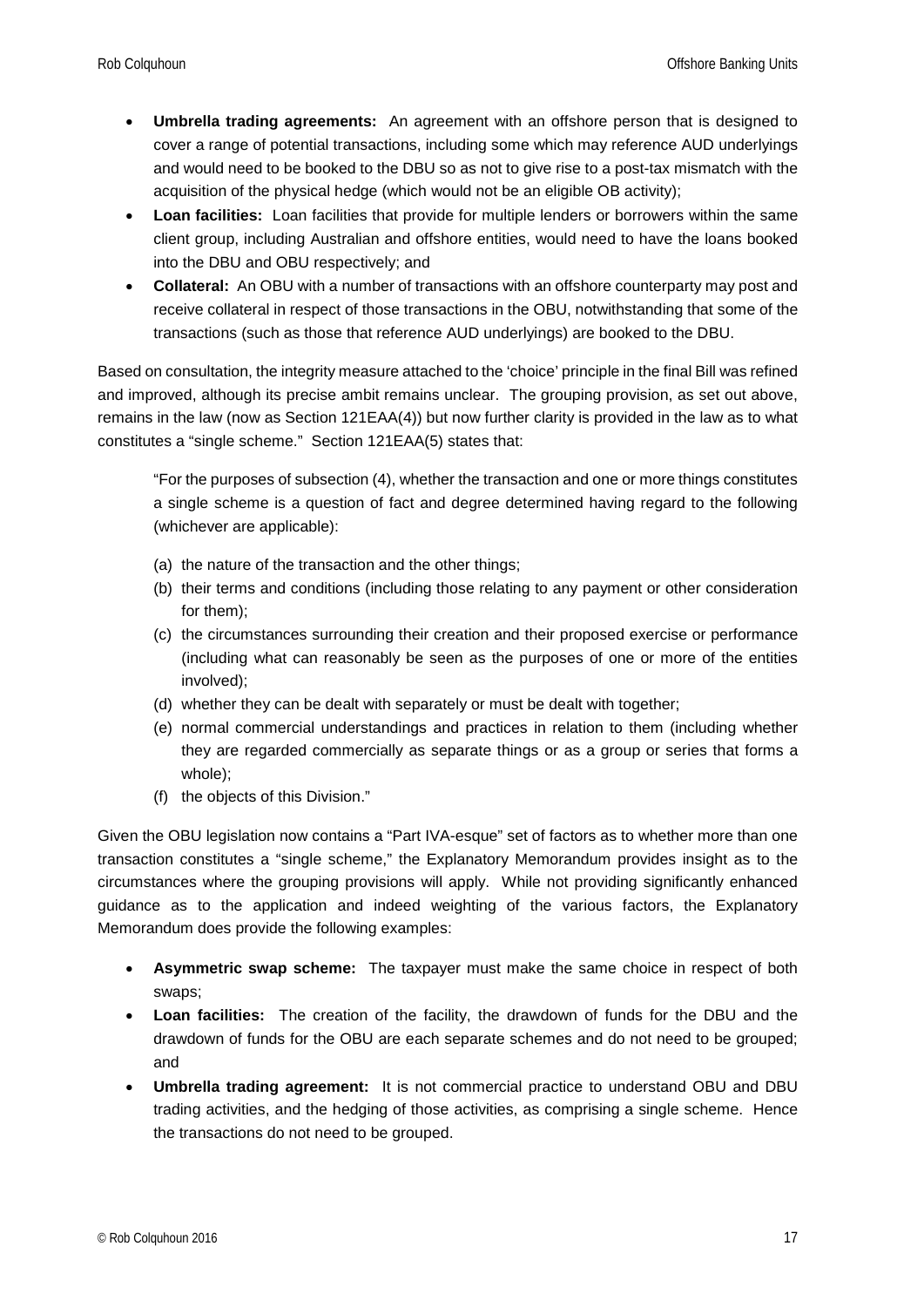The Explanatory Memorandum further notes that the factors included in Section 121EAA(5) are drawn from the TOFA grouping rules and provides caveated support for taxpayers using the examples in the Explanatory Memorandum to the *Tax Laws Amendment (Taxation of Financial Arrangements) Bill 2008* in determining whether multiple transactions comprise a single scheme. These examples include:

- A non-AUD loan and a cross-currency swap entered into to hedge the FX exposure arising on the loan should not be grouped as a single arrangement;
- The separate rights attaching to a convertible note (namely a fixed income security and a call option to acquire shares in the issuer) should be grouped as a single arrangement; and
- A normal sale and repurchase agreement should be considered to be a single financial arrangement.

It is clear that the integrity rule is designed to remove the ability of transactions to be entered into that rely or are somehow commercially dependent on the tax rate differential between the OBU and the DBU (or the remainder of the enterprise). However, the structure of the integrity rule and particularly the factors required to be assessed/weighted to determine whether several transactions collectively comprise a single scheme for the purpose of applying the 'choice' principle arguably requires an analysis beyond a simple assessment as to whether an asymmetric outcome is a cornerstone of the scheme. It is at least encouraging that the examples submitted by industry as being particularly problematic form the basis of examples in the Explanatory Memorandum.

### <span id="page-17-0"></span>4.4 Allocation of expenses

A particularly positive aspect of the 2015 amendments was the amendment to how general expenses are to be allocated between the OBU and the remainder of the enterprise. The previous methodology to allocate expenses, being the statutory formula in former Section 121EF(4), had given rise to capricious outcomes for a number of OBUs, particularly after the enactment of various statutory deduction provisions such as Section 25-90 and Section 40-880.

Generally, former Section 121EF(4) provided that any deduction that was not an exclusive-OB deduction or an exclusive non-OB deduction would need to be allocated based on the proportion of "adjusted assessable OB income" to "adjusted total assessable income," with the adjustments broadly being the removal of interest deductions. In the ordinary course, applying the formula gave rise to distortions where the business conducted by the OBU was materially different to the remainder of the enterprise or where the OBU was in a loss but the enterprise as a whole was not. Further, the formula could only be applied post year end, meaning that the OBU's cost base could not be calculated in real time, giving rise to uncertainty in the pricing of OBU products and services.

These issues were (significantly) exacerbated by the way the formula applied to statutory deductions. A "general expense," being one to which the statutory allocation formula applied, was one that was neither an exclusive-OB deduction nor an exclusive non-OB deduction. An exclusive-OB deduction is defined in Section 121EF(3) as "any deduction…that relates exclusively to assessable OB income." An exclusive non-OB deduction is similarly defined in Section 121EF(6) as relating "exclusively to assessable income that is not assessable OB income." The requirement that the deduction relates exclusively to assessable income meant that statutory deductions, such as Section 25-90 and 40-880 deductions, that have no nexus to assessable income could not be considered to be either exclusively OB or exclusively non-OB, and hence needed to be included in the statutory formula. This was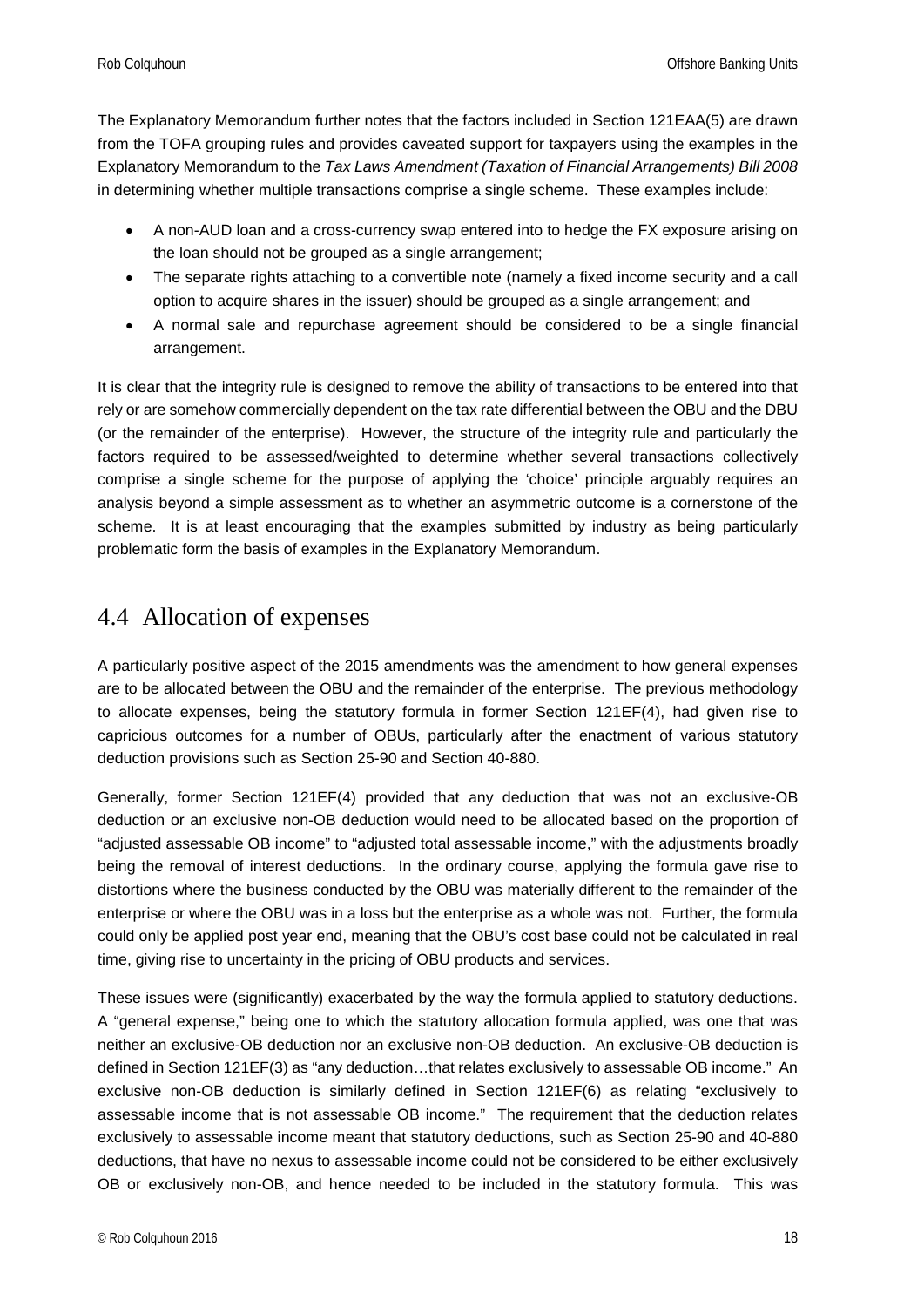notwithstanding that such expenses may have had no nexus whatsoever to the business being conducted by the OBU.

The amendments cure these issues by removing the statutory formula and by providing that a general deduction is allocated to the OBU "to the extent that" it relates to OB income<sup>20</sup>. In addition, there is no requirement that the general deduction relates to "assessable OB income," and hence there is the ability, but not the necessity, to apportion statutory deductions to the extent that they are referable to the business being carried on by the OBU.

## <span id="page-18-0"></span>4.5 Eligible Activities

#### <span id="page-18-1"></span>4.5.1 Leasing Activity

During the engagement with Government in the consultations following the 2013 Federal Budget, it became apparent that one of the integrity concerns underpinning the announcements in the Budget was the debt financing by an OBU of a wholly-owned offshore subsidiary, which would in turn enter into a leasing transaction with an offshore client. Given that leasing was not an eligible-OB activity, the concern expressed was that the interposition of the subsidiary had the effect of turning non-OB (leasing) income into OB (interest) income. While this may have been true, the view expressed by industry in consultation was that undertaking a leasing activity with an offshore person in respect of a non-Australian asset fell squarely within the policy intent of the OBU regime and hence, as opposed to the implementation of blunt integrity rules that would threaten the ongoing viability of the OBU regime, a preferable approach may be to consider including leasing as an eligible-OB activity. This was ultimately accepted by the Government, as reflected in the Explanatory Memorandum to the *Tax and Superannuation Laws Amendment (2015 Measures No. 1) Bill 2015:*

"(t)he addition of leasing activities is intended to give greater flexibility to OBUs in recognition of the fact that many leasing arrangements have similar commercial features to existing OB activities, such as lending.[21"](#page-18-3)

Section 121DD provides that an "OB leasing activity" is a leasing activity with an offshore person involving offshore property. This is elaborated upon by Section 121DD(2), which provides:

"Without limiting subsection (1), OB leasing activity includes entering into:

- (a) any arrangement (within the meaning of section 51AD) under which a right to use offshore property is granted by an owner to another person; or
- (b) any arrangement (within the meaning of that section) under which a right to use offshore property, being a right derived directly or indirectly from a right mentioned in paragraph (a) in relation to the property, is granted by a person to another person:

<span id="page-18-2"></span><sup>&</sup>lt;sup>20</sup> Defined in Section 121EDA as being so much of an OBU's income that is either derived from OB activities or included in the statutory income of the OBU because of such activities.

<span id="page-18-3"></span><sup>&</sup>lt;sup>21</sup> Explanatory Memorandum to the Tax and Superannuation Laws Amendment (2015 Measures No. 1) Bill 2015, paragraph 3.92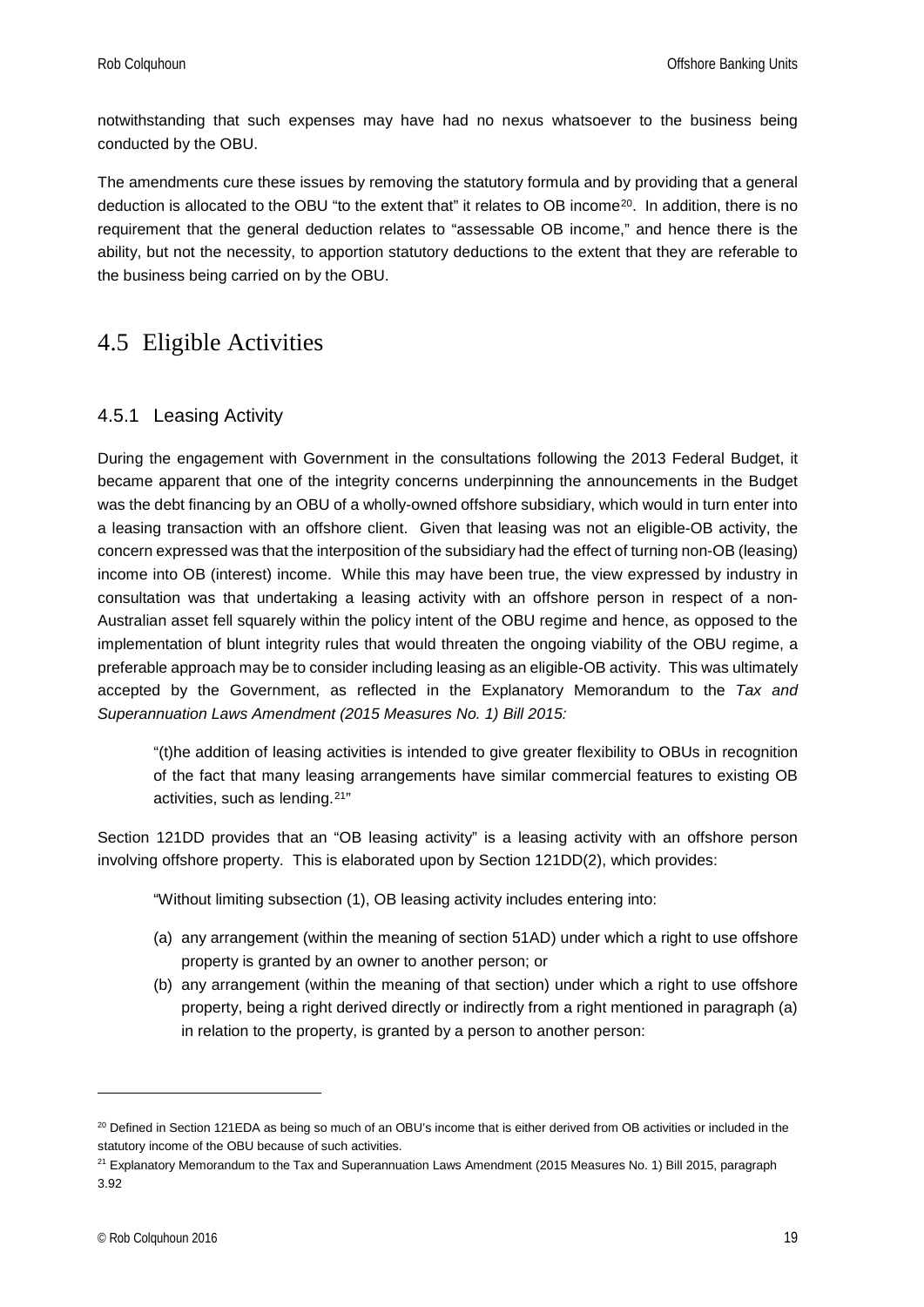#### with an offshore person."

Industry was broadly supportive of the statutory construction to include leasing as an eligible activity, particularly the reference to Section 51AD and also the ability for both leases and sub-leases to be included in the definition of OB leasing activity. Further, the Explanatory Memorandum confirms that the OBU may act as either lessor or lessee and that the provision applies to both operating and finance  $leases<sup>22</sup>$ .

There is, however, one particular issue that remains outstanding and is the subject of continued engagement with both the ATO and Treasury, namely the ability of the OBU to dispose of the OBleased asset once returned by the lessee and have any income from such a disposal included as OBincome. Industry's submission to the Exposure Draft was that in order for the OBU leasing activity to work in accordance with how commercial leasing businesses operate, it was imperative that the OBU have the ability to dispose of the leased asset. Clarity was sought on this issue, initially in a submission to the Exposure Draft (which remained unanswered) and then through a submission to the Senate Economics Committee, who suggested in the Committee's report to the Bill that "the committee draws the government's attention to the issues raised by AFMA and the ABA regarding leasing activities.<sup>[23"](#page-19-1)</sup> Subsequent to the passage of the Bill through both the House of Representatives and the Senate, industry was advised by Treasury that the Government had approved the Bill on the basis that the disposal of the OB-leased asset was not within the scope of an OB-leasing activity.

This approached begged the fundamental question as to what the OBU could do with the OB-leased asset once returned by the lessee. Based on logic that was not entirely compelling, Treasury offered an opinion that any gain on disposal of the OB-leased asset could be booked in the DBU. This conclusion inferred that, at some point, there would need to be a transfer of the OB-leased asset from the OBU to the DBU, which would *prima facie* not be an eligible OB activity and may also give rise to the receipt of non-OB money in the OBU. Further, and of more concern to Treasury, whether there is a gain or loss from a tax perspective from the disposition of the OB-leased asset will depend on whether the asset's tax written down value exceeds its market value at the time of disposal. In the event that it has been under-depreciated through the term of the lease, such that the tax written down value exceeds the market value, and assuming a disposal at market value, the disposal would give rise to a deductible loss. Based on the Treasury view, this loss would be deductible to the DBU at the corporate tax rate of 30%, even though the lease income (less depreciation deductions through the life of the lease) would have been assessable at the OBU rate of 10%. It was somewhat perplexing to industry that such an asymmetric outcome would be palatable to Treasury and the Government given the efforts undertaken elsewhere in the Bill to eliminate asymmetric outcomes.

While no legislative clarity has, as yet, been forthcoming, industry has engaged with the ATO to determine whether an interpretation that facilitates the disposal of the OB-leased asset is feasible. Such an interpretation would seek to utilise the second limb of the definition of "OB income" in Section 121EDA, which provides that OB income is so much of the OBU's ordinary and statutory income as is derived from OB activities or, relevantly, "included in the statutory income because of such activities." That is, to the extent that the disposal of the OB-leased asset gives rise to "statutory income," such as

<span id="page-19-0"></span> $22$  Explanatory Memorandum to the Tax and Superannuation Laws Amendment (2015 Measures No. 1) Bill 2015, paragraph 3.93.

<span id="page-19-1"></span><sup>&</sup>lt;sup>23</sup> Senate Economics Committee Report into the Tax and Superannuation Laws Amendment (2015 Measures No. 1) Bill 2015, 15 June 2015.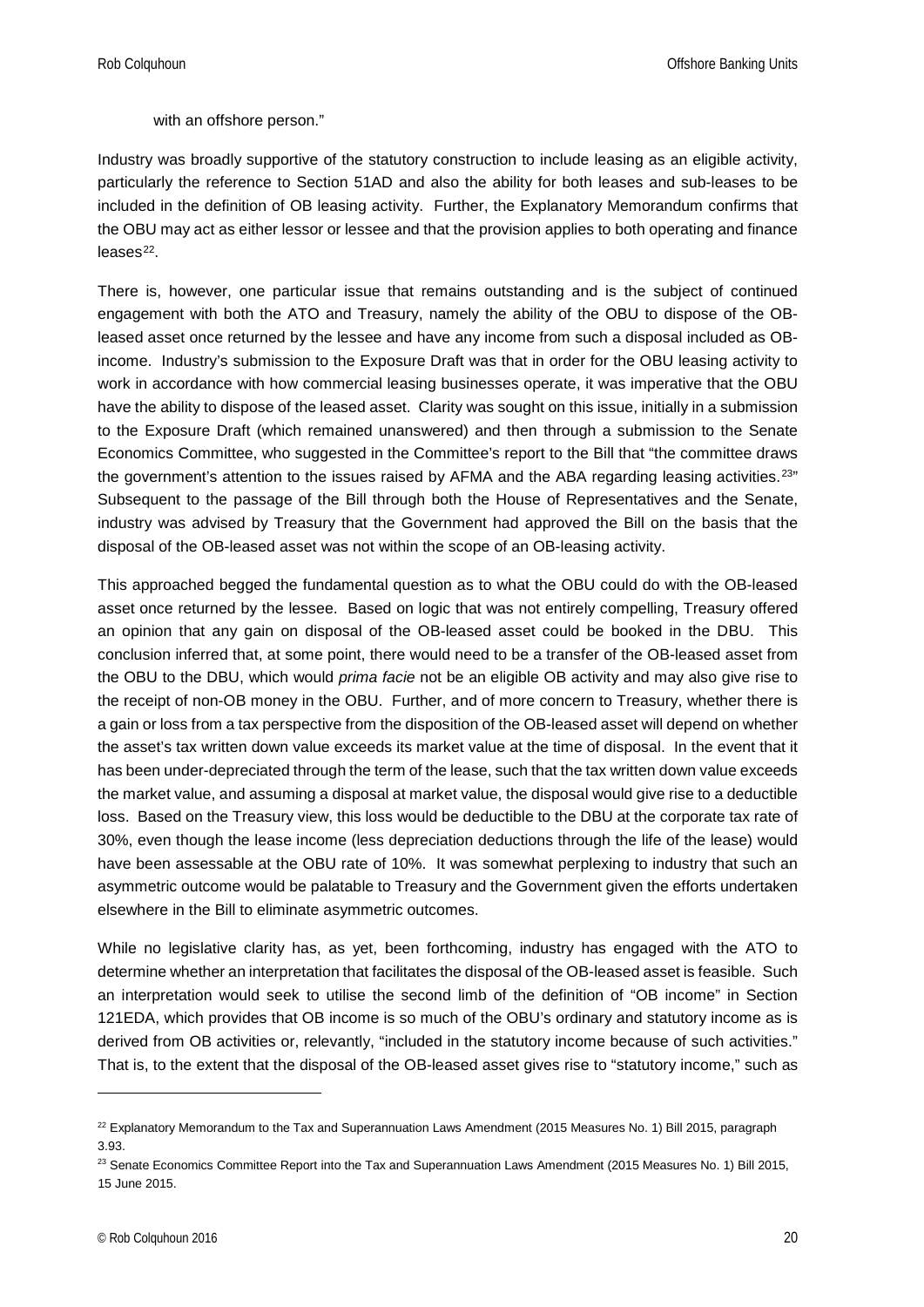a Division 40 balancing adjustment, then such income can be considered to arise "because of" the eligible OB activity, being the leasing activity, and hence may be included as OB income. Industry and the ATO are continuing to liaise with respect to the guidance that can be provided, and particularly whether a safe harbour determined with reference to whether the lease is within the parameters set by Taxation Ruling IT  $28^{24}$  $28^{24}$  $28^{24}$  is appropriate (and, if so, how to treat leases outside such parameters, particularly due to the residual value requirements). There remain other outstanding issues, including:

- Confirmation that any amounts received on the disposal of the OB-leased asset will be OBmoney;
- The application to different regulatory regimes, such as regimes that require that the legal owner of the asset is a resident of the same jurisdiction as the asset, and accordingly the OBU may be the beneficiary of a trust;
- The eligibility from an OBU perspective of selling lease receivables; and
- Sale of leased assets prior to the expiry of the lease, and potential safe harbours.

Clarity is also being sought with respect to the interaction between Division 240 and the OB leasing activity provisions. In this regard, it is notable that the Explanatory Memorandum states that the OB leasing activity "will not apply to hire-purchase arrangements that are recharacterised under Division 240 of the ITAA 1997 as notional sale and loan arrangements. Notional loan arrangements may nevertheless be eligible OB activities under subsection 121D(2).<sup>[25](#page-20-2)"</sup>

The other issue with respect to the scope of OB leasing activity is the requirement that the underlying lease be with respect to "offshore property." This means that the property must not be, in the words of the Explanatory Memorandum, "used to a material extent within Australia." Given the scope of this term was not abundantly clear at the time that the Exposure Draft was released, some helpful examples are provided in the Explanatory Memorandum regarding an aeroplane that spends the majority of its time flying international routes, including flights to and from Australia, not being used "to a material extent in Australia."

Subject to the resolution of the disposal issue, the inclusion and design of the OB leasing activity has been welcomed by industry. The operation of a leasing business with non-resident clients and in respect of non-Australian assets falls squarely within the OBU's policy scope and it is somewhat surprising that leasing has only now been included as an eligible-OB activity. As can be seen from the commentary below, the inclusion of OB leasing activity represents the only material expansion of the list of eligible OB activities, and hence whether by itself this is sufficient to satisfy the recommendation of the Johnson Report is questionable.

#### <span id="page-20-0"></span>4.5.2 Creation of lending facilities/unfunded commitments

A technical amendment was made to Section 121D(2)(b) (relating to a borrowing or lending activity, and specifically lending money) to include the words "or making commitments to lend money." The issue here was that at the time an OBU may make available a line of credit to an offshore person, and receive a fee for the establishment of the line, there may not actually be a borrowing until the time that

<span id="page-20-1"></span><sup>&</sup>lt;sup>24</sup> "Leasing arrangements of plant and machinery," 6 July 1960

<span id="page-20-2"></span><sup>&</sup>lt;sup>25</sup> Explanatory Memorandum to the Tax and Superannuation Laws Amendment (2015 Measures No. 1) Bill 2015, Paragraph 3.95.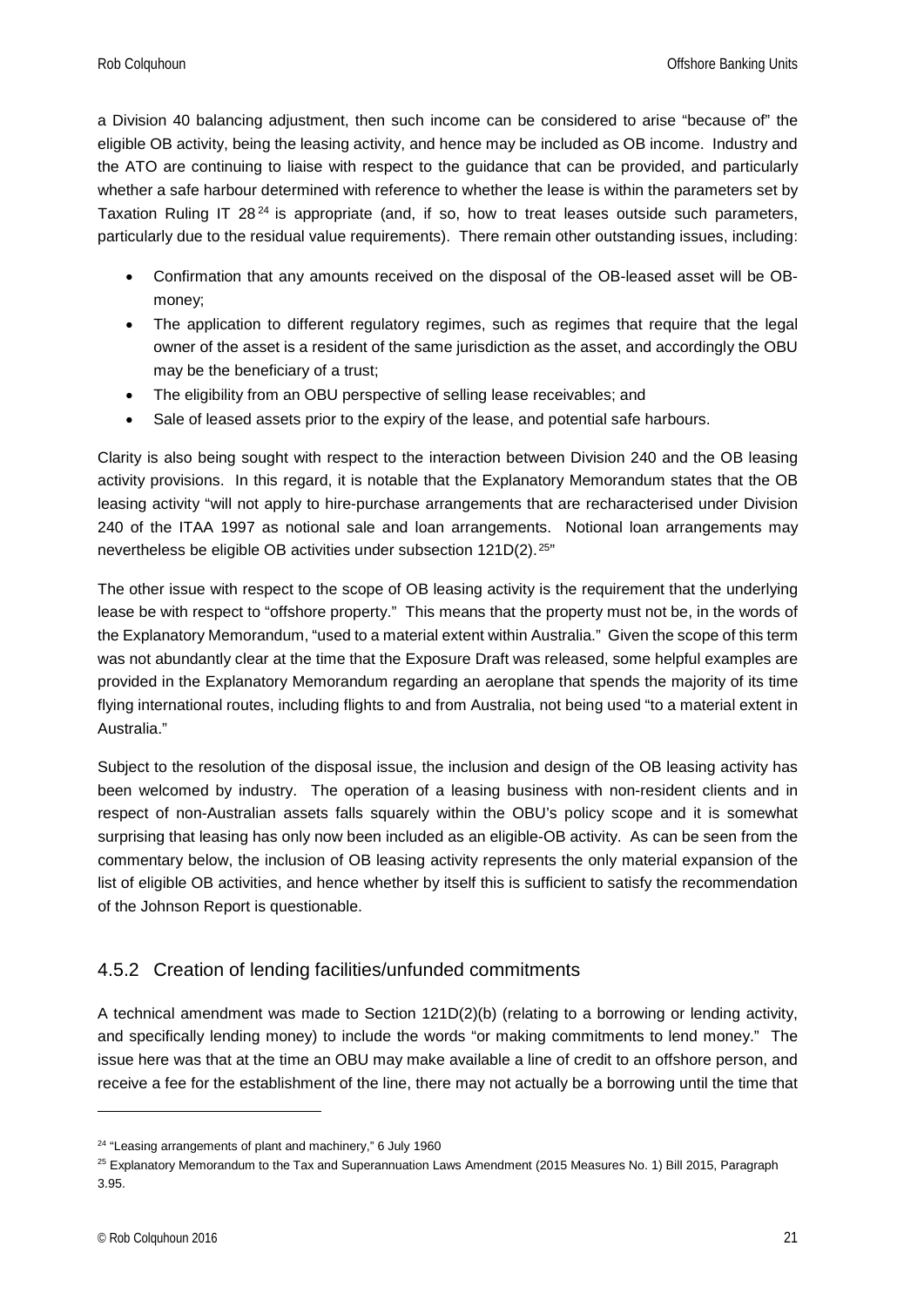the offshore person draws down on the line of credit. Hence, the fees did not necessarily arise by virtue of a borrowing or lending activity. The amendment clarifies that all fees that are received by the OBU arising from the commitment to lend money will be included in OB income and constitute OB money. While helpful, this amendment is viewed as being relatively minor in nature and cures a technical hole in the former provisions as opposed to actually expanding the scope of eligible activities.

#### <span id="page-21-0"></span>4.5.3 Syndicated lending activities

Similarly, a technical insertion was made to Section 121D(2) to allow for an OBU to act as an arranger in a syndicated lending arrangement, to the extent that the lending arrangement satisfies the other requirements for a borrowing or lending activity in Section 121D(2) (i.e. with an offshore person and potentially not AUD in certain circumstances).

The interesting point here is that Section 121D(3), regarding a "guarantee-type activity" already included "syndicating a loan for an offshore person." It is not abundantly clear as to the activities that will be covered by new Section 121D(2)(e) that are outside the existing 121D(3)(c) definition; however it is clear that participation in a syndicated loan to an offshore person, including arranging, lending and underwriting of the loan, should be included as an eligible OB activity.

#### <span id="page-21-1"></span>4.5.4 Guarantee activities

The amendment to Section 121D(3), regarding guarantee activities, was not to expand the scope of activities but rather to relax the restrictions as to what activities are permissible to be conducted by an OBU. Under the previous drafting, the OBU eligibility would only arise where the guaranteed property was located outside of Australia and the events could only happen outside Australia. This strict requirement created uncertainty where there was a very small likelihood that either the guaranteed property would at some point be in Australia or alternately the guaranteed event could occur in Australia. Hence the requirement was relaxed such that the guarantee activity does not relate to Australia "to a material extent." As per the comments above in relation to the similar requirements for a leasing activity, the plane example is equally applicable to the ambit of "material extent" in a guarantee activity context.

#### <span id="page-21-2"></span>4.5.5 Trading in commodities or entering into commodity derivatives

Another technical amendment was made to the definition of trading activity in relation to commodities. For reasons that are not abundantly clear, the list of commodities that can be traded as an eligible OB activity is restricted to gold, silver, platinum or palladium bullion and not other commodities. The amendment allows for the trading of additional classes of commodity, where the trading is "incidental to an OB eligible contract activity," that is, for example, where the trading is undertaken to hedge a derivative contract issued by the OBU to an offshore person.

While the amendment is welcome, it does beg two fundamental questions regarding the design of the OBU regime. Firstly, there does not appear to be a compelling reason from a policy perspective as to why an OBU can only trade in some commodities and not others, and hence an amendment that utilises a principles-based definition of commodity would appear preferable from a legislative design perspective. Secondly, the amendment highlights the restrictive nature of the scope of "hedging activity"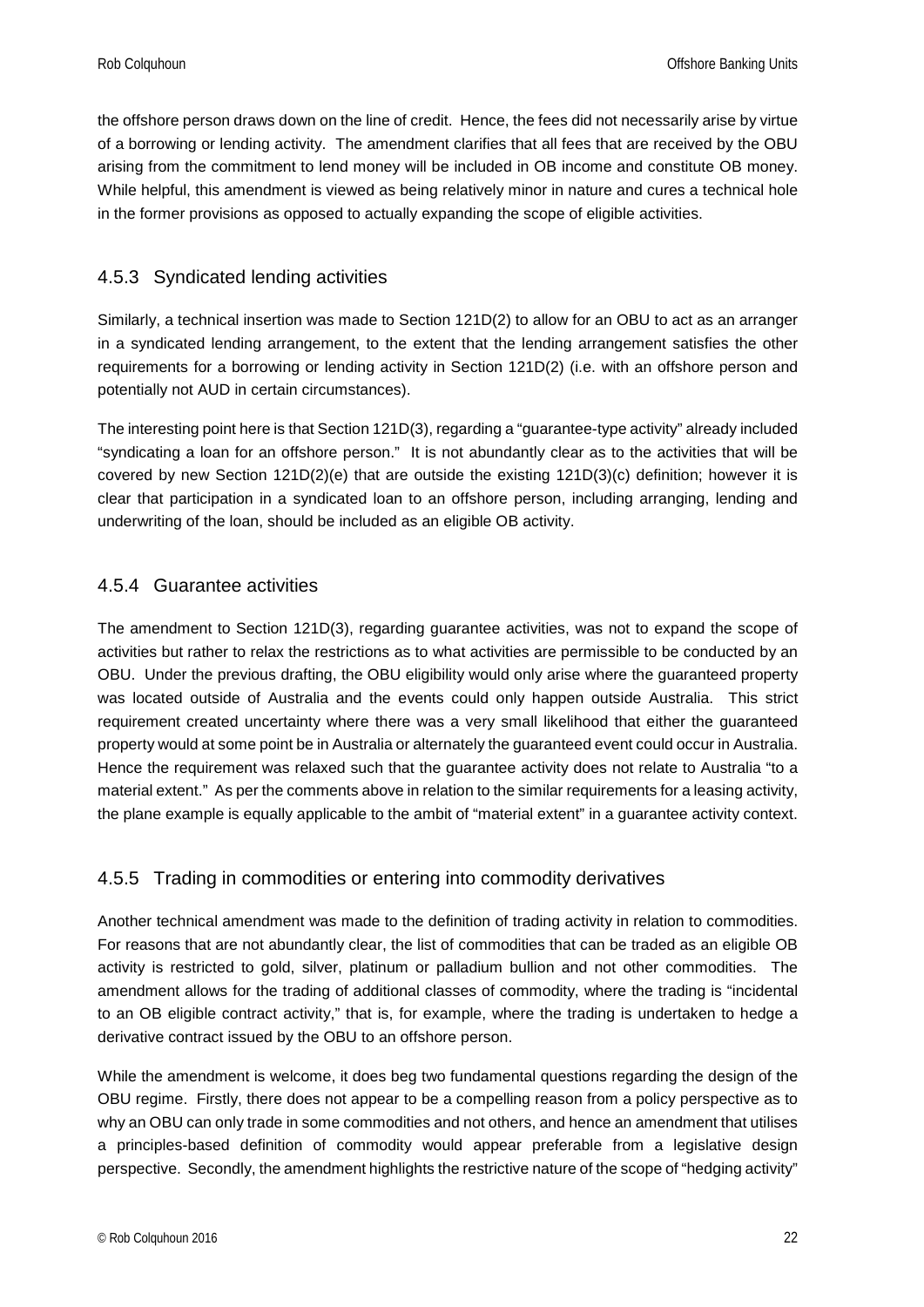in Section 121D(8), which only allows hedging of interest rate and currency exposures. That is, to the extent that Section 121D(8) was drafted more broadly, and ideally in a principles-based fashion, this amendment would not have been required. This is elaborated upon further below.

#### <span id="page-22-0"></span>4.5.6 Securities lending and repurchase agreements

The technical issue arising with respect to securities lending and repurchase agreements (repos) is that, while they are commercially considered to be collateralised loans, and hence from a commercial perspective would be thought of as being consistent with a borrowing or lending activity, their legal form is as a disposal with a commitment to reacquire at a point in the future. Given the commitment to reacquire the asset that is the subject of the repo or securities lending transaction at the time of the disposal, it has historically been difficult to characterise the transactions as being a trading activity. Hence, while securities lending and repo transactions are entirely consistent with the operations of OBUs, particularly those that are financial institutions, it has never been entirely clear as to the appropriate activity that such transactions fall within. The amendment, through including securities lending and repo transactions as "eligible contracts," helpfully clarifies the position.

One notable feature of the clarification of the OBU eligibility of securities lending and repo transactions is that the terms are not defined and rather take their ordinary commercial meaning. It is industry's view that given the commercial prevalence of these transactions and the way in which they are documented, whether transactions are within the scope of the terms securities lending or repurchase is clear and does not require statutory clarity. The approach is particularly welcome with respect to securities lending agreements given the statutory definition of such agreements, as contained in Section 26BC of the 1936 Act.

#### <span id="page-22-1"></span>4.5.7 Funds management

There were two legislative amendments to the ability of an OBU to manage funds on behalf of an offshore client, and both are considered to be of assistance to enhancing Australia's potential to export its financial services capability.

The first, and arguably more narrow, amendment confirms that where an OBU is giving investment advice, this includes advice in relation to the disposal of the asset, regardless of the location of the investment. This may be contrasted with the requirement with respect to the making of an investment, which generally requires that the investment is non-Australian.

The broader amendment is to remove the previous requirement that where Australian assets were being managed by an OBU on behalf of an offshore person, the percentage of such Australian assets could not exceed 10% by value, with the (somewhat draconian) outcome that where the average Australian asset percentage exceeded 10%, none of the fee income received in respect of the funds management qualified for the OBU concession.

The new mechanism, contained in Section 121EE(3A) is to apportion the management fees derived by the OBU between OB-income and non-OB income based on the average percentage of Australian assets. This allows, therefore, for an OBU to make the most appropriate investment decisions for the offshore client without the concern of "blowing up" the OBU treatment based on a higher than 10%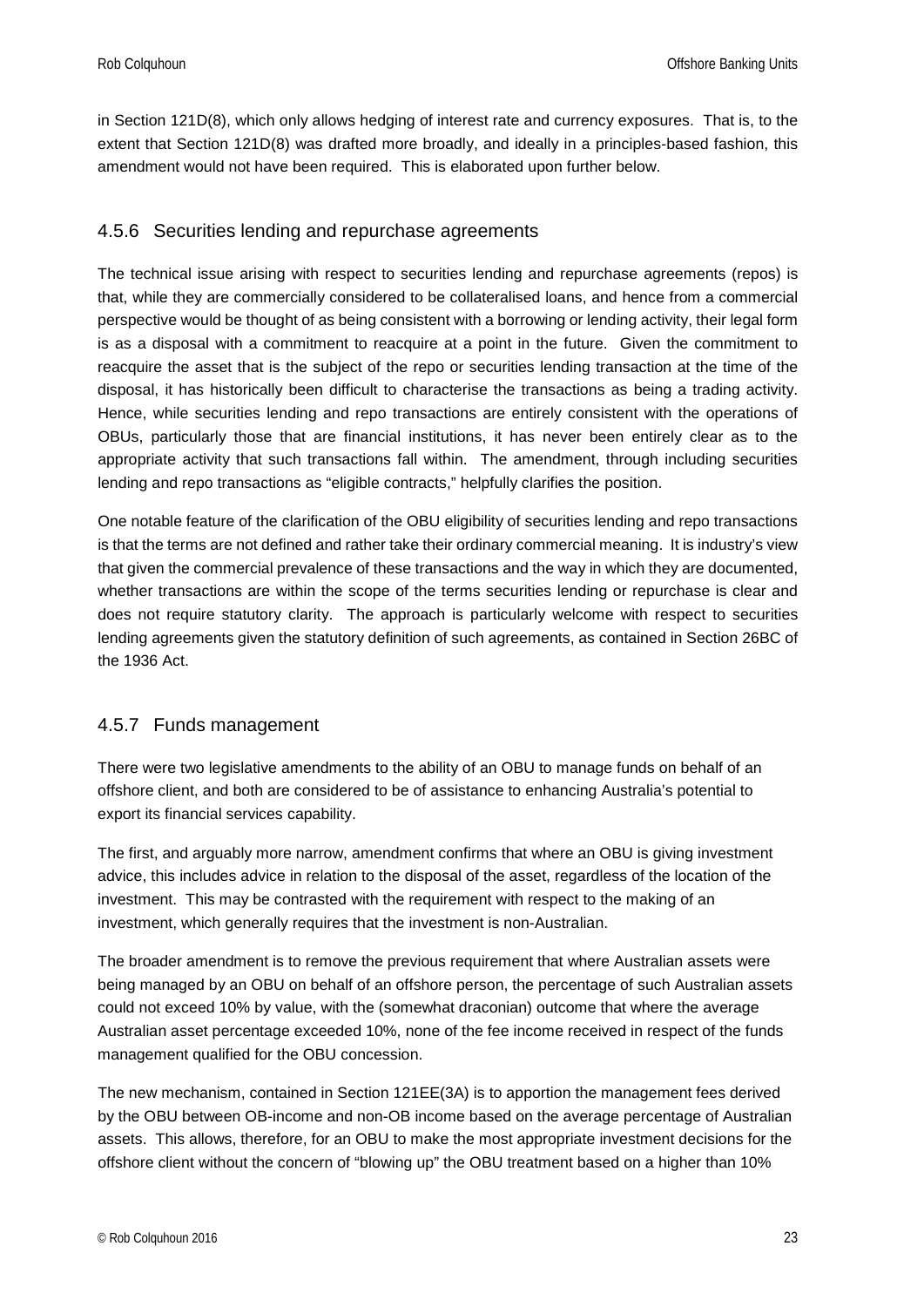concentration of Australian assets. Further, it removes the risk of technical breaches through changes to asset valuations.

This change is particularly positive, and has been welcomed by the funds management industry. It is consistent with the Investment Manager Regime, which provides requisite tax certainty in respect of the underlying fund, and provides an attractive mechanism to enhance Australia's funds management export capability. This is important at a time that Australia is seeking to remove barriers to exporting financial services<sup>26</sup>. However, as noted below, in order to properly capitalise on the opportunity to enhance Australia's financial services export capability, it would be appropriate to consider other services that commercially are provided by a funds management industry, including custodial and settlement services.

#### <span id="page-23-0"></span>4.5.8 Non-deliverable forwards

The final amendment is technical in nature and is clarification that a non-deliverable forward foreign currency exchange contract (**NDF**) is permissible to be traded by an OBU with any person (as opposed to just an offshore person). The issue that was cured here was that NDFs do not give rise to rights in respect of foreign currency, and hence otherwise do not fit into the existing currency trading eligibility. Unlike the other currency trading provisions, however, there is no currency or counterparty restrictions, meaning that trading in NDFs that can be settled in AUD can be traded with any person.

### <span id="page-23-1"></span>4.6 Internal financial dealings of an OBU

The last, and somewhat surprising, amendment included in the 2015 legislation was the insertion of an arm's length requirement in Section 121EB. Broadly, the requirement is that in determining the assessable income or allowable deductions of an OBU where the OBU is dealing with another part of the enterprise, there is an assumption that the OBU is dealing at arm's length. This is further clarified (at industry's suggestion) as being determined in a manner consistent with the transfer pricing provisions in Division 815 of the 1997 Act.

This measure was not the subject of consultation before the Exposure Draft and given that transactions between branches are already subject to the transfer pricing provisions in Division 815 of the 1997 Act, it was not, and continues not to be, abundantly clear as to why there is a need for the legislative amendment. The Explanatory Memorandum does not shed significant light on the issue – it merely states that:

"an OBU may source funding internally from another branch of the same entity…because of the scope of this rule, there are gaps in the application of Australia's transfer pricing rules to an OBU's internal dealings."

Regardless of the basis for the inclusion of the measure, it has not been vehemently objected to by industry, particularly given the clarification of consistency with Division 815. There are some notable aspects to the measure, however. Firstly, it only imposes the arm's length requirement with respect to

<span id="page-23-2"></span><sup>26</sup> This topic is considered more deeply by the Research Report from the Productivity Commission titled "*Barriers to Growth in Service Exports,*" 2015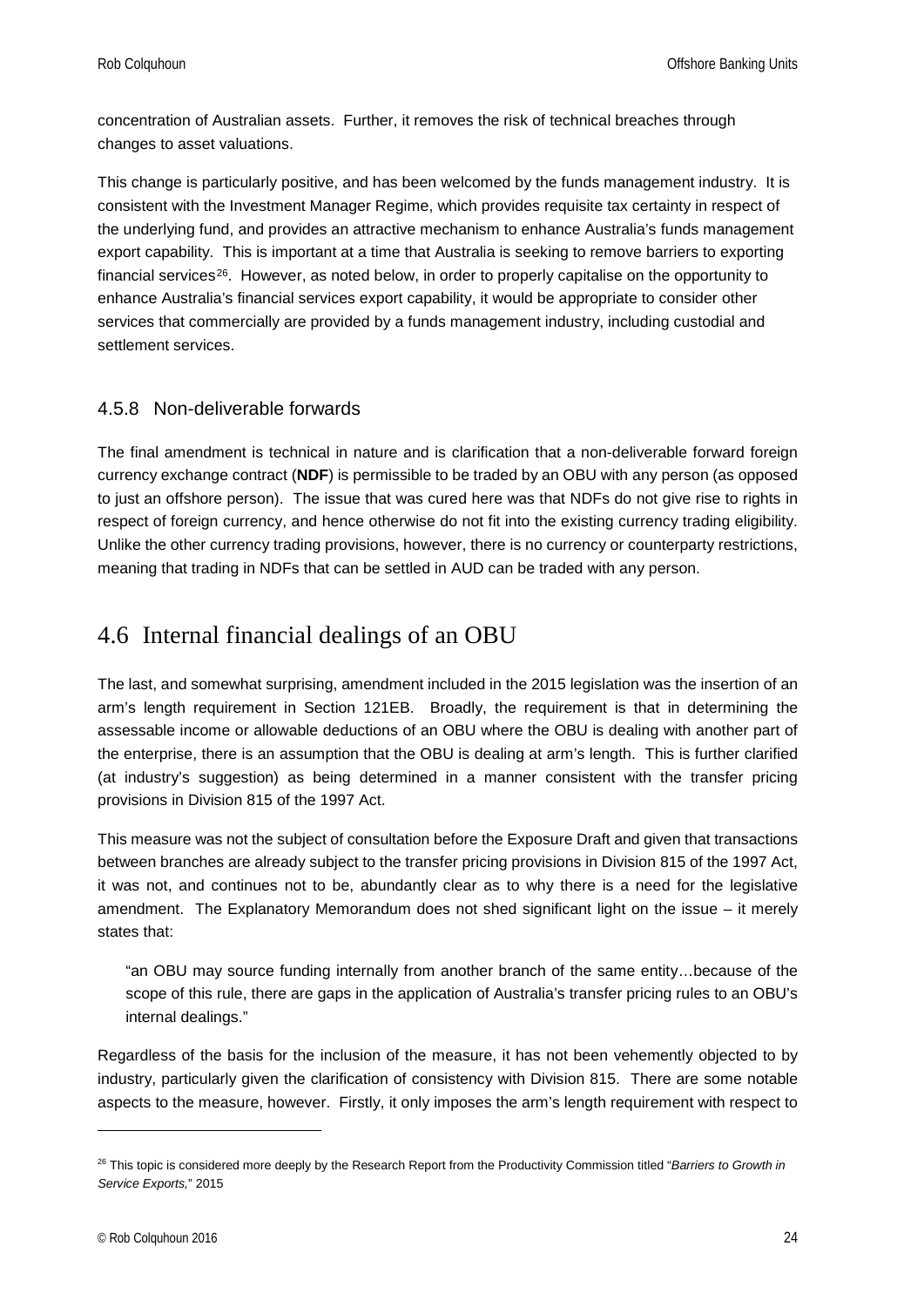internal dealings within an enterprise as opposed to related separate entities. Given the view expressed that there are gaps in the application of the transfer pricing principles to OBUs, then there would still appear to be a gap where an OBU deals with a related party that is a distinct legal entity.

Secondly, by acknowledging that an OBU forms part of a multinational enterprise operating in a number of jurisdictions, and by applying the transfer pricing provisions to the OBU on a standalone basis (as opposed to the enterprise of which the OBU forms a part), the amendment acknowledges the appropriate way of determining the appropriate profits referable to the Australian operations, and indeed the OBU, is through a functional analysis consistent with that required under Division 815 and/or Article 7 of a Double Taxation Agreement. This approach would support the removal of current Section 121EA, which includes the requirement for OBU eligibility that the "thing" be "done" in Australia in order for it to be eligible for OBU treatment.

Lastly, on a similar theme, the requirement that the OBU engage in dealings with other parts of the enterprise and (if expanded) other related parties at arm's length would also provide further justification for the removal of the OB-money rules and the purity test. Such rules require, broadly, that the OBU maintain a separate pool of money with which to conduct activities, comprised of eligible borrowings, paid up capital and retained earnings. To the extent that the OB-money rules assist in the appropriate allocation of income and expenses between the OBU and the other parts of the enterprise (and this is not abundantly clear) then there would appear to be considerable overlap with the new arm's length requirement.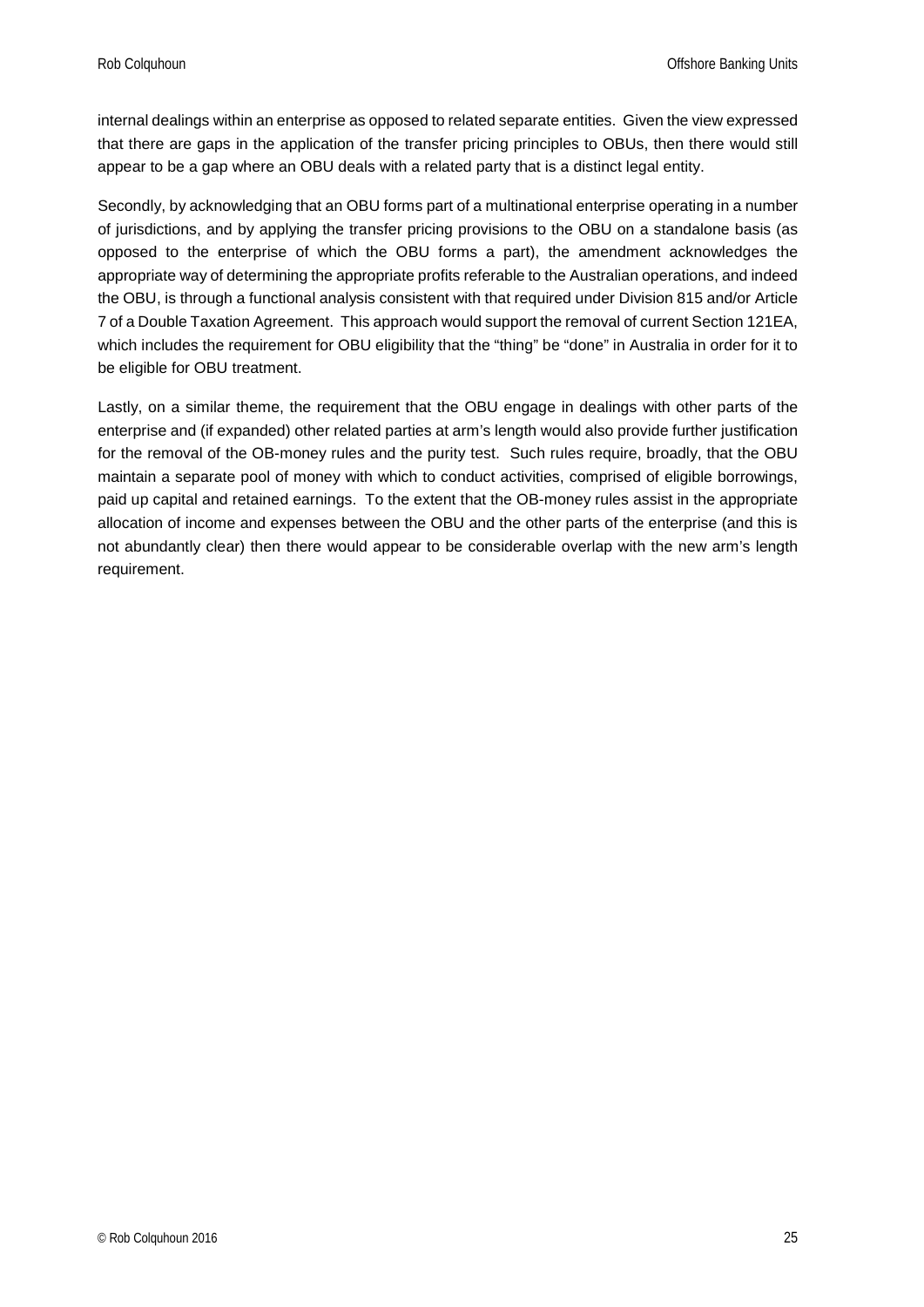## <span id="page-25-0"></span>**5 What was missing – enduring reform of the OBU regime**

The 2015 amendments to the OBU regime, primarily served three purposes:

- (i) To implement (some of) the recommendations of the Johnson Report;
- (ii) To enhance integrity as to the operation of the OBU regime in manners different to the proposals set out in the 2013/14 Federal Budget; and
- (iii) To make some technical amendments to clarify existing ambiguities or anomalous outcomes.

Through the lens of these three objectives, the 2015 amendments, on balance, improve the operation of the OBU regime. However, given the imprimatur to be "bold and ambitious" by Treasury, a significant number of additional proposals and perspectives were provided through the consultation process, without actually materialising in the amendments. These are set out below, as are comments as to why the reforms would significantly improve the operation and attractiveness of the OBU regime without either expanding the ambit of the regime beyond its policy intent or giving rise to significant integrity/revenue issues.

## <span id="page-25-1"></span>5.1 Eligible activities – principles based drafting

One of the continued bugbears of the OBU regime is the "laundry list" approach to determining the activities which are eligible to be conducted by an OBU. Not only is there a lack of a coherent policy framework as to what activities are included (as evidenced by the commodity trading issue set out above), more importantly there is insufficient rigour or discipline to ensure that the list of eligible activities remains current in light of financial innovation and development. This was highlighted by Frost, Macdonald and Marston in 2014, who noted that the Singapore Financial Sector Incentive (FSI) regime had been amended in terms of eligible activities five times since 2004<sup>27</sup>, as opposed to the OBU regime not being touched, from a legislative perspective, between 1999 and 2015.

With respect to the Johnson recommendation regarding a regulation making power<sup>[28](#page-25-3)</sup>, the author is not convinced that there is any enhancement in terms of process with respect to regulations than there is to legislation. While it may be the case that, once an amendment to eligibility is determined by Government to be appropriate then the regulation path may be one of lesser resistance when compared to the legislative path, as has been the Singaporean experience, $29$  the challenge that has been faced by industry has been to engage effectively with Treasury to generate the necessary impetus to make revision of the list of eligible OB activities a priority. The three years between the commitment by the

<span id="page-25-2"></span><sup>27</sup> Frost, Macdonald and Marston, *"Offshore Banking Units,*" Tax Institute of Australia, 2014 Financial Services Taxation Conference, p32.

<span id="page-25-3"></span> $28$  The author notes the existence of this power in Section 121D(1)(h).

<span id="page-25-4"></span><sup>&</sup>lt;sup>29</sup> The power to amend the Singapore FSI regime sits solely with the Minister for Finance, as opposed to the Parliament through either regulation or legislation.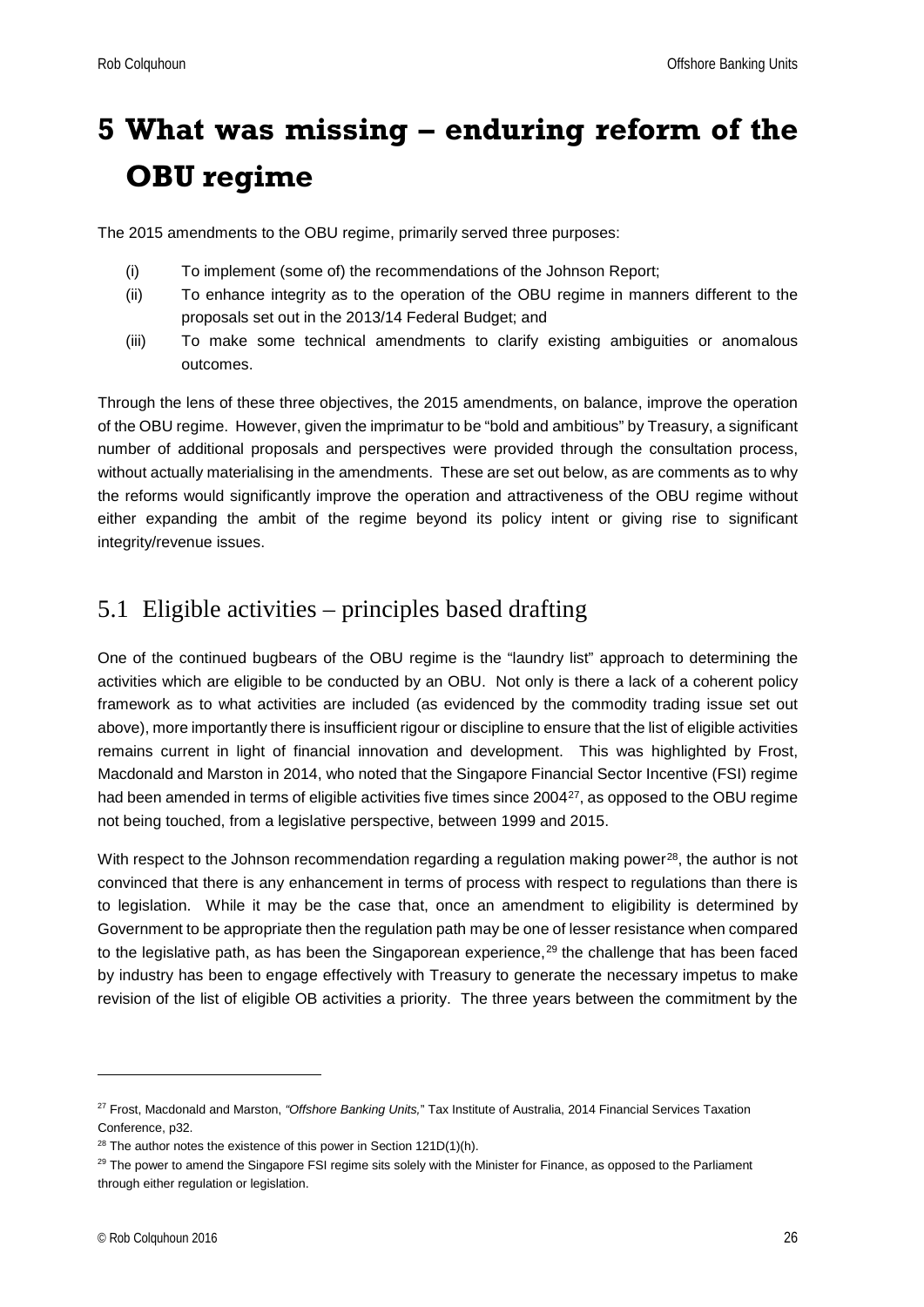Government to provide a "timely and efficient" updating of eligible activities and the release of the Treasury Discussion Paper provides clear evidence of this proposition.

Further on the Johnson recommendation regarding eligible activities, a second aspect to the recommendation was that the Regulations would be made on advice from the proposed "Financial Centre Task Force," which was, according to Mark Johnson, "officially wound up in November 2013 but in effect ceased to operate well before that due to lack of funding.<sup>[30](#page-26-1)"</sup> Hence, the body recommended by the Johnson Report as potentially providing the rigour to ensure that the list of eligible OB activities is up to date itself no longer exists.

Hence, absent a formal consultation process initiated by Treasury, there is not a clear mechanism for industry to escalate necessary amendments to the list of eligible activities, and previous efforts to provide such amendments on an unsolicited basis have not yielded any traction in terms of legislative amendment.

In the absence of such rigour, industry has alternatives which would allow the OBU tests for eligibility to be determined on a more principles basis and/or be pegged to other relevant legislation which has a track record of being updated and remaining current and contemporaneous. If these suggestions are not to be accepted, then it the author's view that it is incumbent on the Government to articulate how the regime is to be kept current, including how industry is able to make recommendations as to new eligible activities, such as through re-establishing and properly resourcing the Financial Centre Task Force or tasking other bodies, such as the Board of Taxation or the panel that conducted the 2015 Financial System Inquiry, with a periodic review function.

#### <span id="page-26-0"></span>5.1.1 Division 230 financial arrangement

The first initiative proposed by industry was to support a provision that all transactions with offshore persons (including other OBUs) in respect of a "financial arrangement", as defined in Division 230 of the 1997 Act, are eligible to be conducted by an OBU, subject to a modification in relation to leasing which would be to disregard the operation of Section 230-460, which carves out leasing and hire purchase transactions from the TOFA regime. Specifically, this would include as eligible to be conducted by an OBU:

- All debt instruments, covering both the provision of finance and the funding of such activities;
- All derivative transactions;
- Equity interests that are held for trading purposes; and
- Commodities that are held for trading purposes.

Such an approach would, based on the current regime, largely cover borrowing/lending activities, trading activities, eligible contract activities and hedging activities. Hence, the view of industry was, in respect of transactions undertaken by an OBU, the adoption of the modified Division 230 approach would not materially expand the eligibility of activities vis-à-vis the current regime, but would rather introduce "statutory shorthand" for the current regime based in principles. This would both aid in future proofing the OBU regime and also provide synergies with other legislative provisions that are relevant to organisations that generally operate an OBU. That is, most OBUs would need to understand and

<span id="page-26-1"></span><sup>30</sup> Mark Johnson, "Policy Formulation in Evolving Financial Markets – Submission to the Financial System Inquiry," p3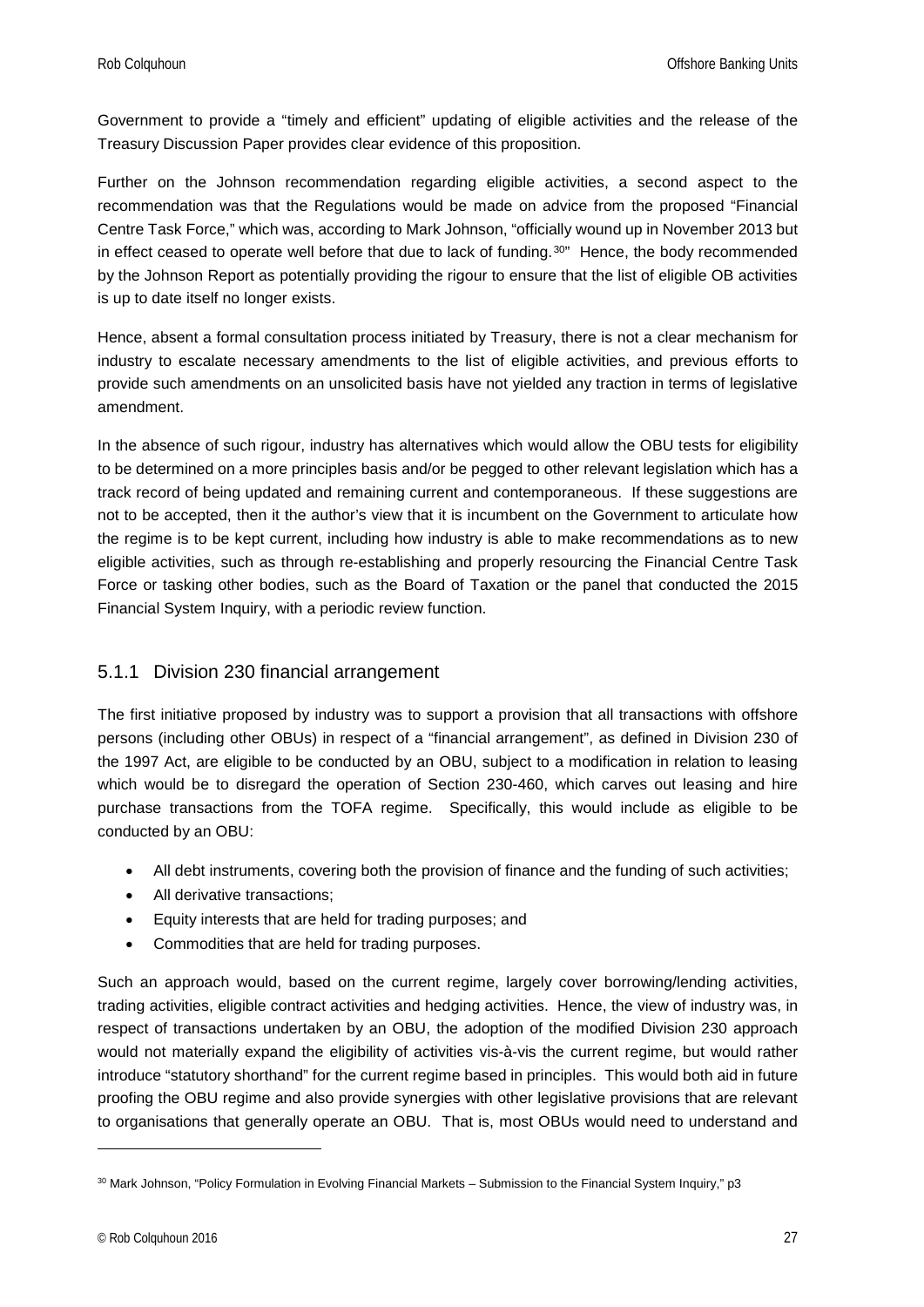apply the Division 230 definition of "financial arrangement" for income tax purposes, meaning that there would not be significant duplication of effort in determining OBU eligibility.

#### <span id="page-27-0"></span>5.1.2 Financial services

Given that the "financial arrangement" definition primarily addresses transactions undertaken by the OBU, the additional principles-based mechanism suggested by industry to address services provided by OBUs was to consider the definition of "financial service" in Section 766A of the *Corporations Act.* It was submitted that this definition would cover the existing services eligible to be provided by an OBU and would do so in a way that is readily understood from a commercial perspective. The approach would have the advantage of dovetailing with the issues that foreign institutions that are looking to establish in Australia (and obtain an Australian Financial Services Licence) would be addressing from a regulatory perspective.

The primary issue that has been encountered with respect to importing the *Corporations Act* definition of "financial service" into the OBU framework is that such services are provided with respect to "financial products," which is defined to include general insurance and life insurance. Providing advice to an offshore person with respect to such insurance products is currently outside the ambit of the regime and hence adoption of the "financial service" definition, without modification, would appear to be a material expansion of the OBU regime. Treasury has indicated that, at least currently, it has no firm view that expanding the OBU regime to include advice on insurance is within policy scope. This should be contrasted with the approach in both Taiwan and Singapore, which actively promote the provision of insurance services within their equivalent regimes. Taiwan has created a specific regime, referred to as "Offshore Insurance Units," to provide insurance products to offshore customers, while the Singapore regime specifically includes within the "Headquarter Services" Award a number of services relating to insurance<sup>[31](#page-27-2)</sup>. Some commentators have noted, in the Taiwanese context, the addition of insurance as rendering their scheme "more systematic and comprehensive to cover three main financial sectors: banking, securities and insurance.<sup>[32"](#page-27-3)</sup>

#### <span id="page-27-1"></span>5.1.3 Principles to supplement existing framework

An important aspect of the industry submission to introduce principles-based drafting as tests for eligibility is that such principles should be considered in addition, and not as a replacement to, the existing list of eligible OB activities. This is important as it would allow for continued reliance on the considerable body of guidance (both private and public) that has been issued by the ATO in respect of the operation of the OBU regime.

Ultimately, what industry is seeking through aligning the OBU eligibility to the TOFA and *Corporations Act* definitions is to impose the requisite rigour and discipline around ensuring there is a "timely and efficient" review as to eligibility. There are existing tools within the OBU framework to allow for such review to occur but, frankly, they have not been successful. Given industry's view that adopting the

<span id="page-27-2"></span><sup>&</sup>lt;sup>31</sup> Including claims management and processing services; loss adjusting services; policy issuance, processing, renewal and collection services; risk-modelling and related services; and run-off management and related services.

<span id="page-27-3"></span><sup>32</sup> Robin Chang, *"New Developments in Offshore Financing (OBUs, OSUs, OIUs) Regime in Taiwan"*, Global Banking and Financial Policy Review, 2014/15, p4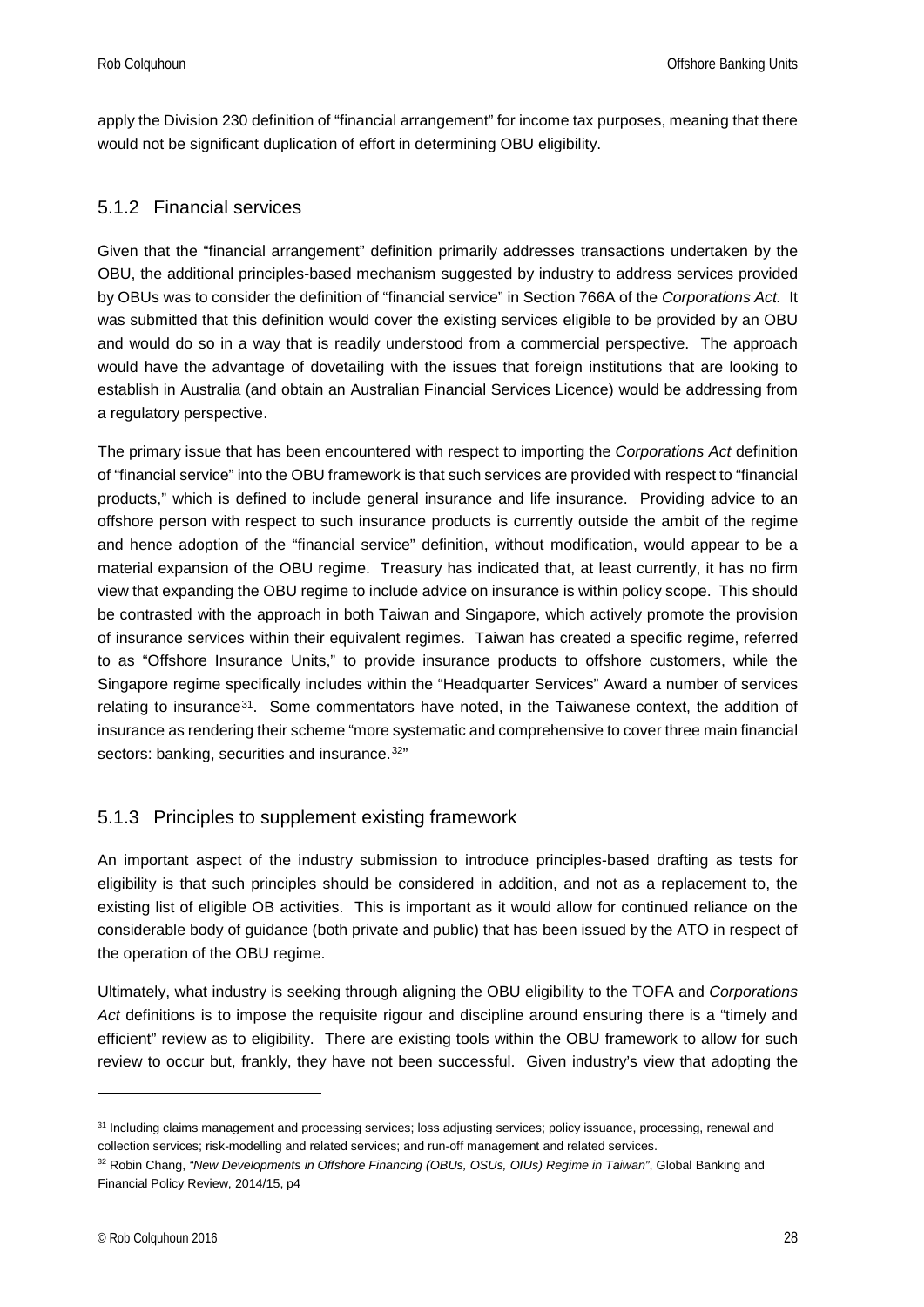TOFA and *Corporations Act* definitions may not materially expand the ambit of the regime (subject to the resolution of the insurance policy question noted above) but are expected to be updated in line with financial and product innovation, then such an approach mitigates the risk of the OBU regime becoming increasingly obsolete.

## <span id="page-28-0"></span>5.2 Expansion of existing list of eligible OB activities

Given that the tests for OBU eligibility remain enshrined in the Section 121D laundry list, there are a number of proposals to improve the structure and ambit of the list that were proposed by industry that were not ultimately reflected in the 2015 amendments. These are set out below.

#### <span id="page-28-1"></span>5.2.1 Custodial and settlement services

Throughout the consultation process, industry submitted that the current OBU regime does not cater adequately for the provision of custodial and settlement services. The fundamental issue from industry's perspective is that an OBU, in order to be competitive, needs to be able to offer services at all stages of the transaction lifecycle, namely from the introduction of the transaction through execution, settlement and then custody. Where eligibility is only in respect of a sub-set of the transaction life cycle, this introduces inefficiencies and frictions in the customer offering by virtue of needing to provide services from essentially two distinct entities (OBU and DBU/another part of the enterprise). This is particularly important given that custodians routinely provide other services that are currently within the scope of the OBU regime, including foreign currency services, cash/collateral management and securities lending.

The contention from industry is that the current drafting of OBU eligibility for custodial and settlement services, by requiring that they be conducted only in the context of providing portfolio management services and requiring the custodian also "manages" the investment, is unduly restrictive. Custodians generally provide services to managers as opposed to managing the investments themselves, and hence a standalone custodian is precluded, under the current drafting, from operating through an OBU. The inability to offer a full suite of transactions therefore incentivises those enterprises to operate in jurisdictions outside of Australia.

Given the total assets in custody in Australia (c.\$2.8 trillion<sup>33</sup>) exceeds both the market capitalisation of the Australian Securities Exchange and also the total pool of Australian superannuation assets, Australia should be wary from a policy perspective of excluding custodial services from a regime designed to attract mobile financial activity, particularly at a time when Australia is seeking to enhance its capability to export financial services. It is particularly ironic that the clarifications that were sought in respect of custodial and depositary services were not accepted while the clarifications with respect to securities lending and repurchase transactions were adopted, given the core role that custodians play for their clients in engaging in securities lending and repurchase transactions.

<span id="page-28-2"></span><sup>33</sup> Based on statistics provided by the Australian Custodial Securities Association, at http://acsa.com.au/?page=AUSCustody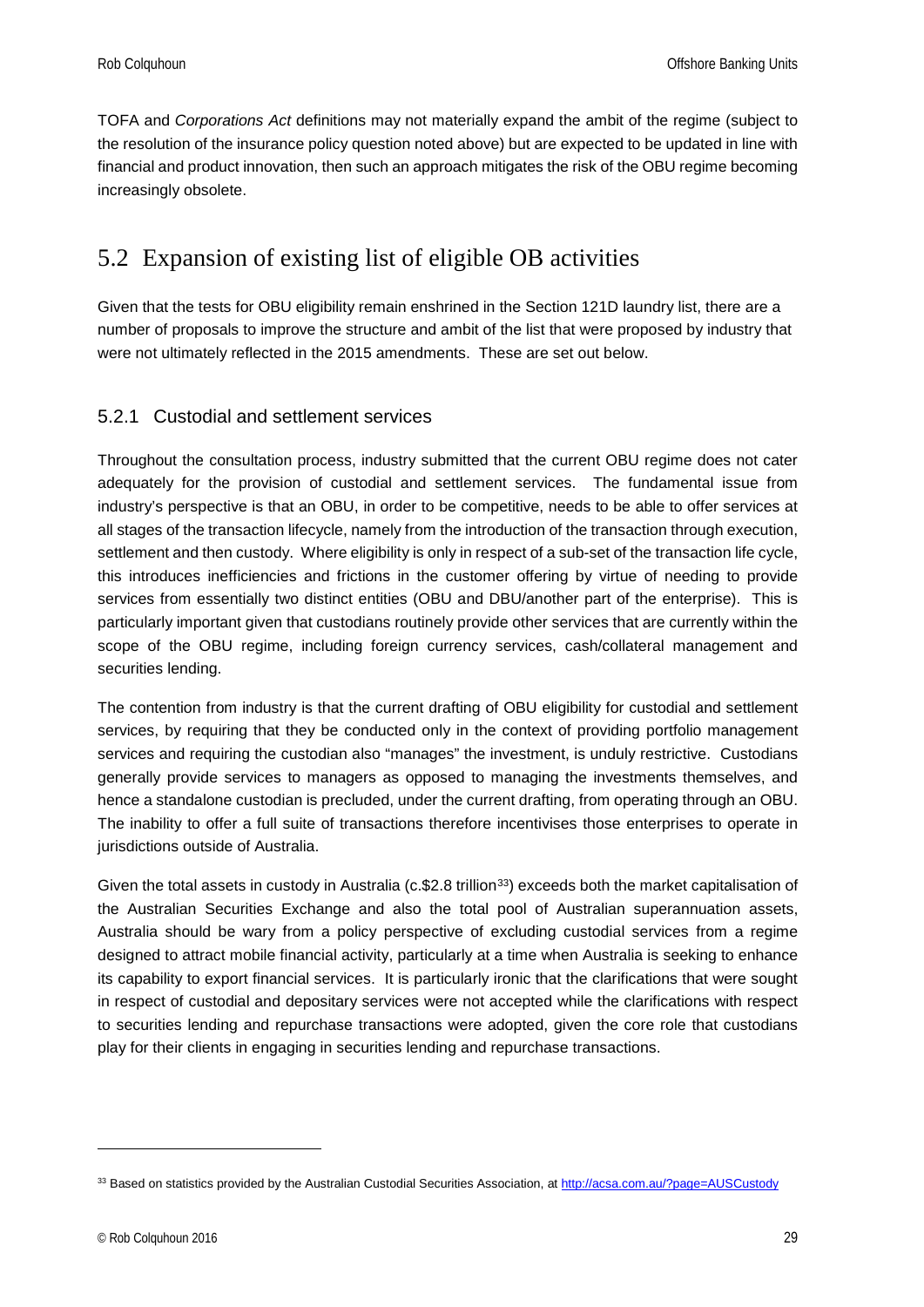#### <span id="page-29-0"></span>5.2.2 Hedging activities

As currently drafted, Section 121D(8) only extends the ambit of "hedging activity" to address interest rate and currency risks in respect of borrowing or lending activities. This causes considerable issues where OBUs enter into eligible contracts which may expose the OBUs to other risks, such as equity risk or credit risk, or where the risks being hedged arise from activities which are not borrowing or lending activities. This issue was the basis for the amendments to commodity trading noted above (but not expanded to other classes of risk). Accordingly, industry has submitted that Section 121D(8) be updated to reflect other commercial risks that may arise for an OBU, either through specifying these risks or, preferably, through adopting a drafting construction that any activity undertaken with an offshore person to hedge an exposure arising from the undertaking of another eligible activity is itself eligible to be conducted by an OBU. Such a construction could draw on a similar approach reflected in Division 230.

### <span id="page-29-1"></span>5.3 OB-money and the purity test

One glaring omission from the 2015 legislation, and indeed through the consultation process (notwithstanding industry's attempts) was to reform the current OB-money and purity test provisions. Broadly, these provisions require that in order for an activity to be done by the OBU to be eligible, it must be funded through OB-money<sup>[34](#page-29-2)</sup>, which broadly comprises an OBU's paid up capital, retained earnings and money received through conducting eligible OB activities. An excessive use of non-OB money, i.e. where more than 10% of what would be the OBU's assessable OB income arises through the deployment of non-OB money, will result in a loss of the OBU concession for the entire year of income (the so called "purity test").

The policy underpinning the OB-money and purity test provisions is not abundantly clear. However, the provisions appear to have their genesis in ensuring that only "pure banking" activities were being undertaken by the OBU, i.e. the OBU intermediating between lender and borrower and deriving an interest margin. This is evidenced by the "One Nation" statement from the then Prime Minister in 1992, preceding the introduction of the current OBU provisions, which noted that the structure of the provisions:

"recognises the unique character of offshore banking as a highly specialised activity distinct from the core business of the banking sector. As such, the concession will be strictly limited to offshore banking.[35](#page-29-3)"

However, given the significant expansion in policy scope of the OBU regime beyond "pure banking" to include trading and funds management in 1999[36](#page-29-4), arguably the OB-money and purity test provisions were made redundant at that time.

It remains industry's contention that the OB-money rules are difficult to apply in practice and impose upon OBUs a significant compliance burden associated with tracking and tracing funds, notwithstanding

<span id="page-29-2"></span><sup>&</sup>lt;sup>34</sup> Technically, not "non-OB money."

<span id="page-29-3"></span><sup>35</sup> *"One Nation,"* Statement by the Hon. P. J. Keating, 26 February 1992.

<span id="page-29-4"></span><sup>36</sup> For a summary of the 1999 amendments and the policy development, please refer to Stephen Southon's paper *"OBU Reform"* from the 2011 Financial Services Tax Conference.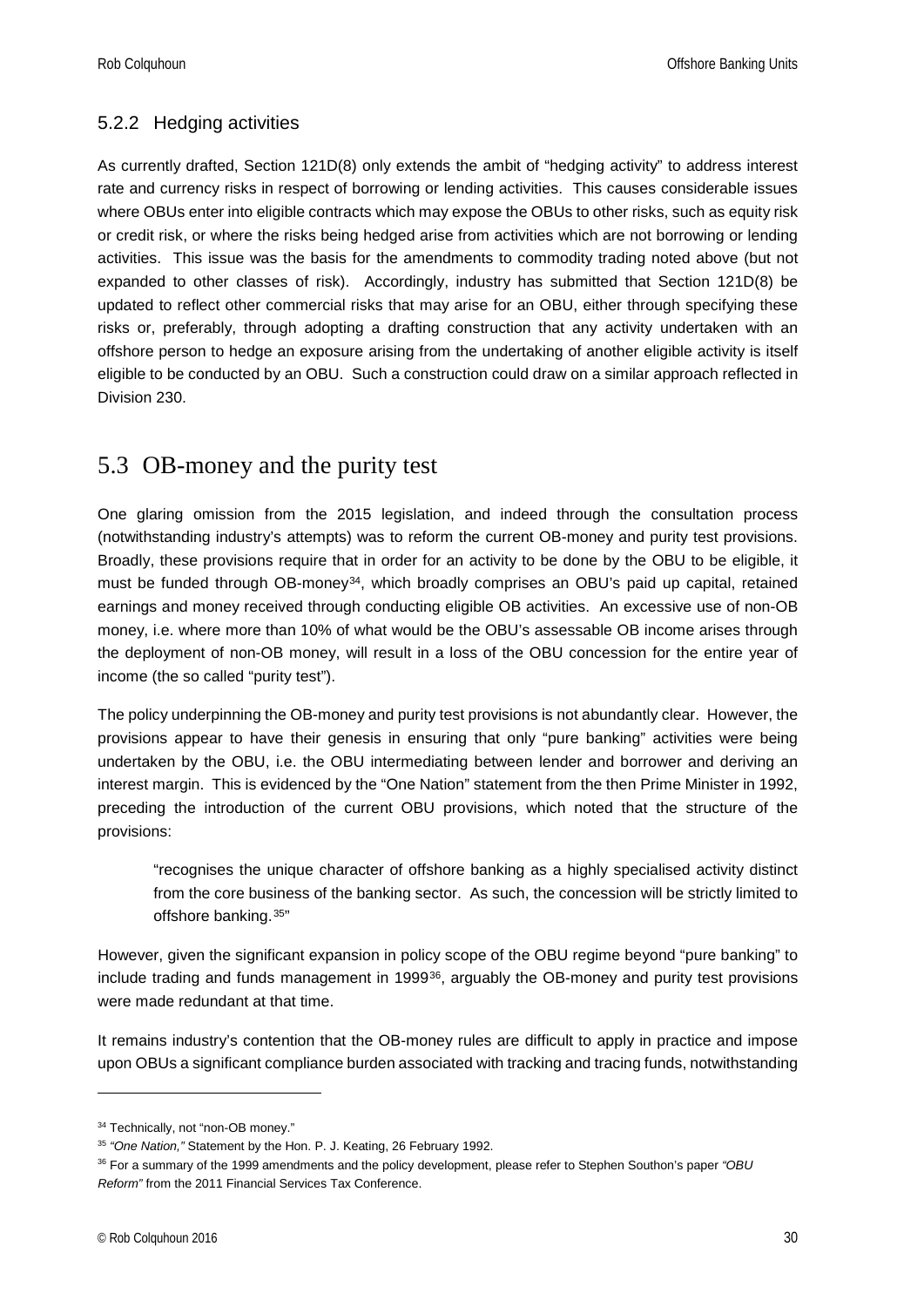the inherent fungibility of money. These rules, therefore, impede on the attractiveness and competitiveness of the OBU rules when compared to other regimes in the region. Such inefficiencies are disproportionately burdensome on smaller entities and therefore stymie the utilisation of the OBU regime by smaller organisations.

As noted above, the inclusion in the 2015 amendments of the requirement that the internal dealings of an OBU be at arm's length should bolster the case for the removal of the OB-money requirements, as these provisions will themselves ensure that the income derived and expenses incurred are on an arm's length basis and hence mitigate the opportunity for inappropriate overstating of income or understating of expenses referable to the OBU. It is the author's view that expanding this arm's length requirement, for example to address inter-entity dealings by an OBU, would be laudable to the extent that it justified the removal of the OB-money and purity test provisions.

## <span id="page-30-0"></span>5.4 The thing is done in Australia

A further recurring inefficiency with the OBU framework which may be cured by the 2015 amendments requiring that the internal dealings of an OBU be at arm's length is the requirement in Section 121EA that the OBU "thing" be "done" in Australia. Specifically, the section requires that:

"(f)or a thing done by an OBU to be an OB activity, it is necessary that, when the thing is done:

- (a) the OBU is a resident and the thing is not done in carrying on a business in a country outside Australia at or through a permanent establishment of the OBU; or
- (b) the OBU is a non-resident and the thing is done in carrying on a business in Australia at or through a permanent establishment of the OBU."

In practice, this section has led to the creation of structures that ensure that the "final act" in terms of a transaction being reflected on the OBU's balance sheet occurs in Australia. In addition, to the extent that the involvement of personnel is located outside of Australia is necessary before an OBU transaction can occur, such as credit approval, there is an element of concern that the requirement of Section 121EA may not be satisfied. This can be increasingly problematic as multinational enterprises look to centralise certain functions, including approvals functions. Trading models that see the book being passed between a number of jurisdictions to facilitate 24 hour trading, as well as those that have the OBU provide binding orders to be executed offshore, also sit uneasily with the Section 121EA requirement.

The Section 121EA requirement is, as an example, at odds with the application of Section 23AH, which merely requires that income *derived by a* foreign branch is non-assessable, non-exempt income. There is no requirement that the "thing" be "done" by the foreign branch and rather the amount attributed to the foreign branch based on a functional analysis will be the amount subject to the exemption.

Given the recently introduced requirement that the internal dealings of an OBU are at arm's length in accordance with transfer pricing principles, and given the advancements in business and trading models that are adopted by multinational institutions, a preferable approach would be to remove the Section 121EA requirement and instead allow for the amount attributed to the OBU based on a functional analysis to be the amount that is subject to the concessional tax rate. Again, as per the comment above with respect to the OB-money and purity test provisions, it is the author's view that ensuring that the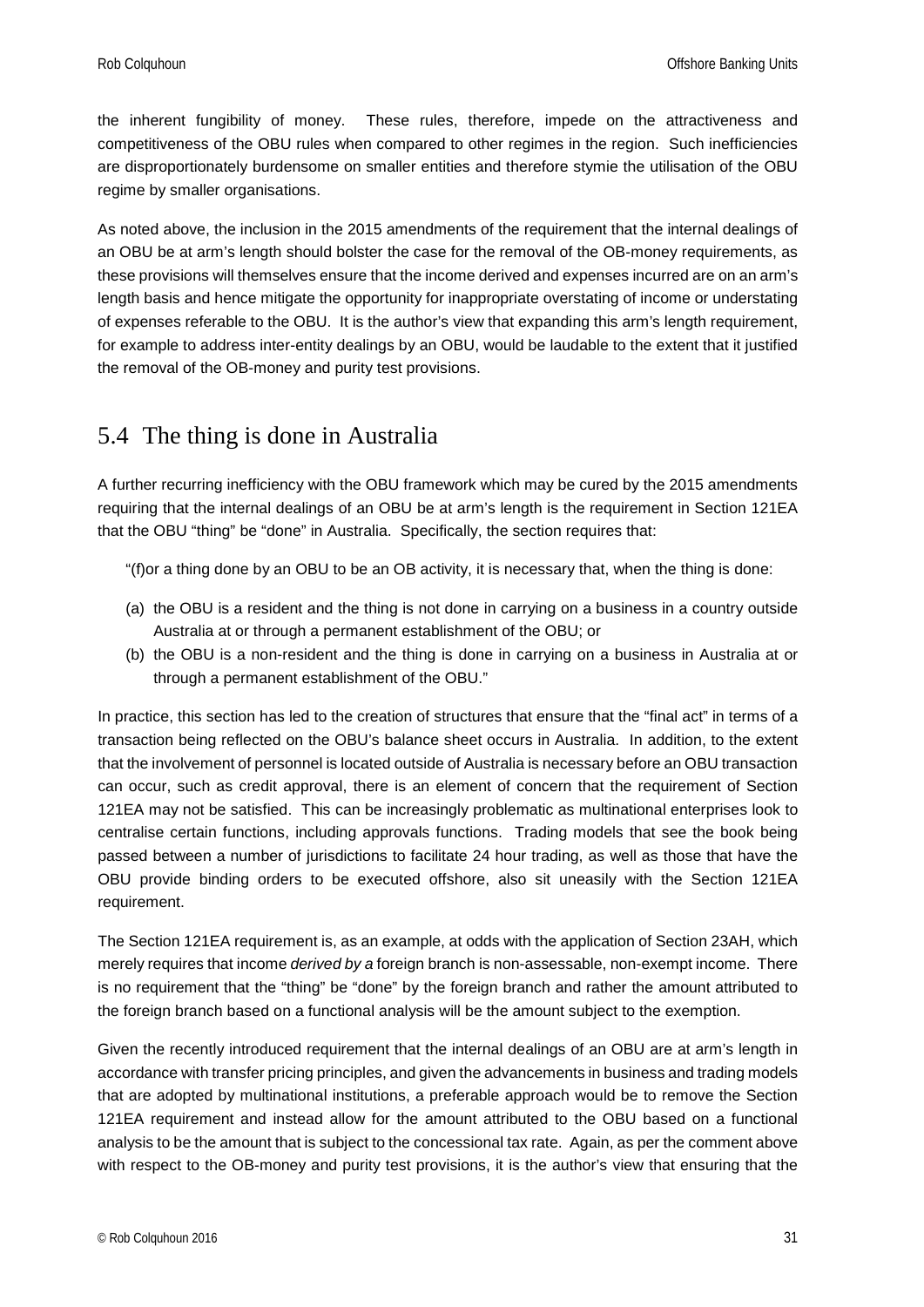OBU arm's length requirements are sufficiently rigorous to justify the removal of Section 121EA would be a significant enhancement to the operation of the OBU regime.

### <span id="page-31-0"></span>5.5 Foreign income tax offsets

Foreign withholding tax and other foreign taxes borne by an OBU are automatically subject to a twothirds write-off as non-claimable under the Foreign Income Tax Offset (**FITO**) provisions. Specifically, Section 121EG(3A) provides that only the "eligible fraction" of each amount of foreign tax is deemed to have been paid by the OBU, with the eligible fraction being the OBU rate of 10% divided by the corporate tax rate of 30%.

This provision leads to a significant disadvantage for OBUs with respect to counterparties that operate in competitor jurisdictions that generally are able to recover foreign tax borne and be relieved from foreign tax. Depending on the business model adopted by the OBU, the inability to obtain relief for twothirds of the foreign tax borne may lead to extreme effective tax rates, well over 30%, by virtue of the fact that many foreign taxes are imposed upon gross flows as opposed to profit or taxable income. The provision gives rise to arbitrary outcomes that are driven purely by the rate of overseas tax and not the economics of particular transactions from an OBU perspective. Conceptually, the provision is at odds with other regimes that provide concessional corporate tax treatment but full recoverability of FITOs, such as complying superannuation entities.

As an example, an OBU which enters into a total return swap with an offshore person referencing foreign equities will generally hold the basket of foreign equities as a hedge. Under the terms of the swap, the OBU may agree to pay the counterparty a percentage (say 95%) of all dividends paid by the securities in the reference parcel. Say the underlying securities are located in a jurisdiction that has a 15% dividend withholding tax. This would mean that the OBU would receive 85% of the cash dividend and, by virtue of the application of Section 121EG(3A), would only be entitled to claim up to 5% of the amount withheld, subject to capacity. Hence, the OBU would make a loss on the transaction due to the obligation to pay 95% of the cash amount of the dividend and receive value for only 90% (85% cash and 5% foreign income tax offset). To highlight the arbitrariness of the provisions, this loss would be trebled if the withholding rate was 30% and not 15%.

Industry has long maintained that the ability for an OBU to claim foreign income tax offsets be a function of the taxable income earned by the OBU and not on the gross flows that are usually the basis upon which foreign tax is levied. Notwithstanding industry's persistence in raising the issue, and the reference in the OBU Discussion Paper to ensure appropriate interaction with other provisions, this issue has not gained any real traction in recent consultations.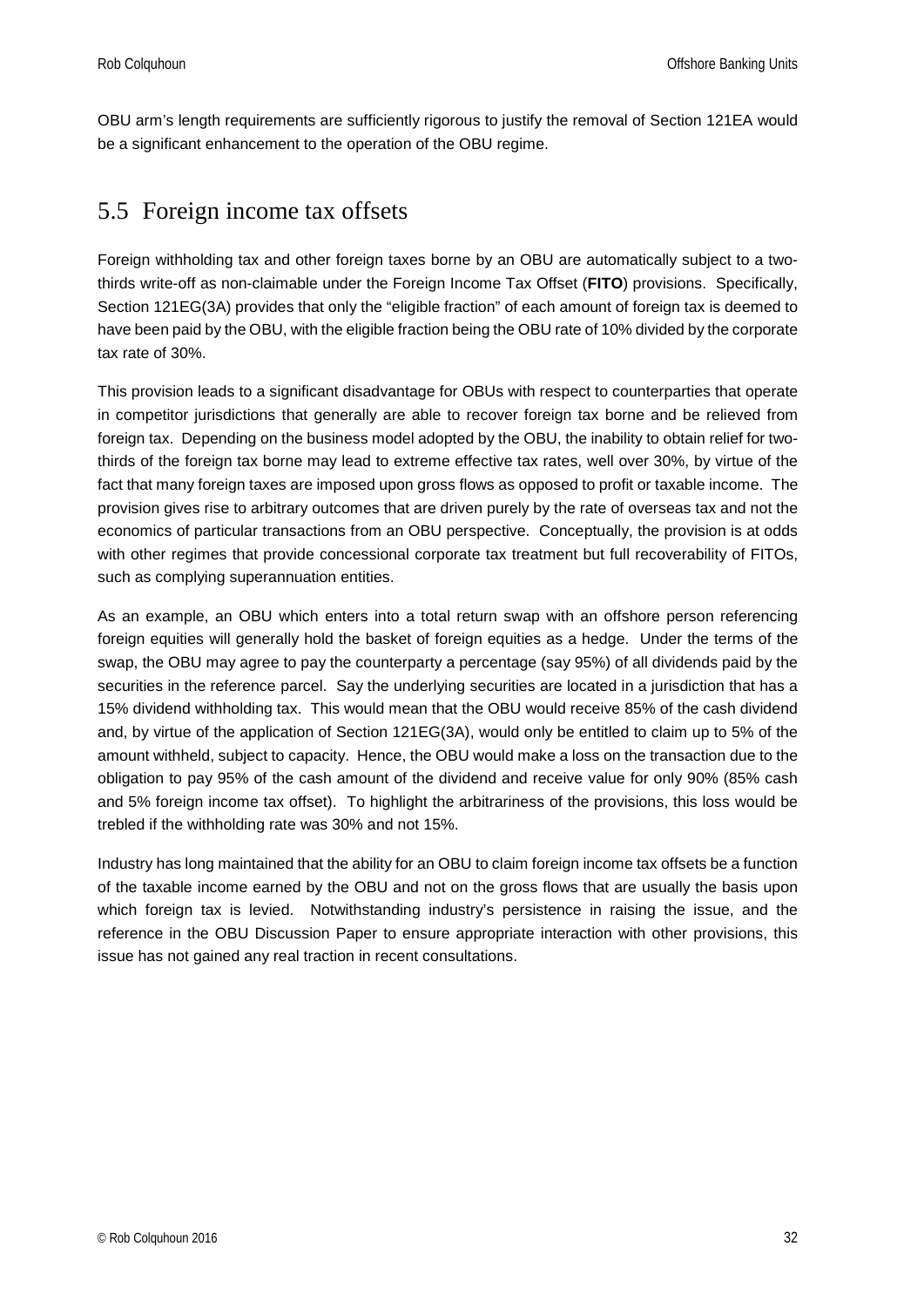## <span id="page-32-0"></span>**6 Fit for the future? How will the OBU regime cope with financial innovation?**

## <span id="page-32-1"></span>6.1 Introduction

This Chapter considers the robustness of the OBU regime to cope with potential and real innovation in the financial services landscape. As the landscape continues to innovate, in terms of the participants in the sector, the products being offered and the manner in which transactions are effected, the rigid nature of the current OBU framework has the potential to exacerbate the obsolescence of the regime.

The object of this section is to highlight the areas of potential obsolescence and also to consider how the additional reforms proposed by industry, and articulated above, may assist with future-proofing the regime in a manner that allows it to support its stated policy intent.

## <span id="page-32-2"></span>6.2 Innovative structures and transactions

#### <span id="page-32-3"></span>6.2.1 Algorithmic trading

Algorithmic trading, or high-frequency trading, is an ever-increasing phenomenon in global financial markets. Broadly, it refers to the utilisation of advanced mathematical models for making transaction decisions in the financial markets. According to the International Organization of Securities Commissions (**IOSCO**), the following features can be seen in algorithmic trading models:

- the use of sophisticated technological tools for pursuing a number of different strategies, ranging from market making to arbitrage; and
- a quantitative tool that employs algorithms across the investment chain, including deployment of trading strategies and execution of trades.<sup>[37](#page-32-4)</sup>

In a speech made by the Managing Director of the Monetary Authority of Singapore, Mr Ravi Menon, it was noted that one of the areas of innovation and development in the financial industry included:

"(i)n equity, commodity and FX markets, some traders are using self-learning algorithms (that) not only analyse historical data, predict price movements and make trading decisions, but continually upgrade and adjust their trading strategies in the light of new evidence and market reactions.[38](#page-32-5)"

<span id="page-32-4"></span><sup>37</sup> Technical Committee of IOSCO, *Regulatory issues raised by the impact of technological changes on market integrity and efficiency,* final report, July 2011.

<span id="page-32-5"></span><sup>38</sup> Mr Ravi Menon, *"A Smart Financial Centre"*, Global Technology Law Conference, 29 June 2015.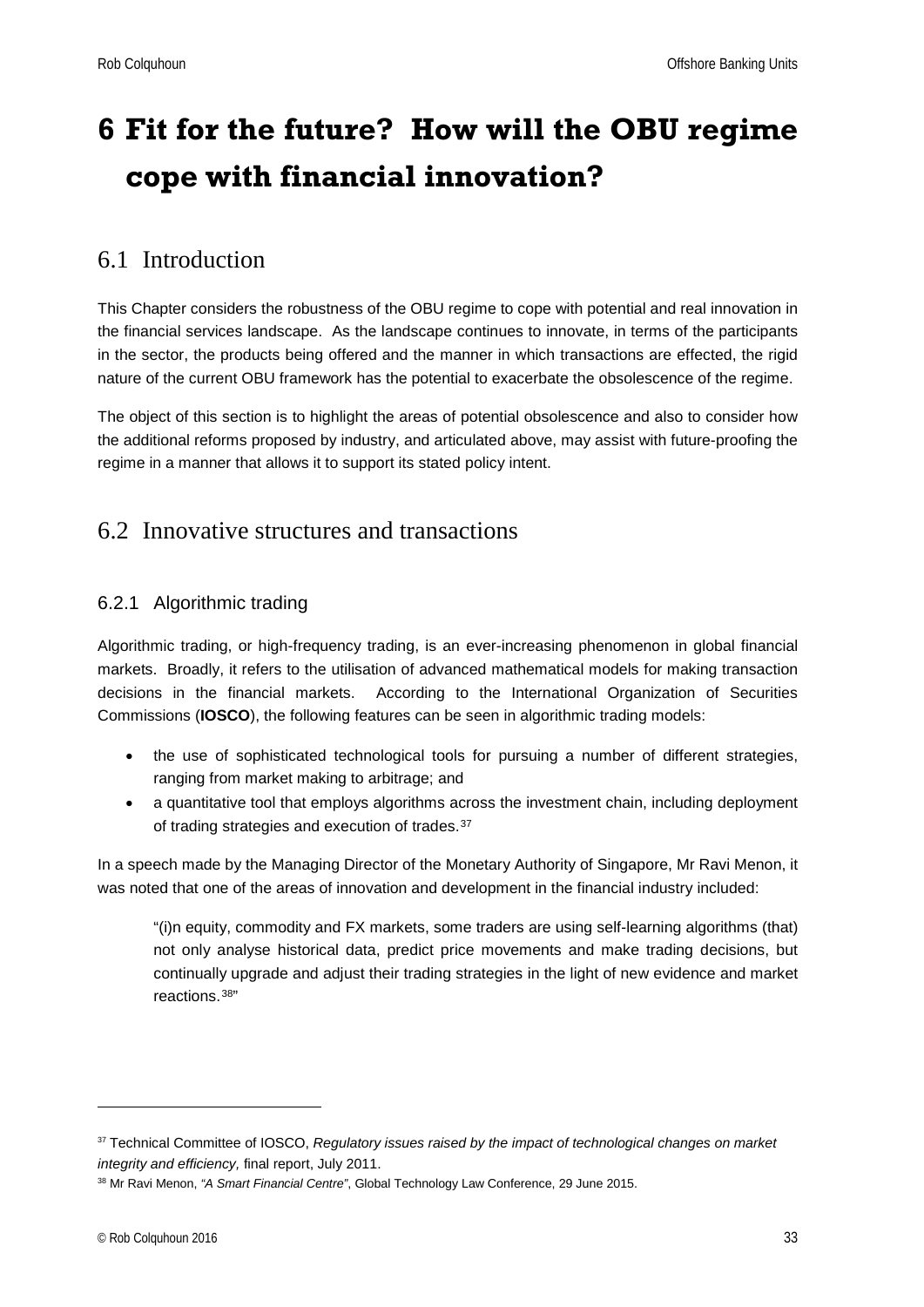Rob Colquhoun **College College College College College College College College College College College College College College College College College College College College College College College College College College** 

Such algorithms can clearly trade in respect of underlyings that are OBU-eligible, and hence to the extent that the trading decisions were being made by a person in Australia, then they would be *prima facie* eligible to be conducted by the OBU.

The issue from a future innovation perspective is, in the author's view, the Section 121EA requirement, i.e. the requirement that the "thing" be "done" in Australia. Algorithmic trading, through automation of the manner in which transactions are affected, alters the traditional way in which the Section 121EA requirement may be satisfied, i.e. through pointing to a person in Australia that undertook the trading activity. The question is whether the requirement would be satisfied where the final step in a trading transaction is performed by a program upon which the algorithm is being run, particularly where the trading decisions are automated through the program. As noted above, the Section requires that "for a thing done" by an OBU, it will need to be done in Australia, with the "thing" being an eligible OB activity. On the basis that the setting of the parameters of the algorithm is fundamental to the trading activity, the Section 121EA requirement should be satisfied in these circumstances. However with increasing advances in technology, including the potential for "self-teaching" algorithms, there may be a point in the future where the section 121EA requirement applies less neatly.

A review of published guidance (both public guidance and sanitised Private Binding Rulings) from the Commissioner in respect of the ambit of Section 121EA does not yield significant guidance, with generally an assumption that the requirement is satisfied. Accordingly, given enhanced automation of functions and increased centralisation of certain functions in multinational enterprises, the scope of this provision may be ripe for enhanced ATO guidance. Further, and preferably, the removal of the Section 121EA requirement and determination of the income and expenses attributable to the OBU based on the arm's length requirement would see the activities performed in Australia being properly remunerated (and taxed) without hindering innovation and efficiency in terms of trading operation.

#### <span id="page-33-0"></span>6.2.2 Bitcoin transactions

Bitcoin, and other digital currency, is defined as:

"a digital representation of value that can be digitally traded and functions as (1) a medium of exchange; and/or  $(2)$  a unit of account; and/or  $(3)$  a store of value.<sup>[39](#page-33-1)"</sup>

Such currencies may be convertible from digital currencies into real currencies and hence allow for transactions that occur in cyberspace that are settled by bitcoin and other digital currencies to be converted to existing currencies, both AUD and otherwise. The stated primary benefits associated with bitcoin and other similar digital currencies are speed and cost; that is,

"the speed of VC (virtual currency) based financial transactions is higher than traditional financial asset transfers and takes place within a couple of hours at most. The cost of transactions seems to be currently somewhere around a couple of Euro cents.[40](#page-33-2)"

<span id="page-33-1"></span><sup>39</sup> Senate Economics References Committee, *"Digital currency – game changer or bit player,"* 2015, p3 citing FATF, *"Virtual Currencies – Key Definitions and Potential AML/CTF Risks*" 2014, p4.

<span id="page-33-2"></span><sup>40</sup> The European Securities and Markets Authority, *"Call for evidence, Investment using virtual currency or distributed ledger technology,"* 2015, pp34.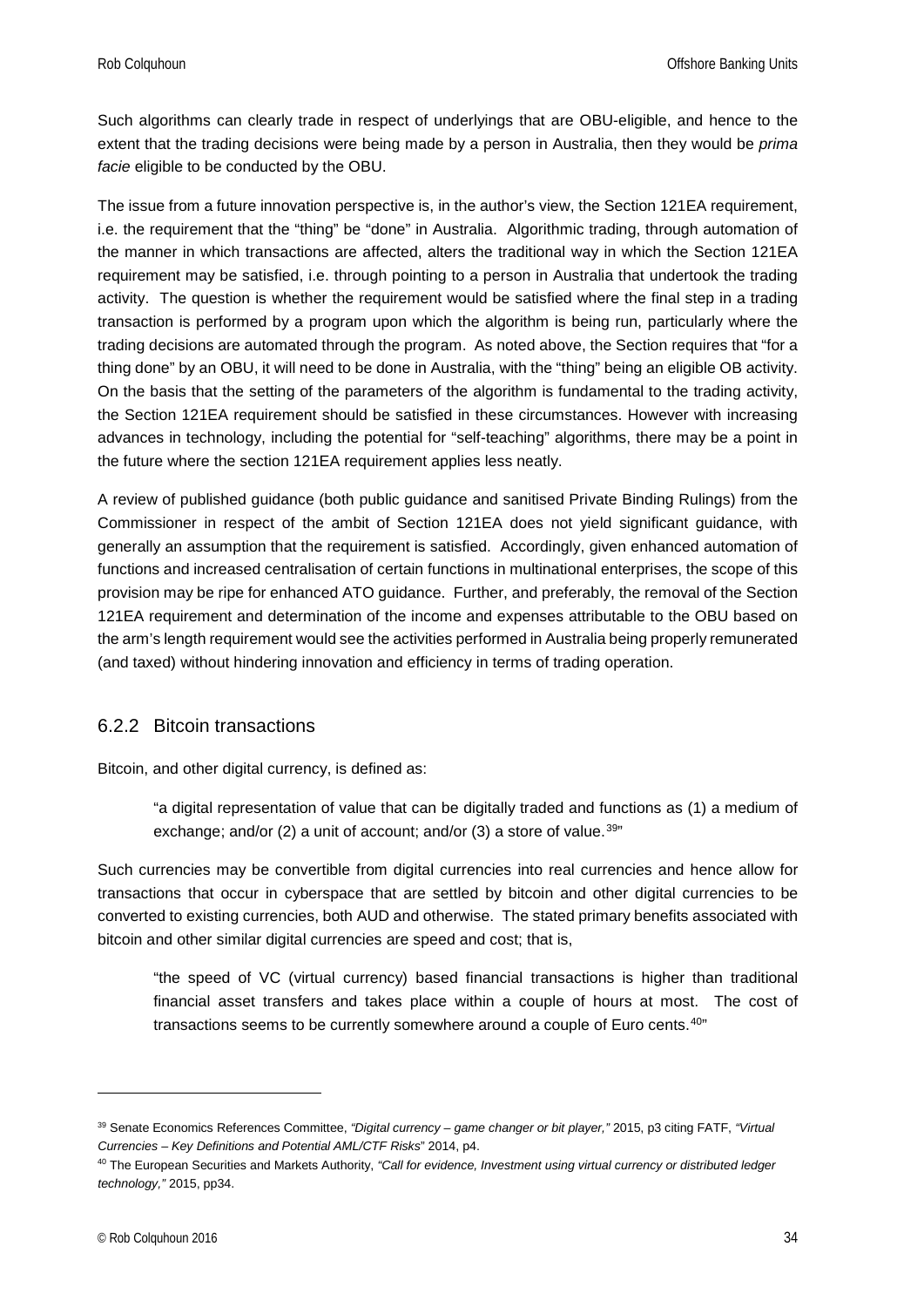Digital currencies as a medium for effecting settlement of transactions, together with the technology which underpins such currencies (referred to as "blockchain" and elaborated upon below), are a focus of current financial innovation and will, in the author's view, increase in terms of prevalence for capital market transactions.

In terms of assessing eligibility for bitcoin transactions to be conducted in an OBU, the ATO, in Taxation Determination TD 2014/25, has taken the view that bitcoin is not a foreign currency for the purposes of Division 775 of the 1997 Act, but presumably also for the purposes of Division 9A. Hence, trading in bitcoin with an offshore person would not appear to be within scope of Section 121D(4)(e) or (ea), which refer to "trading in currency." Similarly, to the extent that bitcoin is therefore properly construed as a commodity, it would not fall within the list of commodities that are eligible to be traded under Section 121D. Therefore, the only potential way in which bitcoin trading could be included in the OBU is where it acts as a hedge (that is, "is incidental to") an OB eligible contract activity, based on the 2015 amendment. For example, were an OBU to issue a derivative to an offshore person which references bitcoin, and seeks to hedge the exposure through acquiring bitcoin, then this would be permissible.

For similar reasons, borrowing or lending bitcoin would also not appear to be within scope to be conducted by an OBU, given that Section 121D(2) only refers to "money" that is "not Australian currency" or gold.

Consequently, the vast majority of transactions that are either denominated in a digital currency or where the counterparty looks to settle in a digital currency will not be eligible for OBU treatment.

It is noted that the Government is currently grappling with how to treat bitcoin and other digital currencies from a tax policy, regulatory policy and AML/CTF perspective, as evidenced by the recommendations of the Senate Economics Reference Committee Report "Digital currency – game changer or bit player,[41"](#page-34-1) from August 2015. The Committee recommended, *inter alia*, that:

- digital currency be treated as money for GST purposes;
- there be further examination of appropriate income tax treatment of digital currencies as part of the current tax white paper process; and
- the Government establish a digital economy taskforce to gather information on the uses, opportunities and risks associated with digital currencies.

The Committee's report highlights that the regulatory and tax framework of bitcoin and other digital currencies will continue to evolve, and it is pivotal that the OBU regime keep pace with these developments and that the ability of digital currency transactions to be undertaken by an OBU be included in the policy assessment. To the extent that digital currency is a "financial arrangement" for the purposes of Division 230, then by allowing transactions in such currencies to be undertaken by an OBU then no incremental amendment to the OBU provisions would be required.

#### <span id="page-34-0"></span>6.2.3 Blockchain innovation

While innovation in the payments space arising from digital currencies potentially will give rise to change in the ways in which financial market transactions are undertaken, the technology sitting behind digital

<span id="page-34-1"></span><sup>41</sup> Senate Economics Committee, *"Digital currency – game changer or bit player",* August 2015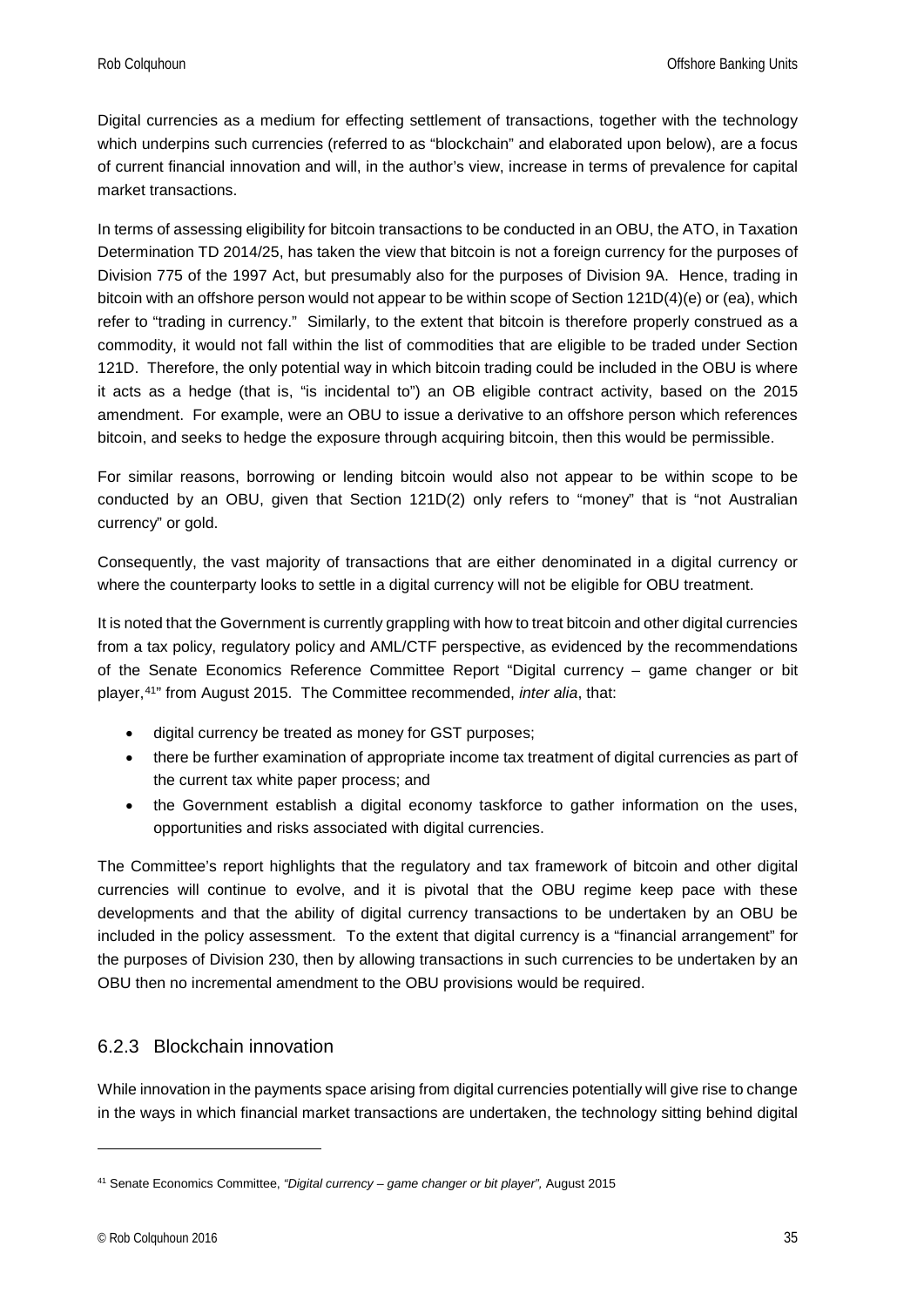currencies, known as blockchain or the distributed ledger, is considered to be potentially more transformative in altering the structures and processes for capital and financial market transactions. As stated by the CEO of Clearmatics, one of the larger companies seeking to bring blockchain technology to the capital markets:

"the financial industry isn't interested in alternative money and digital currencies. It's interested in the distributed ledger. Distributed ledgers could replace the entire technological back end of dematerialized securities in real time, without the need for reconciliations and lots of financial controls. That's what financial institutions find interesting.[42](#page-35-0)"

Broadly, blockchain technology, or the distributed ledger, is a digital record of ownership. Unlike existing ledgers, that are controlled and maintained by a central body, in blockchain the ledger is replicated across many different users in a peer-to-peer network (hence the use of the term "distributed") with an algorithm ensuring that each distributed ledger is identical and therefore capable of evidencing title to an underlying asset. This ability to prove ownership in a decentralised and efficient manner, which is clearly pivotal for digital currencies, can theoretically be extended to any other asset.

The perceived benefits of blockchain technology in a capital markets context include:

- speed and efficiency arising through the automation of the settlement process, particularly cross-border;
- disintermediation, that is, the removal of the requirement to interpose a trusted "third party" to administer the ledger, otherwise referred to in blockchain literature as the "decentralisation of trust $43"$  $43"$ ;
- reduced transaction costs through the elimination of registration systems and other intermediaries; and
- enhanced market access, given that the blockchain technology is without boundaries and hence global markets are more accessible to investors and issuers.<sup>44</sup>

In a tangible example of distributed ledger technology being applied in a financial markets context, on 22 January 2016 the ASX announced that it had selected a partner to "develop solutions for the Australian market using Distributed Ledger Technology," and that:

"(a)doption of Distributed Ledger Technology has the potential to stimulate greater innovation by ASX and third parties to develop new services for intermediaries, end-investors and listed companies. This would create a more competitive marketplace across a broad range of services.[45](#page-35-3)"

The segue between the emergence of distributed ledgers and their application in a financial markets context and the OBU regime is the expectation that such technology will initially assist with middle and back office processing, such as custody and settlement services that are currently unable to be meaningfully conducted by an OBU. In particular, the ability for distributed ledgers to both efficiently manage the clearing and settlement of transactions without the use of intermediaries has been

<span id="page-35-0"></span><sup>42</sup> Robert Sams, as quoted in Sarah Todd, *"Banks can cherry-pick the best bits from Bitcoin*," American Banker, April, 2015.

<span id="page-35-1"></span><sup>43</sup> Alexander Westphal, "*Blockchain,* ICMA Regulatory Policy, Issue 39, 2015, p50.

<span id="page-35-2"></span><sup>44</sup> Greg Medcraft, *"The future of capital markets in a digital economy,*" 16 September 2015, p5.

<span id="page-35-3"></span><sup>45</sup> ASX Media Release, *"ASX Selects Digital Asset to Develop Distributed Ledger Technology for the Australian Equity Market,"*  22 January 2016.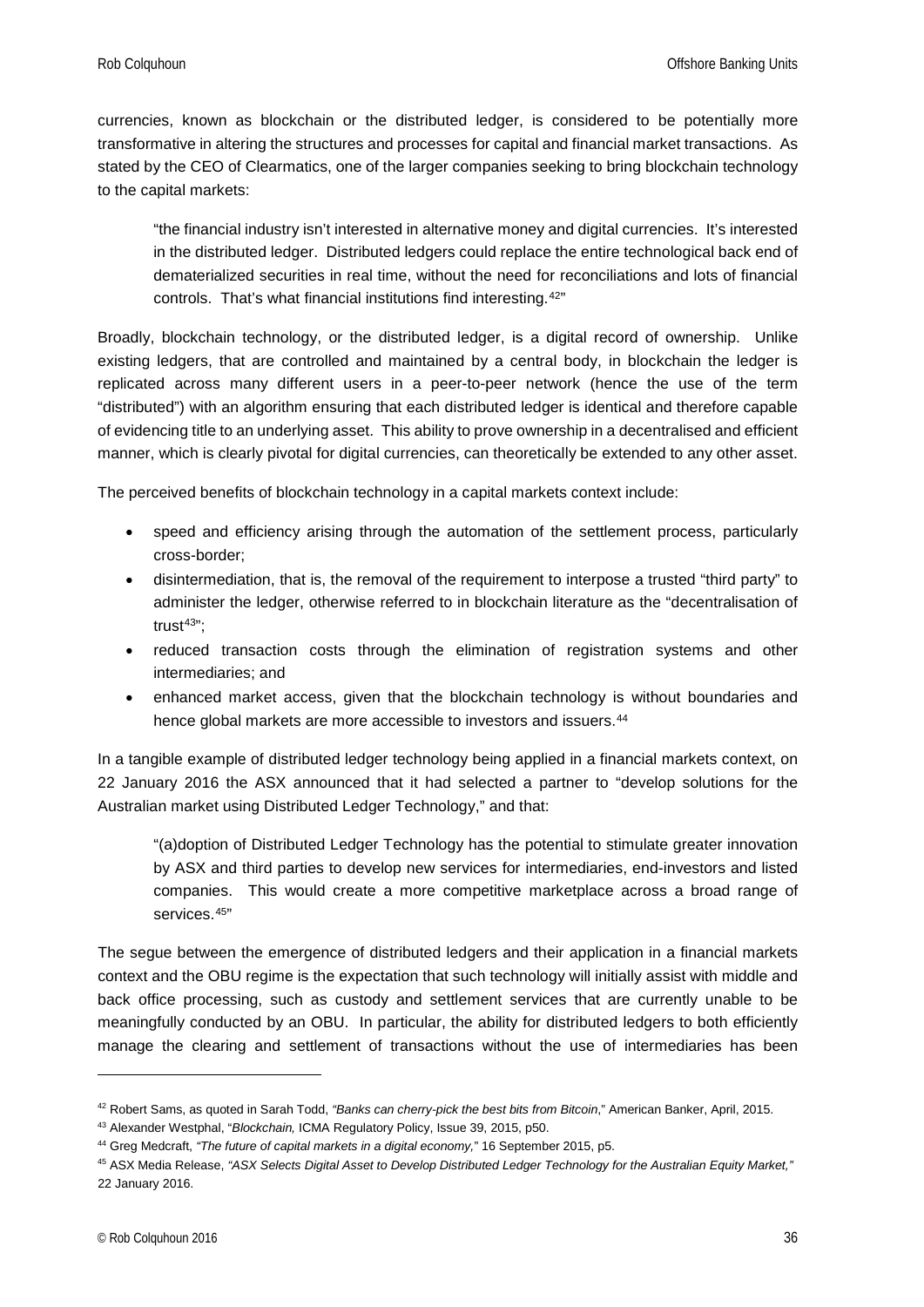highlighted, as has the use of distributed ledgers to efficiently evidence the existence of ownership of securities and other financial assets, as well as assisting with valuation, collateral management and corporate actions.

These are transactions that competitor regimes in the region allow to occur. Singapore, for example, allows the following transactions to be conducted and be eligible for the Financial Sector Incentive (**FSI**):

- corporate action processing services;
- pre-settlement confirmation and matching services;
- securities borrowing and lending processing services; and
- settlement and reconciliation services.

Further, the FSI regime generally allows for custodian services to be provided from Singapore as long as the payments for the services are not borne, directly or indirectly, by a Singaporean resident. This means that, in the author's view, such regimes will be able to bridge the gaps between Fintech innovation and the financial services sector more easily than Australia, given that the anticipated initial uses of distributed ledger technology are not eligible to be conducted by an OBU.

The concern, therefore, is that the location of investment in blockchain technology and the development of the use of distributed ledgers in a capital markets context, which by definition is entirely mobile given the ledgers themselves will have no real jurisdictional nexus, will be in jurisdictions that have regimes that provide appropriate taxation incentives. Through not adequately allowing for the provision of custody and settlement services in an OBU, not only does Australia run the risk of losing competitive advantage in developing the technology to other jurisdictions with respect to these transactions, it also runs the risk of where the technology is expanded to be applicable to currently eligible OB activities, such as securities trading and issuance of eligible contracts to offshore persons, the technology is housed by residents in other jurisdictions.

#### <span id="page-36-0"></span>6.2.4 Future proofing

The above examples provide a cursory snapshot of some of the potential financial innovation and changes to transaction structures that may occur in the next decade. Given global spend on Fintech has been estimated to be currently exceeding \$3 billion per annum<sup>[46](#page-36-1)</sup>, and increasing exponentially, it is likely that the innovations that are prevalent in a decade's time have not even been contemplated.

In order for the OBU regime to maintain competitiveness in an era of innovative flux, there will either need to be significant political will in prioritising amendments or additions to the regime (to the extent the current structure is maintained) or the overall structure of the regime needs to be modified so as to be able to adapt.

In terms of the three examples above, these could be addressed by a combination of the removal/refinement of the Section 121EA requirement coupled with tying eligibility for OB activities to other definitions that rely on principles or for which there is existing discipline to ensure contemporaneity.

<span id="page-36-1"></span><sup>46</sup> KPMG, *"Unlocking the Potential: The Fintech opportunity for Sydney,"* October 2014, p21.